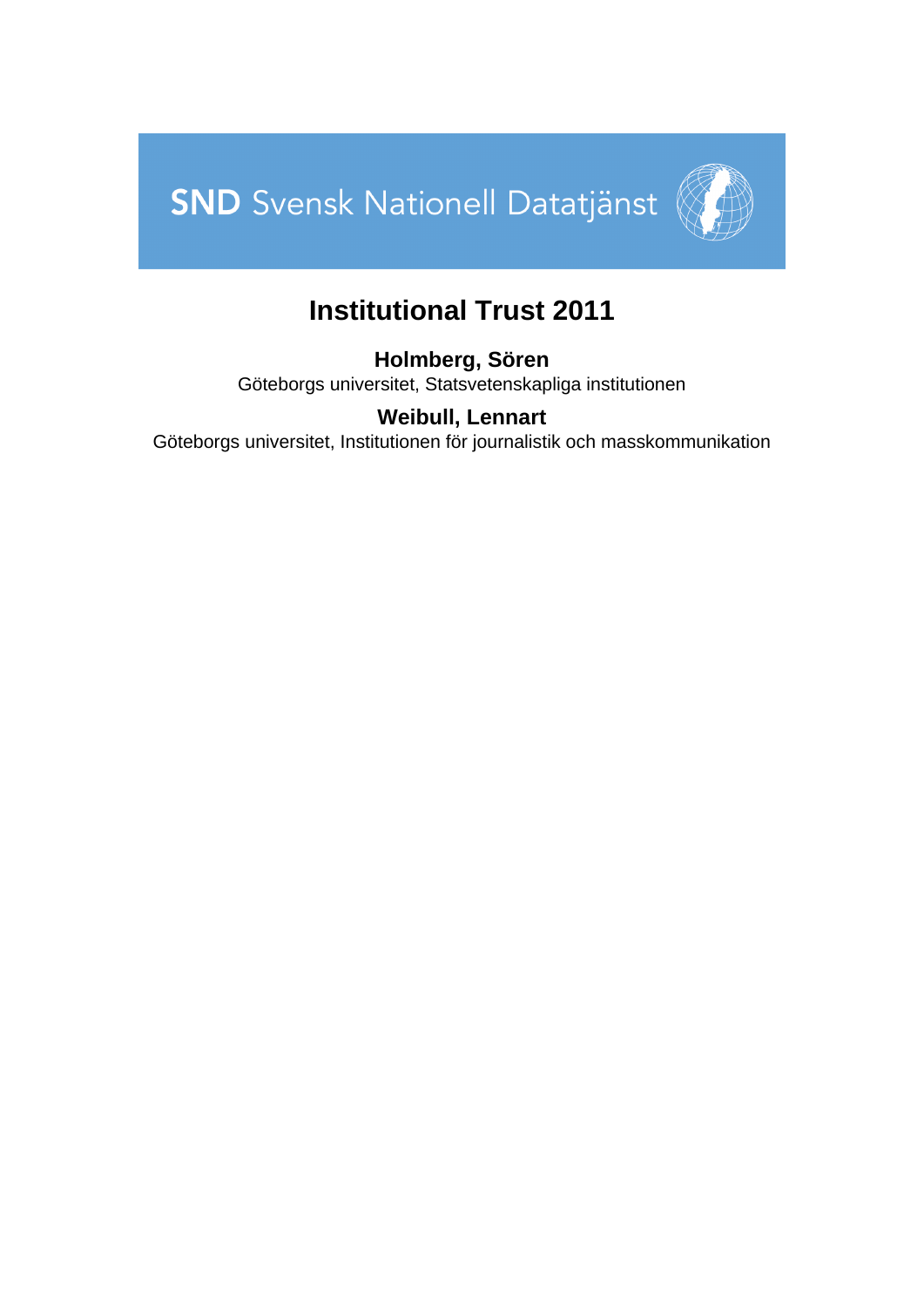# **Metadata Production**

| Metadata<br><b>Producer(s)</b> | Swedish national data service |
|--------------------------------|-------------------------------|
| <b>Production Date</b>         | April 2, 2014                 |
| Identification                 | SND0961-001                   |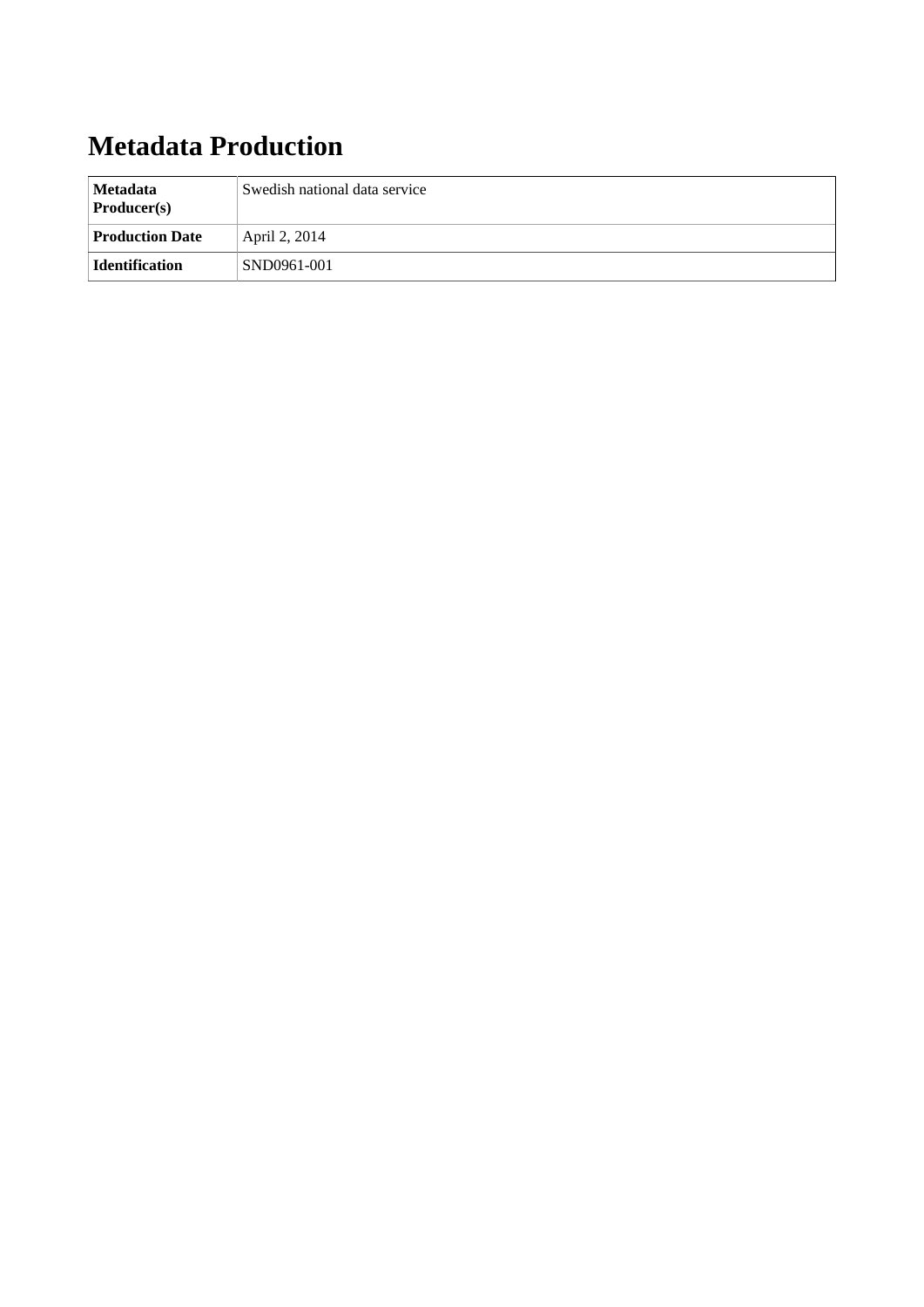# **Table of Contents**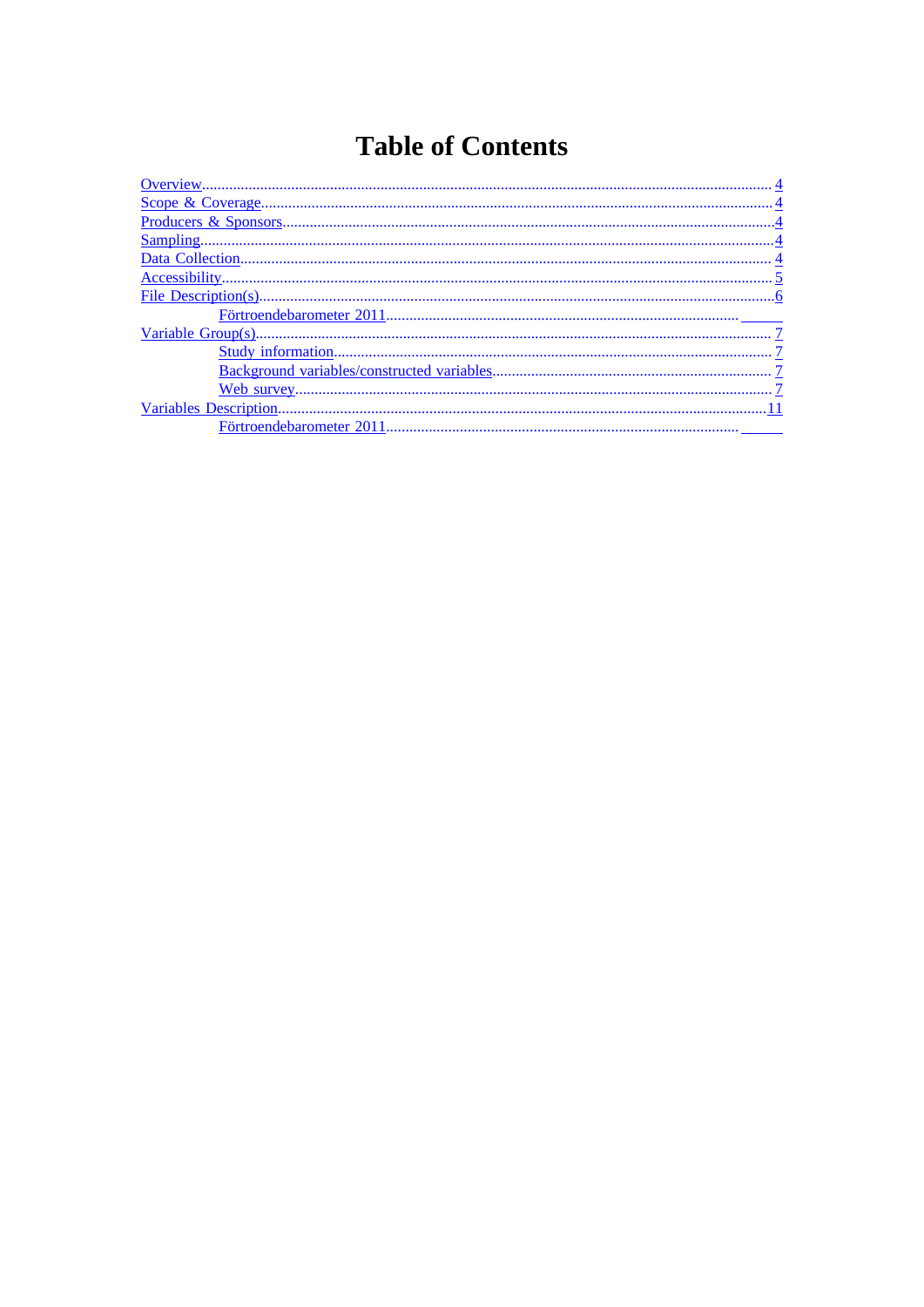## **Institutional Trust 2011** *Institutional Trust 2011*

#### <span id="page-3-0"></span>**Overview**

| <b>Identification</b> |  |
|-----------------------|--|
|-----------------------|--|

**Identification** SND0961-001

#### **Abstract**

Since 1997, MedieAkademin has carried out an annual survey titled The Institutional Trust. The survey has focused on major social institutions, such as the parliament, big business, the daily press, and TV/radio, as well as some specific companies such as Sveriges Television, TV4, IKEA, Skandia, and Volvo. The number of institutions included has varied somewhat over the years. Some of the institutions and companies have been measured every year while others have been investigated more irregularly. The survey was carried out by TNS Sifo and involved 1021 individuals who answered a web survey between November 3 and 7, 2011. The 2011 survey also included questions about the media coverage of various institutions and groups, and how the Swedish people view the future of Public Service.

| Kind of Data            | Surveydata: Oberoende undersökningar |
|-------------------------|--------------------------------------|
| <b>Unit of Analysis</b> | Individ                              |

<span id="page-3-1"></span>

| Scope & Coverage                                |                                                                  |  |  |
|-------------------------------------------------|------------------------------------------------------------------|--|--|
| <b>Keywords</b>                                 | förtroende, politisk åsikt, massmedia, förtroende för regeringen |  |  |
| <b>Topics</b>                                   | massmedia, POLITIK                                               |  |  |
| <b>Time Period(s)</b>                           | 2011                                                             |  |  |
| <b>Countries</b><br>Sverige                     |                                                                  |  |  |
| <b>Universe</b><br>Personer i åldrarna 16-74 år |                                                                  |  |  |

<span id="page-3-2"></span>

| <b>Producers &amp; Sponsors</b>   |                                                                                                                                                                              |  |
|-----------------------------------|------------------------------------------------------------------------------------------------------------------------------------------------------------------------------|--|
| <b>Primary</b><br>Investigator(s) | Holmberg, Sören, Göteborgs universitet, Statsvetenskapliga institutionen<br>Weibull, Lennart, Göteborgs universitet, Institutionen för journalistik och<br>masskommunikation |  |
| <b>Other Producer(s)</b>          | Göteborgs universitet, Statsvetenskapliga institutionen<br>MedieAkademin<br><b>TNS Sifo</b>                                                                                  |  |

#### <span id="page-3-3"></span>**Sampling**

#### **Sampling Procedure**

Sannolikhetsurval: obundet slumpmässigt urval (OSU) Sannolikhetsurval: obundet slumpmässigt urval (OSU)

<span id="page-3-4"></span>

| <b>Data Collection</b> |                  |  |
|------------------------|------------------|--|
| Data Collection        | start 2011-11-03 |  |
| <b>Dates</b>           | end 2011-11-07   |  |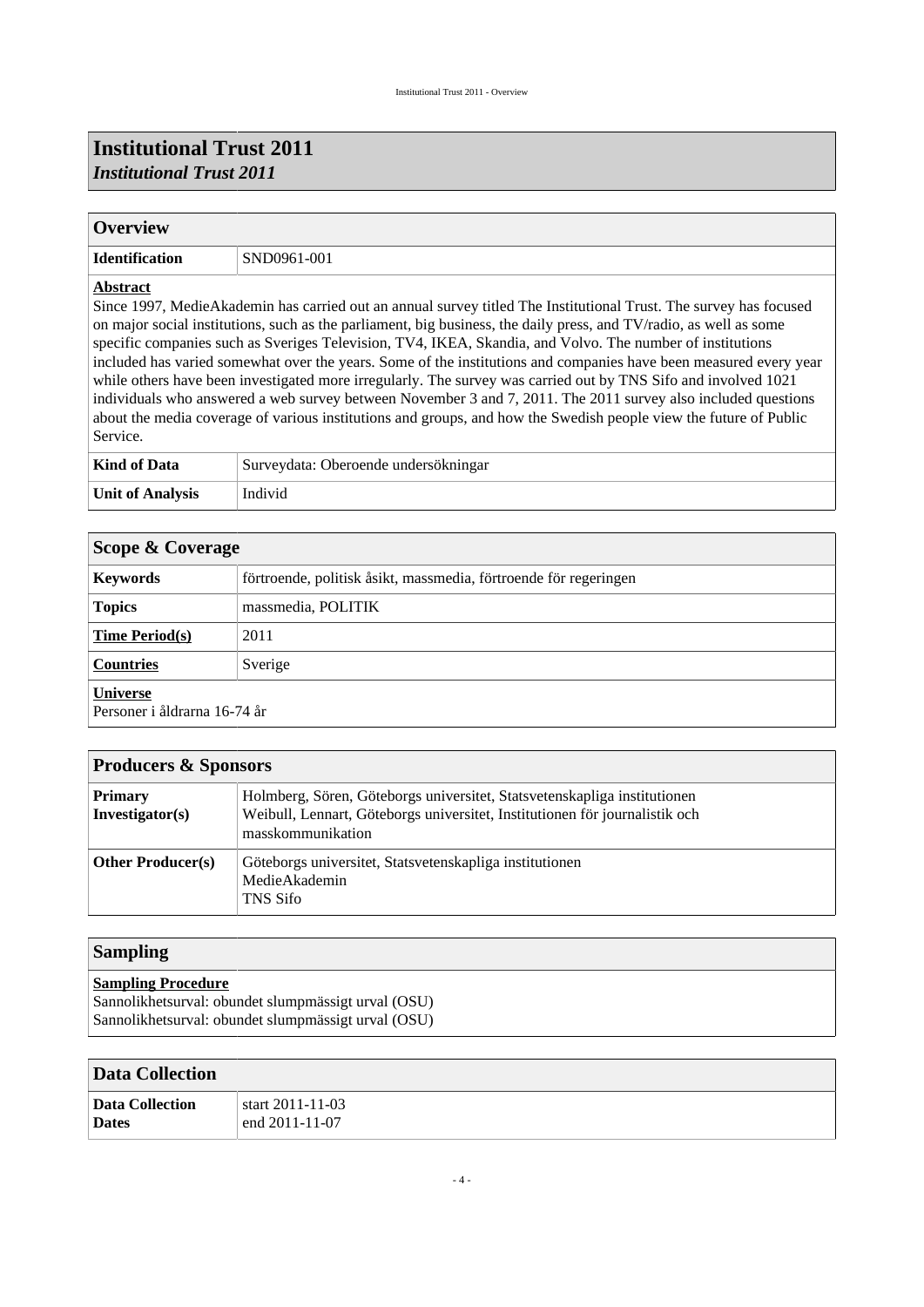| <b>Data Collection</b><br>Mode | Självadministrerat frågeformulär: Webb-baserat |
|--------------------------------|------------------------------------------------|
| Data Collector(s)              | 'TNS Sifo                                      |

<span id="page-4-0"></span>

| <b>Accessibility</b> |                             |  |
|----------------------|-----------------------------|--|
| Distributor(s)       | Svensk nationell datatjänst |  |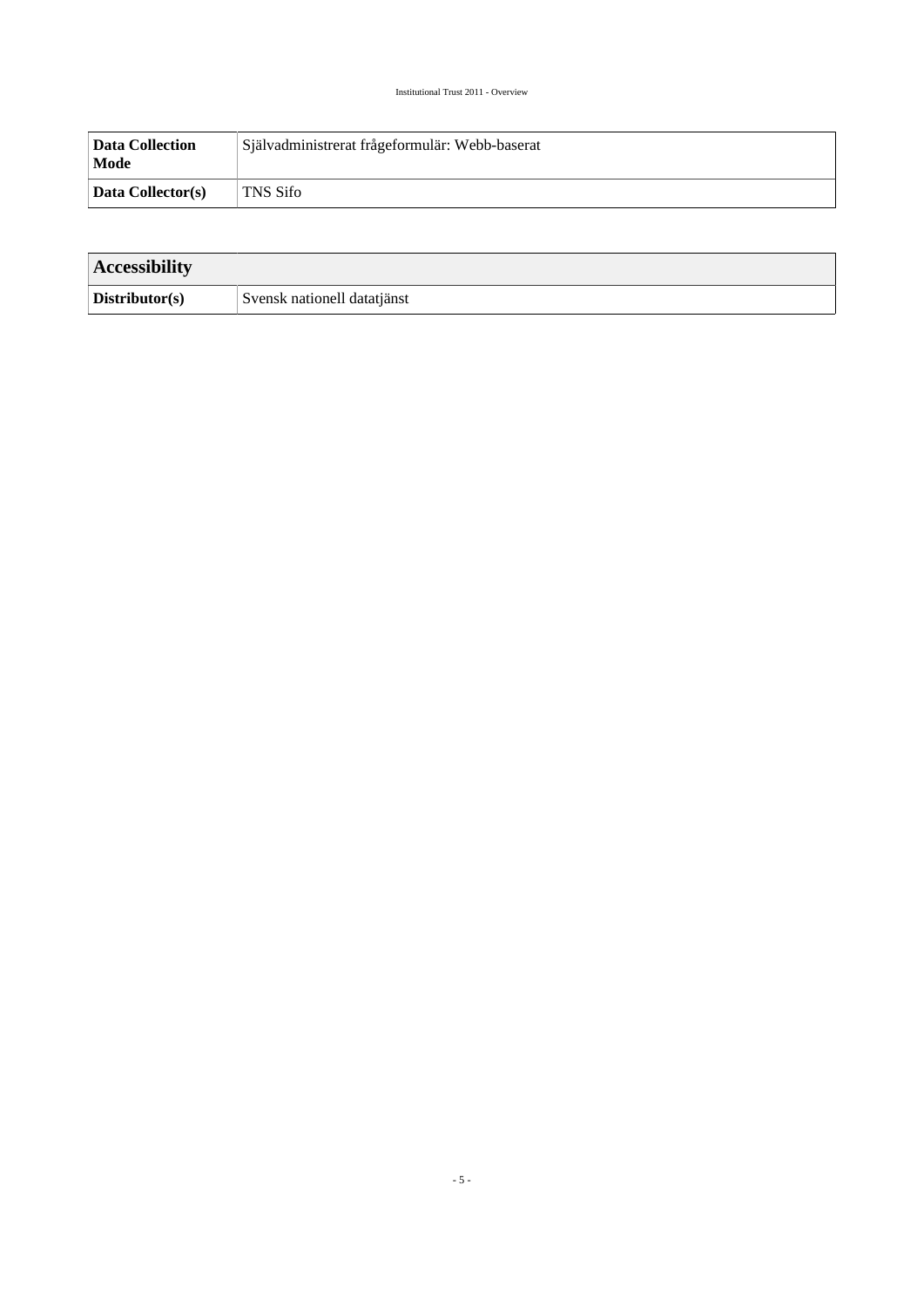# <span id="page-5-0"></span>**File Description(s)**

#### **Dataset contains 1 file(s)**

| <b>Förtroendebarometer 2011</b> |      |  |
|---------------------------------|------|--|
| <b>Cases</b>                    | 1021 |  |
| $\sqrt{\text{Variable}(s)}$     | 76   |  |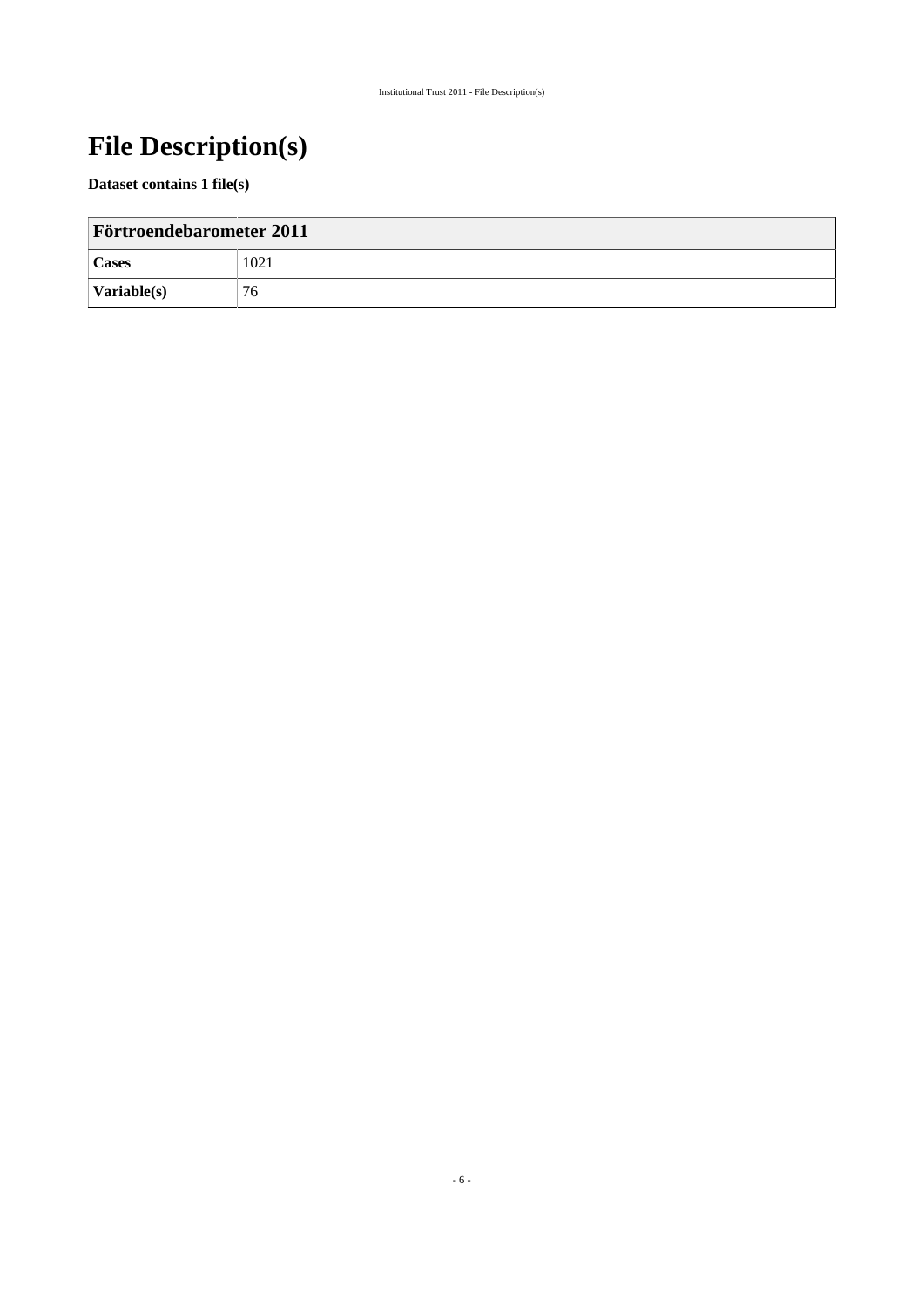# <span id="page-6-0"></span>**Variable Group(s)**

#### **Dataset contains 3 group(s)**

#### <span id="page-6-1"></span>**Study information**

| <b>Name</b> | Label                | <b>Question</b> |
|-------------|----------------------|-----------------|
| SND studie  | SND studie 0961      |                 |
| SND_dataset | SND-dataset 0961-001 |                 |
| SND_verison | SND version 2.1      | -               |

# <span id="page-6-2"></span>**Background variables/constructed variables**

| #              | Name              | Label         | <b>Question</b>          |
|----------------|-------------------|---------------|--------------------------|
|                | <b>RESPONSEID</b> | Responseid    | $\overline{\phantom{a}}$ |
| 2              | <b>RESPID</b>     | Respid        | $\overline{\phantom{a}}$ |
| 3              | IND ID            | Ind_id        | $\overline{\phantom{a}}$ |
| $\overline{4}$ | <b>STATUS</b>     | <b>Status</b> | $\overline{\phantom{a}}$ |
| 5              | <b>WEIGHT</b>     | Weight        | $\overline{\phantom{a}}$ |
| 6              | <b>GENDER</b>     | <b>Sex</b>    | $\overline{\phantom{a}}$ |
| 7              | <b>ACTUALAGE</b>  | Age           | $\overline{\phantom{a}}$ |
| 8              | <b>KOMMUN</b>     | Municipality  | $\overline{\phantom{a}}$ |

# <span id="page-6-3"></span>**Web survey**

| #              | <b>Name</b>      | Label                                      | <b>Ouestion</b>                                                                                              |
|----------------|------------------|--------------------------------------------|--------------------------------------------------------------------------------------------------------------|
| $\mathbf{1}$   | O <sub>5</sub> C | Political parties (merged)                 |                                                                                                              |
| 2              | $Q1A_1$          | F.1AA Confidence in: The Parliament        | How much confidence do you have in the way the following<br>businesses do their job? - the Parliament        |
| 3              | <b>O1A 2</b>     | F.1AB Confidence in: EU commission         | How much confidence do you have in the way the following<br>businesses do their job? - EU commission         |
| $\overline{4}$ | $Q1A_3$          | F.1AC Confidence in: The political parties | How much confidence do you have in the way the following<br>businesses do their job? - The political parties |
| 5              | $Q1A_4$          | F.1AD Confidence in: Universities          | How much confidence do you have in the way the following<br>businesses do their job? - Universities          |
| 6              | O1A 5            | F.1AE Confidence in: Big business          | How much confidence do you have in the way the following<br>businesses do their job? - Big business          |
| 7              | $Q1A_6$          | F.1AF Confidence in: Radio/TV              | How much confidence do you have in the way the following<br>businesses do their job? - Radio/TV              |
| 8              | 01A 7            | F.1AG Confidence in: The daily press       | How much confidence do you have in the way the following<br>businesses do their job? - The daily press       |
| 9              | O1A 8            | F.1AH Confidence in: The trade unions      | How much confidence do you have in the way the following<br>businesses do their job? - The trade unions      |
| 10             | $Q1A_9$          | F.1AI Confidence in: The church of Sweden  | How much confidence do you have in the way the following<br>businesses do their job? - The Church of Sweden  |
| 11             | O1A 10           | F.1AJ Confidence in: The Government        | How much confidence do you have in the way the following<br>businesses do their job? - the Government        |
| 12             | $Q1A_11$         | F.1AK Confidence in: The banks             | How much confidence do you have in the way the following<br>businesses do their job? - The Banks             |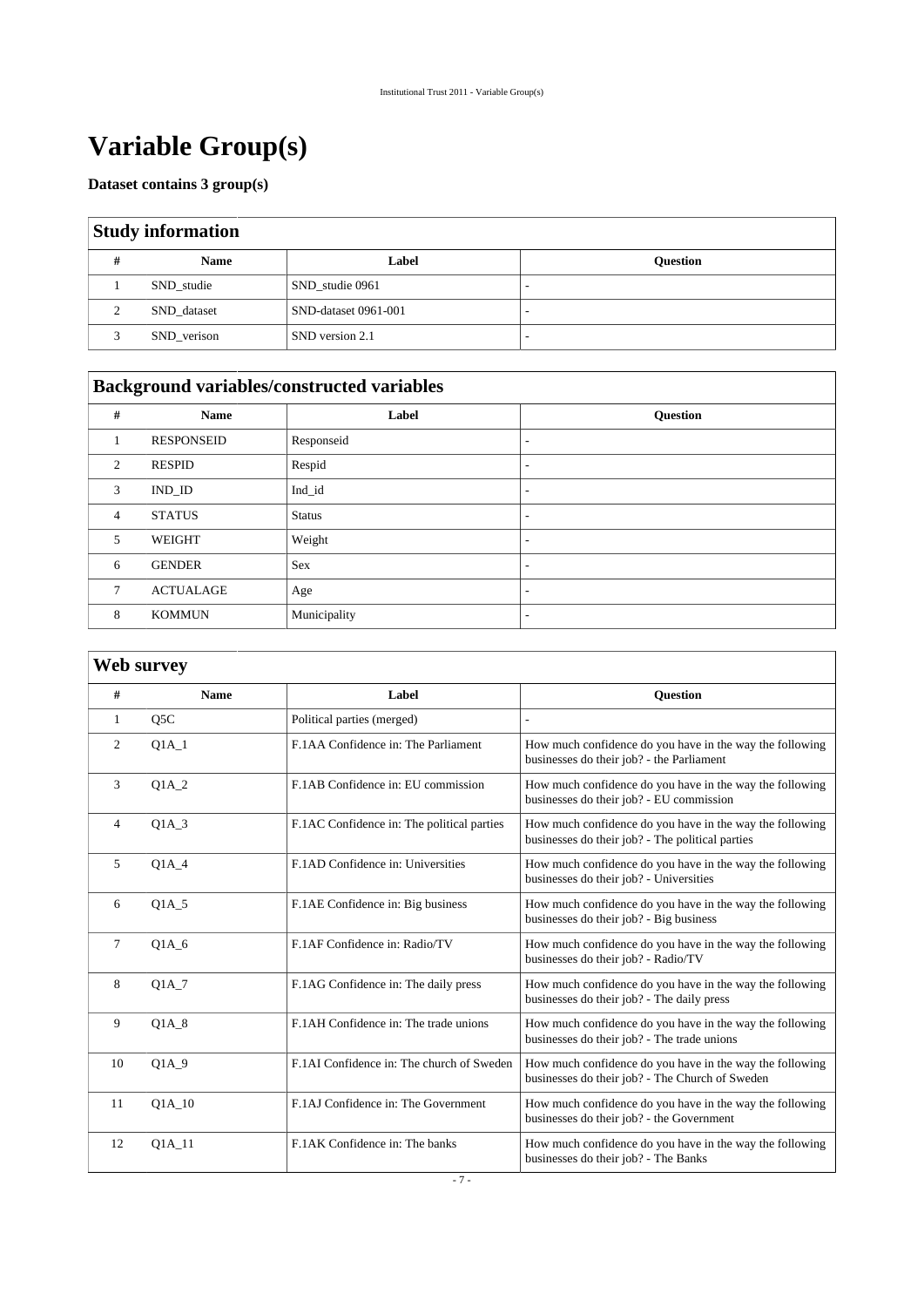| #  | Name     | Label                                                          | <b>Question</b>                                                                                                                                                                     |
|----|----------|----------------------------------------------------------------|-------------------------------------------------------------------------------------------------------------------------------------------------------------------------------------|
| 13 | $Q1A_12$ | F.1AL Confidence in: The Swedish Central<br>Bank               | How much confidence do you have in the way the following<br>businesses do their job? - The Swedish Central Bank                                                                     |
| 14 | Q1A_13   | F.1AM Confidence in: The Royal family                          | How much confidence do you have in the way the following<br>businesses do their job? - The Royal family                                                                             |
| 15 | $Q1A_14$ | F.1AN Confidence in: Health care                               | How much confidence do you have in the way the following<br>businesses do their job? - Health care                                                                                  |
| 16 | $Q1A_15$ | F.1AO Confidence in: The local morning<br>paper where you live | How much confidence do you have in the way the following<br>businesses do their job? - The local morning paper where<br>you live                                                    |
| 17 | $Q1B_1$  | F.1BA Confidence in: The Swedish Social<br>Democratic Party    | If you were to use the same scale to assess some other<br>phenomena in Sweden, how would you place the following<br>political parties? - The Swedish Social Democratic Party        |
| 18 | $Q1B_2$  | F.1BB Confidence in: Moderate Party                            | If you were to use the same scale to assess some other<br>phenomena in Sweden, how would you place the following<br>political parties? - Moderate Party                             |
| 19 | $Q1B_3$  | F.1BC Confidence in: Sweden Democrats                          | If you were to use the same scale to assess some other<br>phenomena in Sweden, how would you place the following<br>political parties? - Sweden Democrats                           |
| 20 | $Q1C_1$  | F.1CA Confidence in: Radio Sweden                              | If you were to use the same scale to assess some other<br>phenomena in Sweden, how would you place the following<br>media corporations? - Radio Sweden                              |
| 21 | $Q1C_2$  | F.1CB Confidence in: Swedish Television                        | If you were to use the same scale to assess some other<br>phenomena in Sweden, how would you place the following<br>media corporations? - Swedish Television                        |
| 22 | $Q1C_3$  | F.1CC Confidence in: TV4                                       | If you were to use the same scale to assess some other<br>phenomena in Sweden, how would you place the following<br>media corporations? - TV4                                       |
| 23 | $Q1C_4$  | F.1CD Confidence in: TV3                                       | If you were to use the same scale to assess some other<br>phenomena in Sweden, how would you place the following<br>media corporations? - TV3                                       |
| 24 | $Q1C_5$  | F.1CE Confidence in: Dagens Nyheter                            | If you were to use the same scale to assess some other<br>phenomena in Sweden, how would you place the following<br>media corporations? - Dagens Nyheter                            |
| 25 | $Q1C_6$  | F.1CF Confidence in: Aftonbladet                               | If you were to use the same scale to assess some other<br>phenomena in Sweden, how would you place the following<br>media corporations? - Aftonbladet                               |
| 26 | $Q1C_7$  | F.1CG Confidence in: The local morning<br>paper where you live | If you were to use the same scale to assess some other<br>phenomena in Sweden, how would you place the following<br>media corporations? - The local morning paper where you<br>live |
| 27 | $Q1D_1$  | F.1DA Confidence in: IKEA                                      | If you were to use the same scale to assess some other<br>phenomena in Sweden, how would you place the following<br>corporations? - IKEA                                            |
| 28 | $Q1D_2$  | F.1DB Confidence in: Volvo                                     | If you were to use the same scale to assess some other<br>phenomena in Sweden, how would you place the following<br>corporations? - Volvo                                           |
| 29 | $Q1D_3$  | F.1DC Confidence in: Ericsson                                  | If you were to use the same scale to assess some other<br>phenomena in Sweden, how would you place the following<br>corporations? - Ericsson                                        |
| 30 | $Q1D_4$  | F.1DD Confidence in: Coca-Cola                                 | If you were to use the same scale to assess some other<br>phenomena in Sweden, how would you place the following<br>corporations? - Coca-Cola                                       |
| 31 | $Q1D_5$  | F.1DE Confidence in: Skandia                                   | If you were to use the same scale to assess some other<br>phenomena in Sweden, how would you place the following<br>corporations? - Skandia                                         |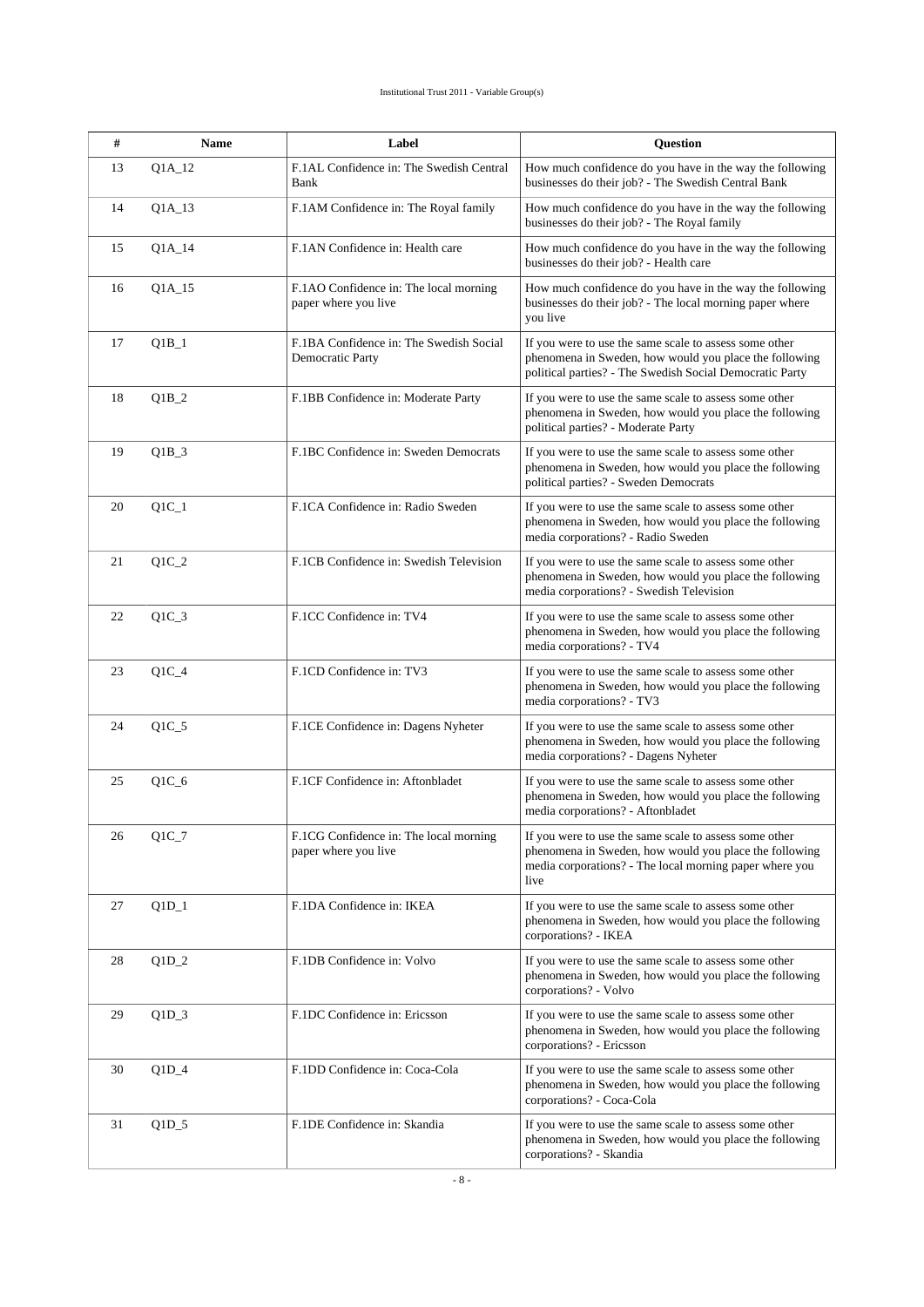| #  | <b>Name</b>         | Label                                                                | <b>Question</b>                                                                                                                                                          |
|----|---------------------|----------------------------------------------------------------------|--------------------------------------------------------------------------------------------------------------------------------------------------------------------------|
| 32 | $Q1D_6$             | F.1DF Confidence in: Astra Zeneca                                    | If you were to use the same scale to assess some other<br>phenomena in Sweden, how would you place the following<br>corporations? - Astra Zeneca                         |
| 33 | $Q1D_7$             | F.1DG Confidence in: SAS                                             | If you were to use the same scale to assess some other<br>phenomena in Sweden, how would you place the following<br>corporations? - SAS                                  |
| 34 | $Q1D_8$             | F.1DH Confidence in: H&M                                             | If you were to use the same scale to assess some other<br>phenomena in Sweden, how would you place the following<br>corporations? - H&M                                  |
| 35 | $Q1D_9$             | F.1DI Confidence in: Saab                                            | If you were to use the same scale to assess some other<br>phenomena in Sweden, how would you place the following<br>corporations? - Saab                                 |
| 36 | $Q1D_10$            | F.1DJ Confidence in: Vattenfall                                      | If you were to use the same scale to assess some other<br>phenomena in Sweden, how would you place the following<br>corporations? - Vattenfall                           |
| 37 | $Q1D_11$            | F.1DK Confidence in: SJ                                              | If you were to use the same scale to assess some other<br>phenomena in Sweden, how would you place the following<br>corporations? - SJ                                   |
| 38 | $Q1D_12$            | F.1DL Confidence in: TeliaSonera                                     | If you were to use the same scale to assess some other<br>phenomena in Sweden, how would you place the following<br>corporations? - TeliaSonera                          |
| 39 | $Q1E_1$             | F.1EA Confidence in: The Swedish Public<br><b>Employment Service</b> | If you were to use the same scale to assess some other<br>phenomena in Sweden, how would you place the following<br>authorities? - The Swedish Public Employment Service |
| 40 | $Q1E_2$             | F.1EB Confidence in: The Swedish Social<br><b>Insurance Agency</b>   | If you were to use the same scale to assess some other<br>phenomena in Sweden, how would you place the following<br>authorities? - The Swedish Social Insurance Agency   |
| 41 | $Q1E_3$             | F.1EC Confidence in: The tax authorities                             | If you were to use the same scale to assess some other<br>phenomena in Sweden, how would you place the following<br>authorities? - The tax authorities                   |
| 42 | $Q1C2_1$            | F.1FA Confidence in: aftonbladet.se                                  | If you were to use the same scale to assess some other<br>phenomena in Sweden, how would you place the following<br>online sites? - aftonbladet.se                       |
| 43 | $Q1C2_2$            | F.1FB Confidence in: Google                                          | If you were to use the same scale to assess some other<br>phenomena in Sweden, how would you place the following<br>online sites? - Google                               |
| 44 | $Q1C2_3$            | F.1FC Confidence in: Facebook                                        | If you were to use the same scale to assess some other<br>phenomena in Sweden, how would you place the following<br>online sites? - Facebook                             |
| 45 | $Q1C2_4$            | F.1FD Confidence in: Wikipedia                                       | If you were to use the same scale to assess some other<br>phenomena in Sweden, how would you place the following<br>online sites? - Wikipedia                            |
| 46 | $Q2_{1}$            | F.2A Opinion on Swedish mass media<br>reporting: The Government      | In general, what do you think of the Swedish mass media<br>reporting on - the Government?                                                                                |
| 47 | $Q^2$ <sub>-2</sub> | F.2B Opinion on Swedish mass media<br>reporting: The Royal family    | In general, what do you think of the Swedish mass media<br>reporting on - The Royal family?                                                                              |
| 48 | $Q2_3$              | F.2C Opinion on Swedish mass media<br>reporting: The banks           | In general, what do you think of the Swedish mass media<br>reporting on - The Banks?                                                                                     |
| 49 | $Q2_4$              | F.2D Opinion on Swedish mass media<br>reporting: Immigrants          | In general, what do you think of the Swedish mass media<br>reporting on - Immigrants?                                                                                    |
| 50 | $Q2_{-5}$           | F.2E Opinion on Swedish mass media<br>reporting: Health care         | In general, what do you think of the Swedish mass media<br>reporting on - Health care?                                                                                   |
| 51 | $Q2_6$              | F.2F Opinion on Swedish mass media<br>reporting: The trade unions    | In general, what do you think of the Swedish mass media<br>reporting on - The trade unions?                                                                              |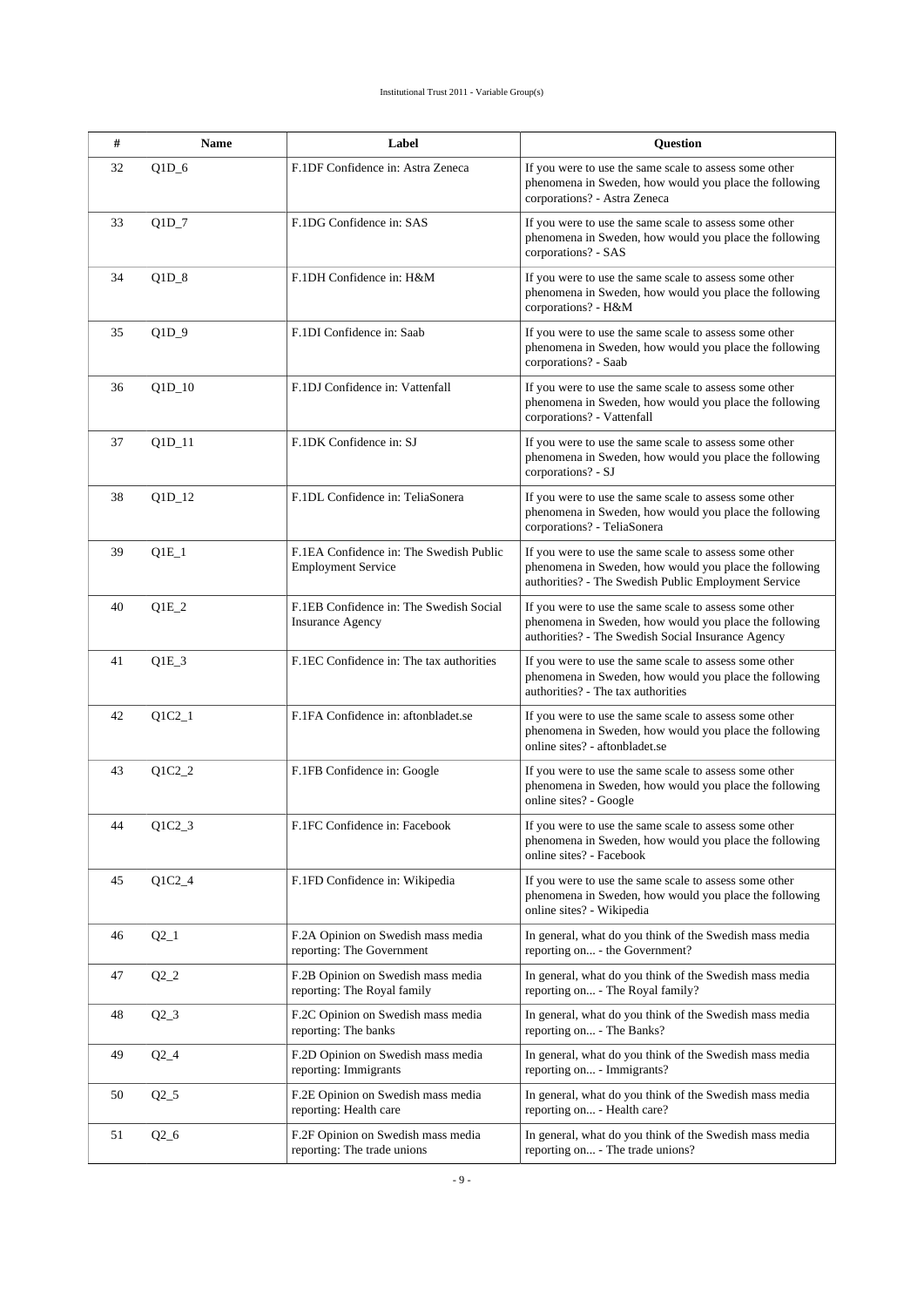| #  | <b>Name</b>        | Label                                                                                                             | Question                                                                                                                                                                                                                     |
|----|--------------------|-------------------------------------------------------------------------------------------------------------------|------------------------------------------------------------------------------------------------------------------------------------------------------------------------------------------------------------------------------|
| 52 | $Q2_7$             | F.2G Opinion on Swedish mass media<br>reporting: Homosexuals                                                      | In general, what do you think of the Swedish mass media<br>reporting on - Homosexuals?                                                                                                                                       |
| 53 | $Q2_8$             | F.2H Opinion on Swedish mass media<br>reporting: The EU                                                           | In general, what do you think of the Swedish mass media<br>reporting on - the EU?                                                                                                                                            |
| 54 | $Q2_9$             | F.2I Opinion on Swedish mass media<br>reporting: Islam                                                            | In general, what do you think of the Swedish mass media<br>reporting on - Islam?                                                                                                                                             |
| 55 | $Q2_{10}$          | F.2J Opinion on Swedish mass media<br>reporting: Christianity                                                     | In general, what do you think of the Swedish mass media<br>reporting on - Christianity?                                                                                                                                      |
| 56 | $Q3_1$             | F.3A Opinion on futre radio and television:<br>Fund Swedish Television with taxes, not<br>with the TV License Fee | What is your opinion on the following proposals regarding<br>the future of radio and television? - Fund Swedish Television<br>with taxes, not with the TV License Fee                                                        |
| 57 | $Q3_2$             | F.3B Opinion on futre radio and television:<br>Let Swedish Television send only narrow<br>programs                | What is your opinion on the following proposals regarding<br>the future of radio and television? - Let Swedish Television<br>send only narrow programs, and not compete with<br>commercial entertainment and sports channels |
| 58 | $Q3_3$             | F.3C Opinion on futre radio and television:<br>Retain existing orientation of Swedish<br>Television               | What is your opinion on the following proposals regarding<br>the future of radio and television? - Retain existing<br>orientation of Swedish Television                                                                      |
| 59 | Q5A                | F.4A Political party sympathy                                                                                     | Which party do you like best today?                                                                                                                                                                                          |
| 60 | O5B                | F.4B Closest political party                                                                                      | Which political party do you lean towards?                                                                                                                                                                                   |
| 61 | Q <sub>6</sub>     | F.5 Current family category                                                                                       | If you had to describe your current family, which of the<br>following categories do you think best applies?                                                                                                                  |
| 62 | <b>PNR</b>         | F.6 ZIP code                                                                                                      | What is your ZIP code?                                                                                                                                                                                                       |
| 63 | <b>UTB</b>         | F.7 Education level                                                                                               | What is your highest level of completed education?                                                                                                                                                                           |
| 64 | <b>PERSINKOMST</b> | F.8 Income                                                                                                        | What is your personal income per month?                                                                                                                                                                                      |
| 65 | <b>HHINKOMST</b>   | F.9 Household's income                                                                                            | What is your household's income per month?                                                                                                                                                                                   |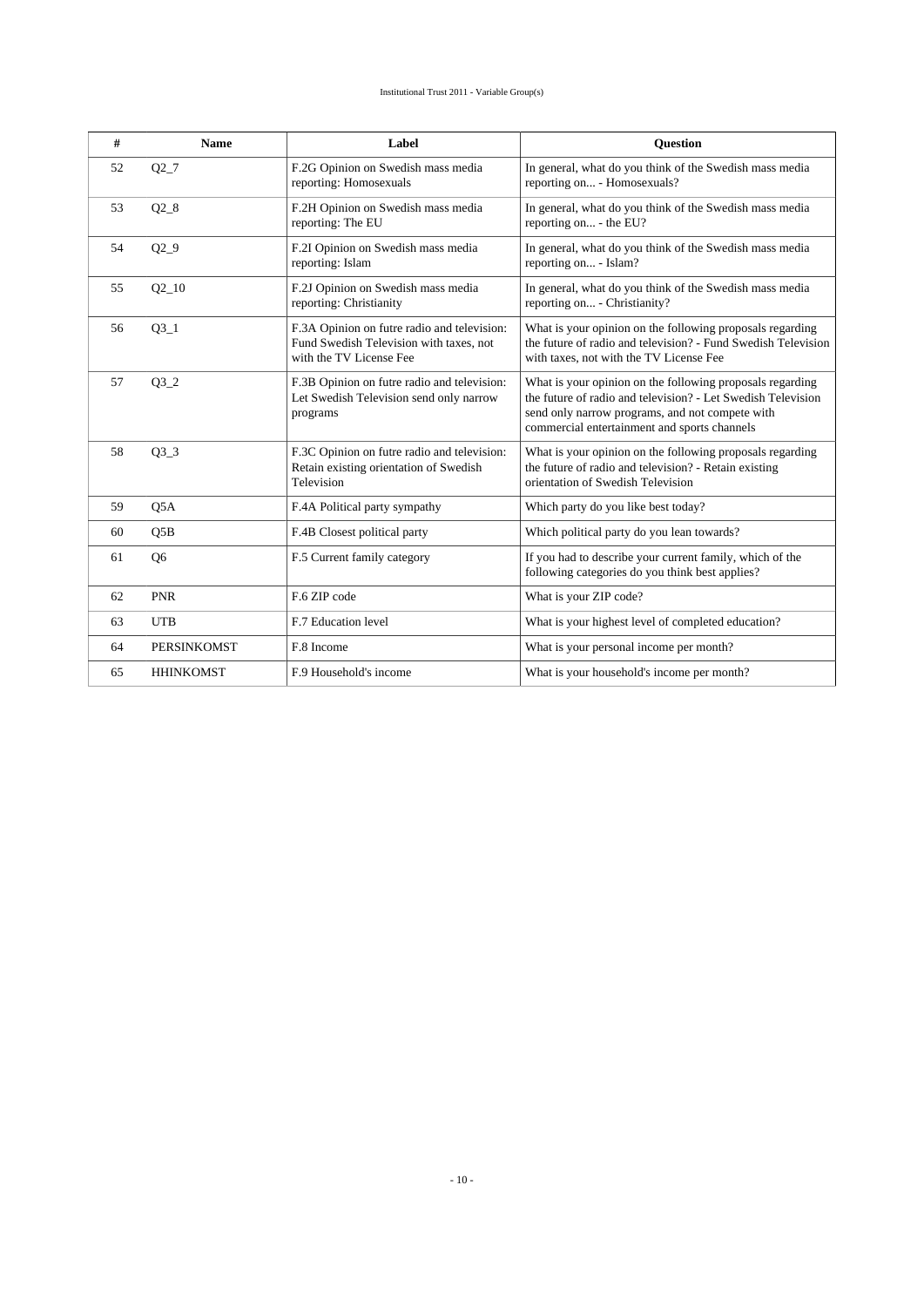# <span id="page-10-0"></span>**Variables Description**

**Dataset contains 76 variable(s)**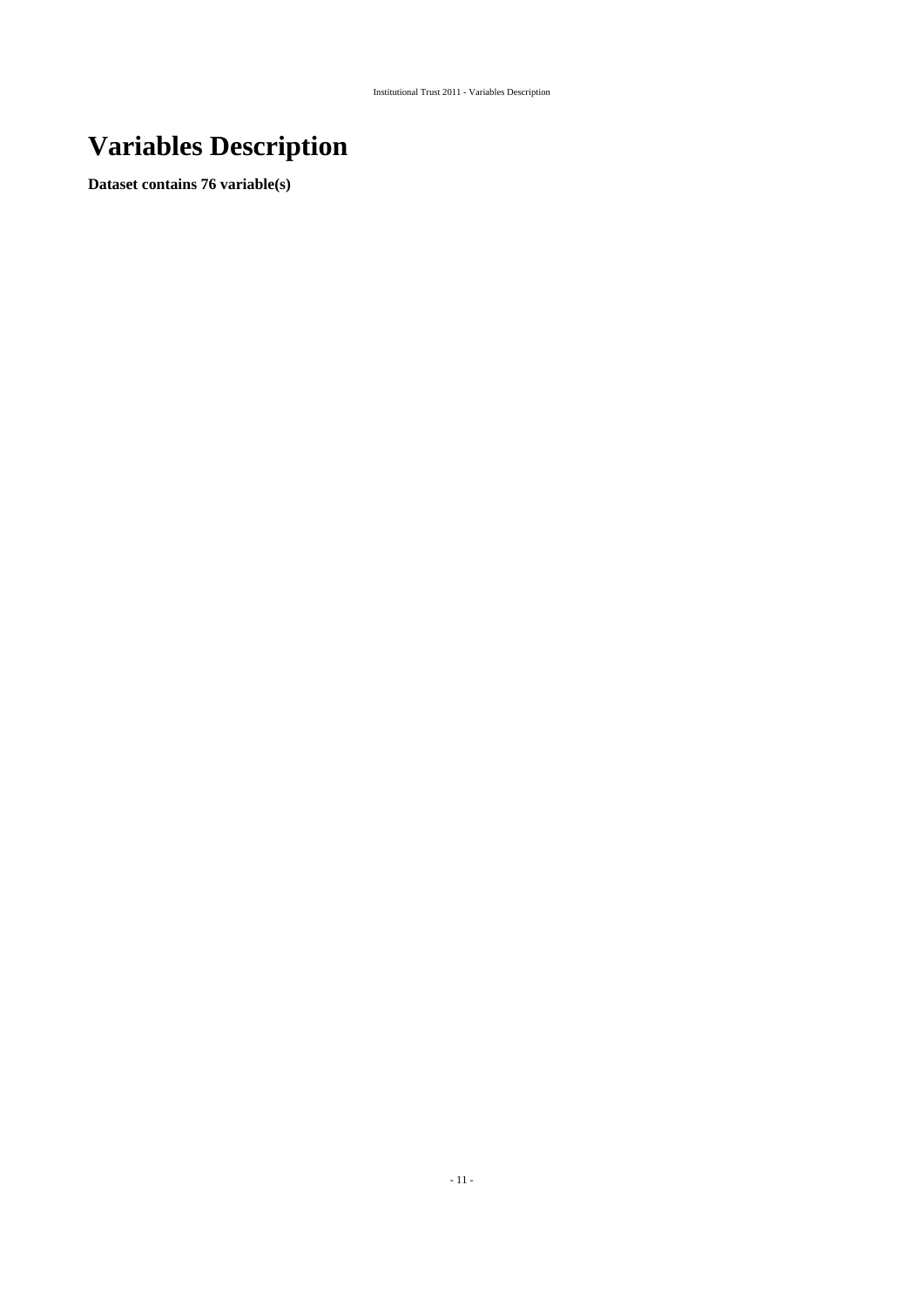| # SND_studie: SND_studie 0961             |                 |                                                                                                                                                             |              |            |
|-------------------------------------------|-----------------|-------------------------------------------------------------------------------------------------------------------------------------------------------------|--------------|------------|
| SND-studie 0961: Förtroendebarometer 2011 |                 |                                                                                                                                                             |              |            |
| <b>Value</b><br>Label                     |                 |                                                                                                                                                             | <b>Cases</b> | Percentage |
| 961                                       | <b>SND 0961</b> |                                                                                                                                                             | 1021         | 100.0%     |
|                                           |                 | Warning: these figures indicate the number of cases found in the data file. They cannot be interpreted as summary statistics of the population of interest. |              |            |
| <b>Information</b>                        |                 | [Type: discrete] [Format: numeric] [Range: 961-961] [Missing: *]                                                                                            |              |            |
| Statistics [NW/W]                         |                 | [Valid: 1021 /-] [Invalid: $0$ /-]                                                                                                                          |              |            |

| # SND dataset: SND-dataset 0961-001            |                                                                                                                                                             |                                                              |            |        |  |
|------------------------------------------------|-------------------------------------------------------------------------------------------------------------------------------------------------------------|--------------------------------------------------------------|------------|--------|--|
| SND-dataset 0961-001: Förtroendebarometer 2011 |                                                                                                                                                             |                                                              |            |        |  |
| <b>Value</b><br>Label                          |                                                                                                                                                             | <b>Cases</b>                                                 | Percentage |        |  |
|                                                | SND 0961-001                                                                                                                                                |                                                              | 1021       | 100.0% |  |
|                                                | Warning: these figures indicate the number of cases found in the data file. They cannot be interpreted as summary statistics of the population of interest. |                                                              |            |        |  |
| <b>Information</b>                             |                                                                                                                                                             | [Type: discrete] [Format: numeric] [Range: 1-1] [Missing: *] |            |        |  |
| Statistics [NW/W]                              |                                                                                                                                                             | [Valid: 1021 /-] [Invalid: $0$ /-]                           |            |        |  |

| # SND_verison: SND version 2.1 |       |                                                                                                                                                             |              |            |        |
|--------------------------------|-------|-------------------------------------------------------------------------------------------------------------------------------------------------------------|--------------|------------|--------|
| SND version 2.0 april 2014     |       |                                                                                                                                                             |              |            |        |
| <b>Notes</b>                   |       | Lables, questions and response alternatives translated into english                                                                                         |              |            |        |
| <b>Value</b>                   | Label |                                                                                                                                                             | <b>Cases</b> | Percentage |        |
| Version 2.1                    |       |                                                                                                                                                             | 1021         |            | 100.0% |
|                                |       | Warning: these figures indicate the number of cases found in the data file. They cannot be interpreted as summary statistics of the population of interest. |              |            |        |
| <b>Information</b>             |       | [Type: discrete] [Format: numeric] [Range: 2- 2] [Missing: *]                                                                                               |              |            |        |
| Statistics [NW/W]              |       | [Valid: 1021 /-] [Invalid: 0 /-]                                                                                                                            |              |            |        |

|                                                                                               | <b>#RESPONSEID: Responseid</b>                                   |  |  |
|-----------------------------------------------------------------------------------------------|------------------------------------------------------------------|--|--|
|                                                                                               | Respondent-ID                                                    |  |  |
| <b>Information</b>                                                                            | [Type: discrete] [Format: numeric] [Range: 2- 1097] [Missing: *] |  |  |
| Statistics [NW/W]<br>[Valid: 1021 /-] [Invalid: 0 /-] [Mean: 534.915 /-] [StdDev: 311.769 /-] |                                                                  |  |  |

# # **RESPID: Respid**

|                    | Respondent-ID                                                             |
|--------------------|---------------------------------------------------------------------------|
| <b>Information</b> | [Type: discrete] [Format: numeric] [Range: 1-3498] [Missing: *]           |
| Statistics [NW/W]  | [Valid: 1021 /-] [Invalid: 0 /-] [Mean: 1659.863 /-] [StdDev: 949.492 /-] |

| $\sharp$ IND ID: Ind id  |                                                   |  |
|--------------------------|---------------------------------------------------|--|
|                          | Respondent-ID                                     |  |
| <b>Information</b>       | [Type: discrete] [Format: character] [Missing: *] |  |
| <b>Statistics [NW/W]</b> | [Valid: 1021 /-] [Invalid: $0$ /-]                |  |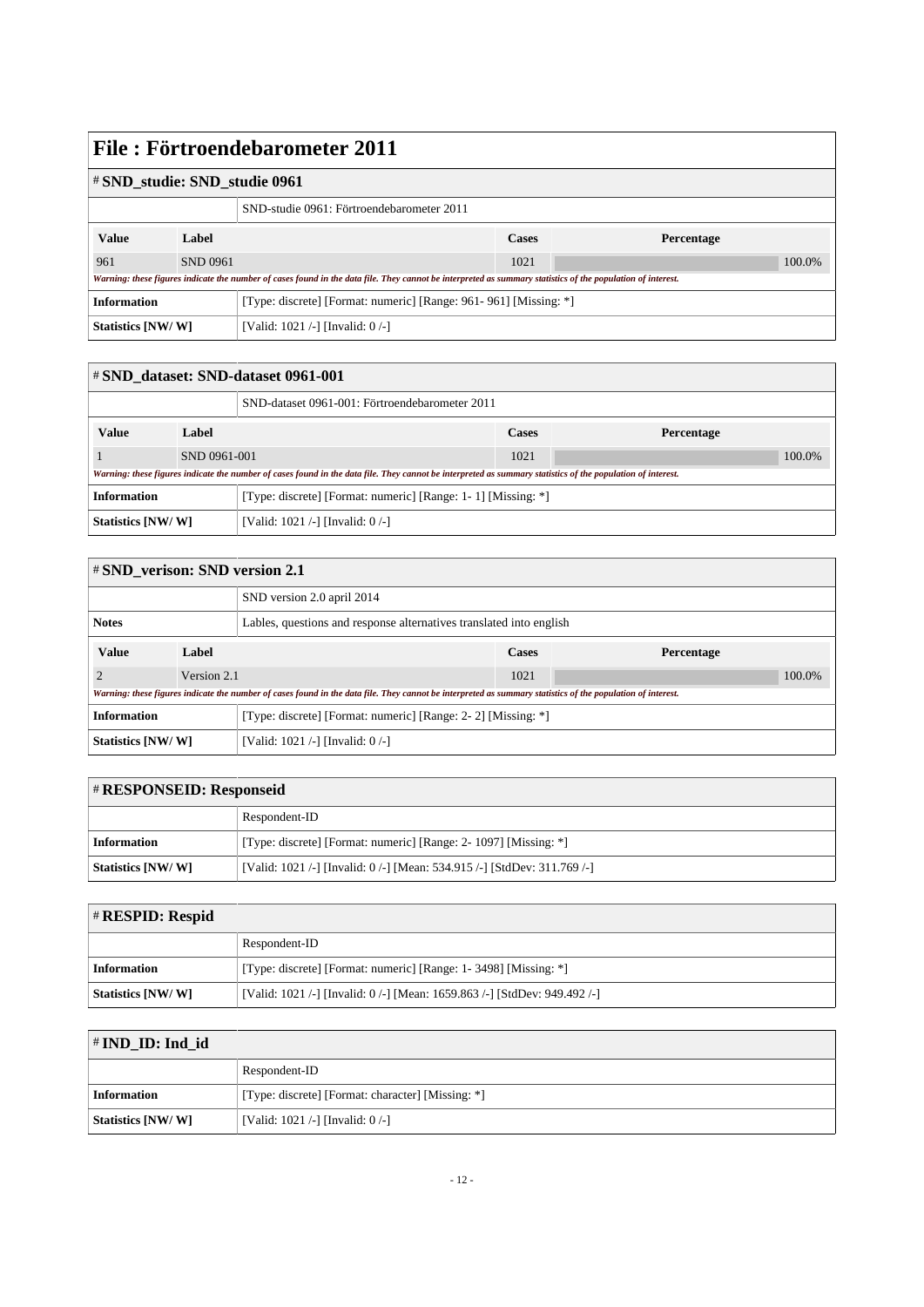| File: Förtroendebarometer 2011                                                                                                                              |                        |                                                   |              |            |        |  |
|-------------------------------------------------------------------------------------------------------------------------------------------------------------|------------------------|---------------------------------------------------|--------------|------------|--------|--|
|                                                                                                                                                             | <b>#STATUS: Status</b> |                                                   |              |            |        |  |
|                                                                                                                                                             |                        | <b>Status</b>                                     |              |            |        |  |
| <b>Value</b>                                                                                                                                                | Label                  |                                                   | <b>Cases</b> | Percentage |        |  |
| complete                                                                                                                                                    | complete               |                                                   | 1021         |            | 100.0% |  |
| Warning: these figures indicate the number of cases found in the data file. They cannot be interpreted as summary statistics of the population of interest. |                        |                                                   |              |            |        |  |
| <b>Information</b>                                                                                                                                          |                        | [Type: discrete] [Format: character] [Missing: *] |              |            |        |  |
| Statistics [NW/W]                                                                                                                                           |                        | [Valid: 1021 /-] [Invalid: $0$ /-]                |              |            |        |  |

|              | # WEIGHT: Weight |                  |            |
|--------------|------------------|------------------|------------|
|              | Viktvariabel     |                  |            |
| <b>Value</b> | Label            | <b>Cases</b>     | Percentage |
| 0.52902      |                  | 27               | 2.6%       |
| 0.56149      |                  | $\,8\,$          | 0.8%       |
| 0.59302      |                  | 23               | 2.3%       |
| 0.60562      |                  | 5                | 0.5%       |
| 0.61067      |                  | 19               | 1.9%       |
| 0.62815      |                  | 23               | 2.3%       |
| 0.62941      |                  | 11               | 1.1%       |
| 0.6667       |                  | 13               | 1.3%       |
| 0.67888      |                  | $\sqrt{5}$       | $0.5\%$    |
| 0.68379      |                  | 19               | 1.9%       |
| 0.68454      |                  | 16               | 1.6%       |
| 0.69036      |                  | 33               | 3.2%       |
| 0.71909      |                  | $22\,$           | 2.2%       |
| 0.72509      |                  | 33               | 3.2%       |
| 0.73274      |                  | 13               | 1.3%       |
| 0.73905      |                  | 15               | 1.5%       |
| 0.76651      |                  | 25               | 2.4%       |
| 0.78798      |                  | $\tau$           | 0.7%       |
| 0.79032      |                  | 19               | 1.9%       |
| 0.79691      |                  | 33               | 3.2%       |
| 0.79908      |                  | 15               | 1.5%       |
| 0.81192      |                  | 36               | 3.5%       |
| 0.82845      |                  | $\,8\,$          | 0.8%       |
| 0.84812      |                  | $11\,$           | 1.1%       |
| 0.86169      |                  | 18               | 1.8%       |
| 0.87753      |                  | $25\,$           | 2.4%       |
| 0.8833       |                  | $\sqrt{6}$       | 0.6%       |
| 0.89233      |                  | 29               | 2.8%       |
| 0.91458      |                  | $\overline{7}$   | 0.7%       |
| 0.91477      |                  | $\boldsymbol{7}$ | 0.7%       |
| 0.9224       |                  | 17               | 1.7%       |
| 0.93563      |                  | 16               | 1.6%       |
| 0.94567      |                  | $26\,$           | 2.5%       |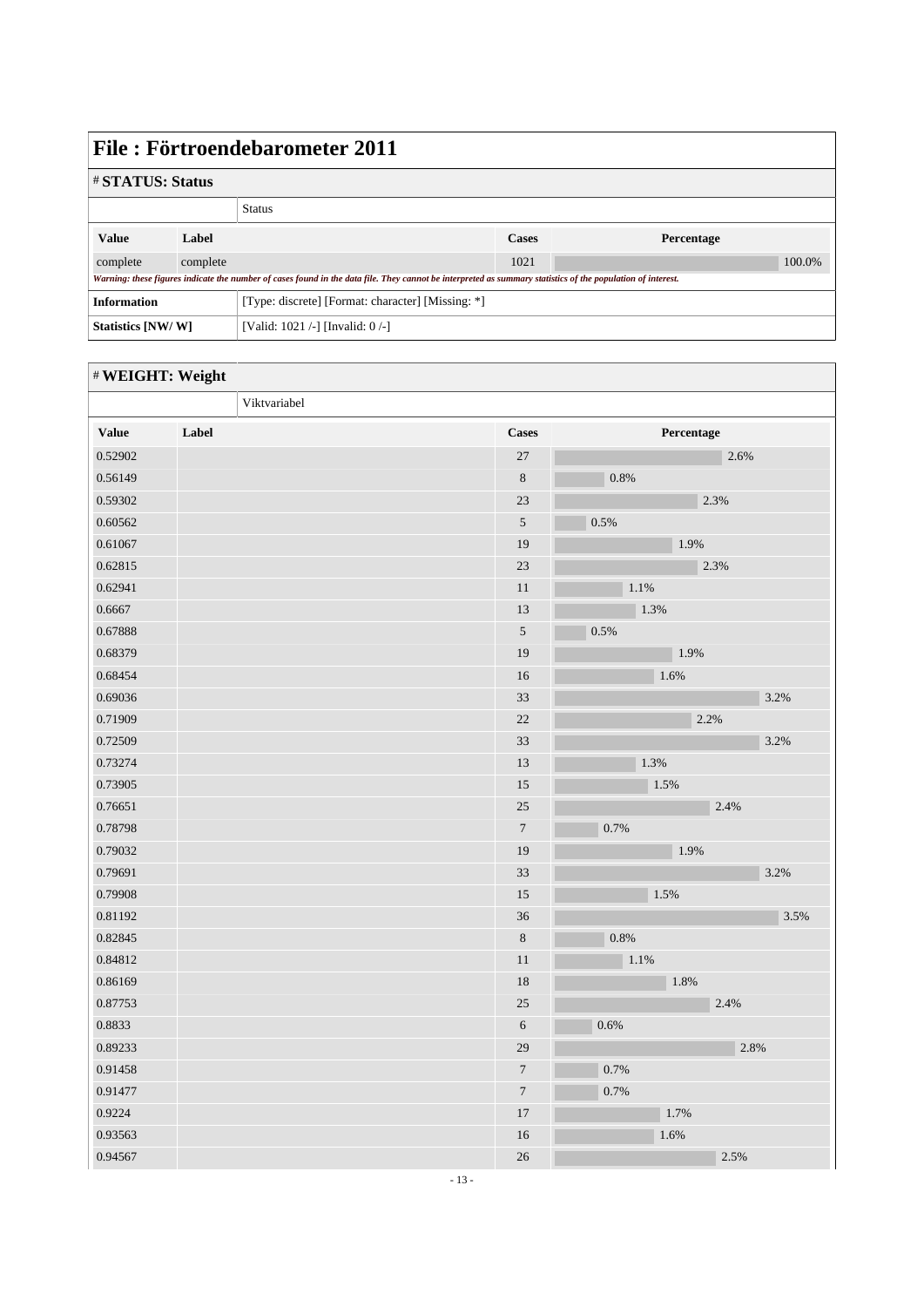| File: Förtroendebarometer 2011 |       |                                                                                                                                                             |                |            |
|--------------------------------|-------|-------------------------------------------------------------------------------------------------------------------------------------------------------------|----------------|------------|
| # WEIGHT: Weight               |       |                                                                                                                                                             |                |            |
| <b>Value</b>                   | Label |                                                                                                                                                             | <b>Cases</b>   | Percentage |
| 0.95362                        |       |                                                                                                                                                             | 28             | 2.7%       |
| 0.96445                        |       |                                                                                                                                                             | 22             | 2.2%       |
| 0.98645                        |       |                                                                                                                                                             | 10             | 1.0%       |
| 0.99468                        |       |                                                                                                                                                             | 18             | 1.8%       |
| 1.00371                        |       |                                                                                                                                                             | 11             | 1.1%       |
| 1.01216                        |       |                                                                                                                                                             | 17             | 1.7%       |
| 1.0283                         |       |                                                                                                                                                             | 10             | 1.0%       |
| 1.03285                        |       |                                                                                                                                                             | 18             | 1.8%       |
| 1.08258                        |       |                                                                                                                                                             | 10             | 1.0%       |
| 1.09161                        |       |                                                                                                                                                             | 34             | 3.3%       |
| 1.09169                        |       |                                                                                                                                                             | 9              | 0.9%       |
| 1.1008                         |       |                                                                                                                                                             | 14             | 1.4%       |
| 1.11379                        |       |                                                                                                                                                             | 11             | 1.1%       |
| 1.11632                        |       |                                                                                                                                                             | 14             | 1.4%       |
| 1.19023                        |       |                                                                                                                                                             | $\sqrt{2}$     | 0.2%       |
| 1.2038                         |       |                                                                                                                                                             | 13             | 1.3%       |
| 1.22233                        |       |                                                                                                                                                             | 29             | 2.8%       |
| 1.23262                        |       |                                                                                                                                                             | 24             | 2.4%       |
| 1.2835                         |       |                                                                                                                                                             | 5              | 0.5%       |
| 1.32111                        |       |                                                                                                                                                             | 11             | 1.1%       |
| 1.33223                        |       |                                                                                                                                                             | 17             | 1.7%       |
| 1.3852                         |       |                                                                                                                                                             | 11             | 1.1%       |
| 1.40858                        |       |                                                                                                                                                             | 6              | 0.6%       |
| 1.42043                        |       |                                                                                                                                                             | 11             | 1.1%       |
| 1.47023                        |       |                                                                                                                                                             | $\overline{4}$ | 0.4%       |
| 1.58576                        |       |                                                                                                                                                             | $\overline{4}$ | 0.4%       |
| 1.59898                        |       |                                                                                                                                                             | 13             | 1.3%       |
| 1.79046                        |       |                                                                                                                                                             | 11             | $1.1\%$    |
| 1.93515                        |       |                                                                                                                                                             | $\overline{4}$ | 0.4%       |
| 1.9561                         |       |                                                                                                                                                             | $\overline{4}$ | $0.4\%$    |
| 2.06327                        |       |                                                                                                                                                             | $\sqrt{5}$     | 0.5%       |
| 2.07616                        |       |                                                                                                                                                             | 7              | 0.7%       |
| 2.23931                        |       |                                                                                                                                                             | $\sqrt{2}$     | 0.2%       |
| 2.25799                        |       |                                                                                                                                                             | 9              | 0.9%       |
| 2.52838                        |       |                                                                                                                                                             | 6              | 0.6%       |
| 2.73271                        |       |                                                                                                                                                             | $\overline{4}$ | 0.4%       |
| 2.91362                        |       |                                                                                                                                                             | 3              | 0.3%       |
|                                |       | Warning: these figures indicate the number of cases found in the data file. They cannot be interpreted as summary statistics of the population of interest. |                |            |
| Information                    |       | [Type: discrete] [Format: numeric] [Range: 0.529-2.914] [Missing: *]                                                                                        |                |            |
| Statistics [NW/W]              |       | [Valid: 1021 /-] [Invalid: 0 /-] [Mean: 0.979 /-] [StdDev: 0.375 /-]                                                                                        |                |            |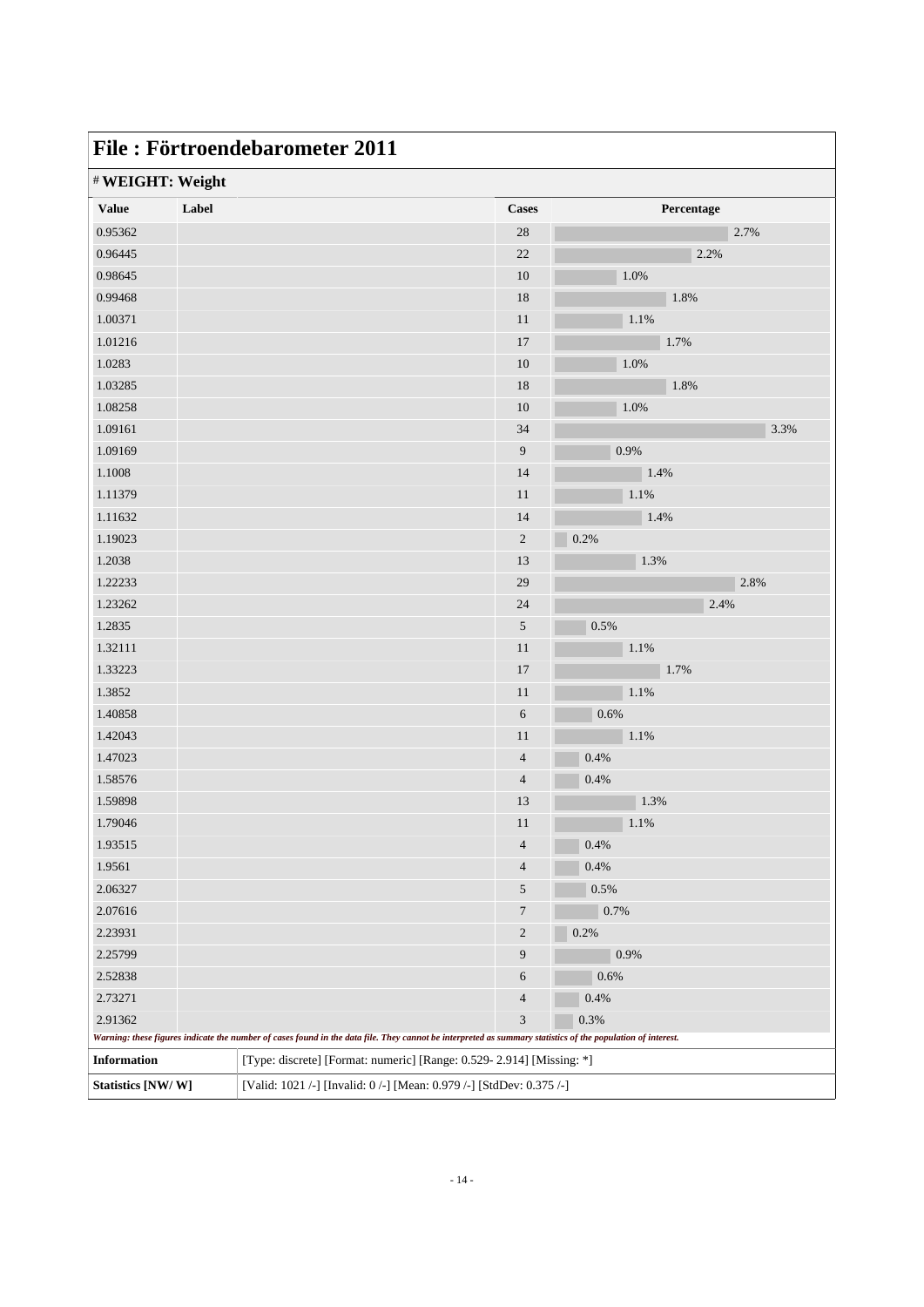| File: Förtroendebarometer 2011                                                                                                                              |                      |                                  |              |            |  |  |  |
|-------------------------------------------------------------------------------------------------------------------------------------------------------------|----------------------|----------------------------------|--------------|------------|--|--|--|
|                                                                                                                                                             | # <b>GENDER: Sex</b> |                                  |              |            |  |  |  |
|                                                                                                                                                             |                      | Kön                              |              |            |  |  |  |
| <b>Value</b>                                                                                                                                                | Label                |                                  | <b>Cases</b> | Percentage |  |  |  |
|                                                                                                                                                             | Man                  |                                  | 520          | 50.9%      |  |  |  |
|                                                                                                                                                             | Woman                |                                  | 501          | 49.1%      |  |  |  |
| Warning: these figures indicate the number of cases found in the data file. They cannot be interpreted as summary statistics of the population of interest. |                      |                                  |              |            |  |  |  |
| <b>Information</b><br>[Type: discrete] [Format: numeric] [Range: 1-2] [Missing: *]                                                                          |                      |                                  |              |            |  |  |  |
| Statistics [NW/W]                                                                                                                                           |                      | [Valid: 1021 /-] [Invalid: 0 /-] |              |            |  |  |  |

#### # **ACTUALAGE: Age**

|              | $\mathring{\text{A}}$ lder |                  |            |
|--------------|----------------------------|------------------|------------|
| <b>Value</b> | Label                      | <b>Cases</b>     | Percentage |
| $17\,$       |                            | $11\,$           | 1.1%       |
| $18\,$       |                            | $16\,$           | 1.6%       |
| 19           |                            | $16\,$           | 1.6%       |
| 20           |                            | 24               | 2.4%       |
| $21\,$       |                            | $20\,$           | 2.0%       |
| 22           |                            | $24\,$           | 2.4%       |
| 23           |                            | $26\,$           | 2.5%       |
| 24           |                            | $29\,$           | 2.8%       |
| $25\,$       |                            | 12               | 1.2%       |
| 26           |                            | $\sqrt{2}$       | 0.2%       |
| $27\,$       |                            | $\sqrt{4}$       | 0.4%       |
| 28           |                            | $\boldsymbol{9}$ | $0.9\%$    |
| 29           |                            | $\sqrt{5}$       | 0.5%       |
| 30           |                            | 13               | $ 1.3\%$   |
| $31\,$       |                            | $\boldsymbol{9}$ | 0.9%       |
| 32           |                            | 12               | 1.2%       |
| 33           |                            | $10\,$           | 1.0%       |
| 34           |                            | $11\,$           | $1.1\%$    |
| 35           |                            | 14               | 1.4%       |
| 36           |                            | 14               | 1.4%       |
| 37           |                            | $21\,$           | 2.1%       |
| 38           |                            | $10\,$           | $1.0\%$    |
| 39           |                            | 13               | 1.3%       |
| 40           |                            | $12\,$           | 1.2%       |
| $41\,$       |                            | 18               | 1.8%       |
| $42\,$       |                            | 19               | 1.9%       |
| 43           |                            | $17\,$           | $1.7\%$    |
| 44           |                            | $11\,$           | $1.1\%$    |
| 45           |                            | $18\,$           | $1.8\%$    |
| 46           |                            | $22\,$           | 2.2%       |
| 47           |                            | 19               | 1.9%       |
| 48           |                            | 22               | 2.2%       |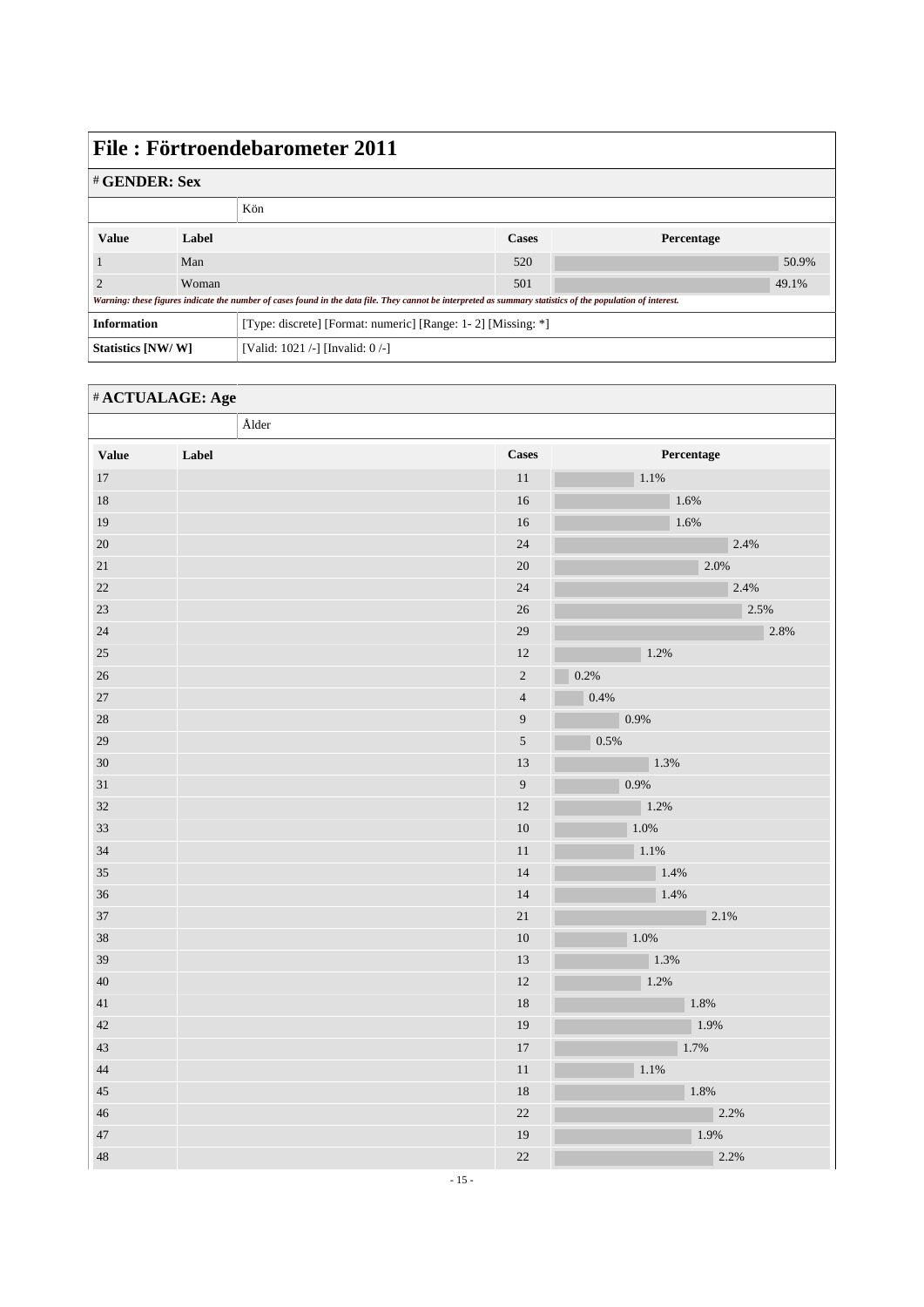|              | # ACTUALAGE: Age |                                                                                                                                                             |            |
|--------------|------------------|-------------------------------------------------------------------------------------------------------------------------------------------------------------|------------|
| <b>Value</b> | Label            | <b>Cases</b>                                                                                                                                                | Percentage |
| 49           |                  | 17                                                                                                                                                          | 1.7%       |
| $50\,$       |                  | $18\,$                                                                                                                                                      | 1.8%       |
| 51           |                  | 18                                                                                                                                                          | 1.8%       |
| $52\,$       |                  | 13                                                                                                                                                          | 1.3%       |
| 53           |                  | $21\,$                                                                                                                                                      | 2.1%       |
| 54           |                  | $21\,$                                                                                                                                                      | 2.1%       |
| 55           |                  | 22                                                                                                                                                          | 2.2%       |
| 56           |                  | 24                                                                                                                                                          | 2.4%       |
| 57           |                  | 26                                                                                                                                                          | 2.5%       |
| $58\,$       |                  | 22                                                                                                                                                          | 2.2%       |
| 59           |                  | 24                                                                                                                                                          | 2.4%       |
| $60\,$       |                  | 17                                                                                                                                                          | 1.7%       |
| 61           |                  | $27\,$                                                                                                                                                      | 2.6%       |
| $62\,$       |                  | 22                                                                                                                                                          | 2.2%       |
| 63           |                  | $26\,$                                                                                                                                                      | 2.5%       |
| 64           |                  | 26                                                                                                                                                          | 2.5%       |
| 65           |                  | 31                                                                                                                                                          | 3.0%       |
| 66           |                  | 27                                                                                                                                                          | 2.6%       |
| 67           |                  | 24                                                                                                                                                          | 2.4%       |
| 68           |                  | 28                                                                                                                                                          | 2.7%       |
| 69           |                  | 17                                                                                                                                                          | 1.7%       |
| $70\,$       |                  | 15                                                                                                                                                          | 1.5%       |
| $71\,$       |                  | 12                                                                                                                                                          | 1.2%       |
| $72\,$       |                  | $18\,$                                                                                                                                                      | 1.8%       |
| 73           |                  | 16                                                                                                                                                          | 1.6%       |
| 74           |                  | 6                                                                                                                                                           | 0.6%       |
|              |                  | Warning: these figures indicate the number of cases found in the data file. They cannot be interpreted as summary statistics of the population of interest. |            |

| <b>#KOMMUN: Municipality</b> |                |        |                |            |  |
|------------------------------|----------------|--------|----------------|------------|--|
|                              |                | Kommun |                |            |  |
| Value                        | Label          |        | <b>Cases</b>   | Percentage |  |
| 0114                         | Upplands Väsby |        | 5              | 0.5%       |  |
| 0115                         | Vallentuna     |        | 6              | 0.6%       |  |
| 0117                         | Österåker      |        | 3              | 0.3%       |  |
| 0120                         | Värmdö         |        | 2              | 0.2%       |  |
| 0123                         | Järfälla       |        | 9              | 0.9%       |  |
| 0125                         | Ekerö          |        | $\overline{4}$ | 0.4%       |  |
| 0126                         | Huddinge       |        | 5              | 0.5%       |  |
| 0127                         | Botkyrka       |        | $\overline{4}$ | 0.4%       |  |
| 0128                         | Salem          |        | $\overline{4}$ | 0.4%       |  |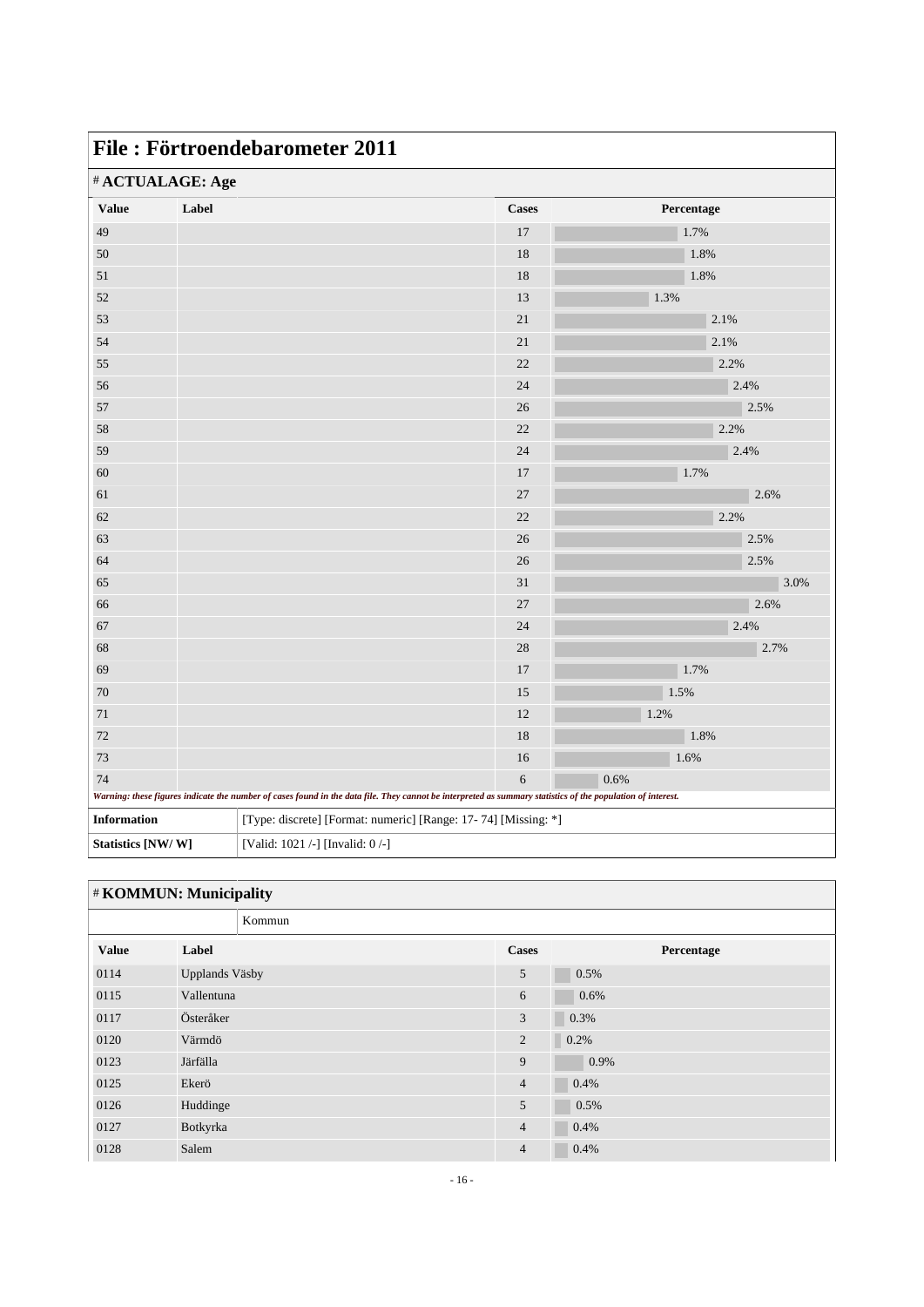| File: Förtroendebarometer 2011 |                        |                             |            |  |  |  |
|--------------------------------|------------------------|-----------------------------|------------|--|--|--|
|                                | # KOMMUN: Municipality |                             |            |  |  |  |
| <b>Value</b>                   | Label                  | <b>Cases</b>                | Percentage |  |  |  |
| 0136                           | Haninge                | 10                          | 1.0%       |  |  |  |
| 0138                           | Tyresö                 | $\overline{4}$              | 0.4%       |  |  |  |
| 0139                           | Upplands-Bro           | $\overline{4}$              | 0.4%       |  |  |  |
| 0160                           | Täby                   | 9                           | 0.9%       |  |  |  |
| 0162                           | Danderyd               | 6                           | $0.6\%$    |  |  |  |
| 0163                           | Sollentuna             | $\overline{7}$              | 0.7%       |  |  |  |
| 0180                           | Stockholm              | 70                          | 6.9%       |  |  |  |
| 0181                           | Södertälje             | 5                           | 0.5%       |  |  |  |
| 0182                           | Nacka                  | 17                          | 1.7%       |  |  |  |
| 0183                           | Sundbyberg             | $\boldsymbol{2}$            | 0.2%       |  |  |  |
| 0184                           | Solna                  | 6                           | 0.6%       |  |  |  |
| 0186                           | Lidingö                | $\mathfrak{Z}$              | 0.3%       |  |  |  |
| 0187                           | Vaxholm                | $\mathbf{2}$                | 0.2%       |  |  |  |
| 0188                           | Norrtälje              | 6                           | 0.6%       |  |  |  |
| 0191                           | Sigtuna                | 3                           | 0.3%       |  |  |  |
| 0192                           | Nynäshamn              | 5                           | 0.5%       |  |  |  |
| 0305                           | Håbo                   | 3                           | 0.3%       |  |  |  |
| 0330                           | Knivsta                | $\boldsymbol{2}$            | 0.2%       |  |  |  |
| 0331                           | Heby                   | $\overline{c}$              | 0.2%       |  |  |  |
| 0360                           | Tierp                  | $\mathbf{2}$                | 0.2%       |  |  |  |
| 0380                           | Uppsala                | 30                          | 3.0%       |  |  |  |
| 0381                           | Enköping               | 3                           | 0.3%       |  |  |  |
| 0382                           | Östhammar              | $\mathfrak{Z}$              | 0.3%       |  |  |  |
| 0428                           | Vingåker               | $\boldsymbol{2}$            | 0.2%       |  |  |  |
| 0461                           | Gnesta                 | $\mathbf{1}$                | $0.1\%$    |  |  |  |
| 0480                           | Nyköping               | 6                           | 0.6%       |  |  |  |
| 0481                           | Oxelösund              | 3                           | 0.3%       |  |  |  |
| 0482                           | Flen                   | 3                           | 0.3%       |  |  |  |
| 0483                           | Katrineholm            | $\overline{4}$              | 0.4%       |  |  |  |
| 0484                           | Eskilstuna             | 24                          | 2.4%       |  |  |  |
| 0486                           | Strängnäs              | 5                           | $0.5\%$    |  |  |  |
| 0488                           | Trosa                  | $\overline{4}$              | 0.4%       |  |  |  |
| 0509                           | Ödeshög                | $\mathbf{1}$                | $0.1\%$    |  |  |  |
| 0560                           | Boxholm                | $\sqrt{2}$                  | 0.2%       |  |  |  |
| 0561                           | Åtvidaberg             | $\boldsymbol{2}$            | 0.2%       |  |  |  |
| 0562                           | Finspång               | $\ensuremath{\mathfrak{Z}}$ | 0.3%       |  |  |  |
| 0563                           | Valdemarsvik           | $\mathbf{1}$                | $0.1\%$    |  |  |  |
| 0580                           | Linköping              | 15                          | 1.5%       |  |  |  |
| 0581                           | Norrköping             | $26\,$                      | 2.6%       |  |  |  |
| 0582                           | Söderköping            | $\mathbf{1}$                | $0.1\%$    |  |  |  |
| 0583                           | Motala                 | $\sqrt{3}$                  | 0.3%       |  |  |  |
| 0584                           | Vadstena               | $\mathbf{1}$                | $0.1\%$    |  |  |  |
| 0586                           | Mjölby                 | $\overline{4}$              | $0.4\%$    |  |  |  |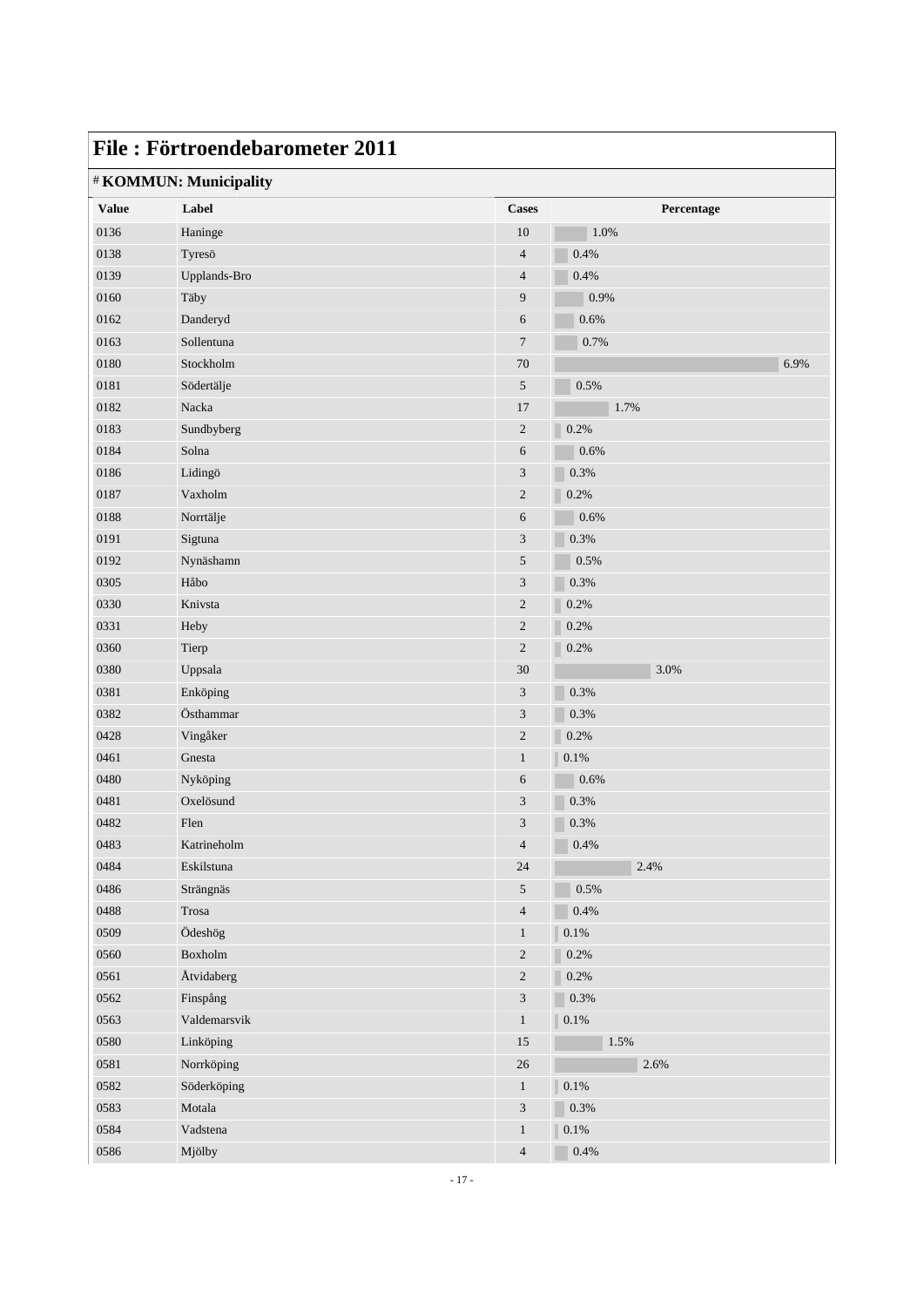|              | File: Förtroendebarometer 2011 |                             |                 |
|--------------|--------------------------------|-----------------------------|-----------------|
|              | # KOMMUN: Municipality         |                             |                 |
| <b>Value</b> | Label                          | <b>Cases</b>                | Percentage      |
| 0604         | Aneby                          | 3                           | 0.3%            |
| 0642         | Mullsjö                        | $\mathbf{1}$                | 0.1%            |
| 0643         | Habo                           | 3                           | 0.3%            |
| 0665         | Vaggeryd                       | $\overline{4}$              | 0.4%            |
| 0680         | Jönköping                      | 17                          | 1.7%            |
| 0682         | Nässjö                         | $\mathfrak{Z}$              | 0.3%            |
| 0683         | Värnamo                        | $\mathbf{1}$                | 0.1%            |
| 0684         | Sävsjö                         | $\mathbf{2}$                | 0.2%            |
| 0685         | Vetlanda                       | $\mathfrak 3$               | 0.3%            |
| 0686         | Eksjö                          | $\mathbf{2}$                | 0.2%            |
| 0687         | Tranås                         | $\mathbf{1}$                | 0.1%            |
| 0760         | Uppvidinge                     | $\mathbf{1}$                | 0.1%            |
| 0763         | Tingsryd                       | $\mathbf{1}$                | 0.1%            |
| 0764         | Alvesta                        | $\mathfrak{Z}$              | 0.3%            |
| 0765         | Älmhult                        | $\mathbf{1}$                | 0.1%            |
| 0780         | Växjö                          | 10                          | 1.0%            |
| 0781         | Ljungby                        | $\overline{4}$              | 0.4%            |
| 0834         | Torsås                         | $\mathbf{1}$                | $0.1\%$         |
| 0840         | Mörbylånga                     | $\boldsymbol{2}$            | 0.2%            |
| 0860         | Hultsfred                      | $\mathbf{1}$                | 0.1%            |
| 0862         | Emmaboda                       | $\mathbf{1}$                | 0.1%            |
| 0880         | Kalmar                         | $\,$ 8 $\,$                 | $0.8\%$         |
| 0882         | Oskarshamn                     | $\overline{4}$              | 0.4%            |
| 0883         | Västervik                      | $\overline{c}$              | 0.2%            |
| 0884         | Vimmerby                       | $\sqrt{2}$                  | 0.2%            |
| 0885         | Borgholm                       | $\mathbf{1}$                | 0.1%            |
| 0980         | Gotland                        | 14                          | 1.4%            |
| 1060         | Olofström                      | $\overline{2}$              | $\bigcirc$ 0.2% |
| 1080         | Karlskrona                     | 9                           | 0.9%            |
| $1081\,$     | Ronneby                        | $\boldsymbol{2}$            | $0.2\%$         |
| 1082         | Karlshamn                      | $\ensuremath{\mathfrak{Z}}$ | 0.3%            |
| 1083         | Sölvesborg                     | $\sqrt{2}$                  | $0.2\%$         |
| 1214         | Svalöv                         | $\boldsymbol{2}$            | $0.2\%$         |
| 1233         | Vellinge                       | $\sqrt{5}$                  | $0.5\%$         |
| 1256         | Östra Göinge                   | $\mathbf{1}$                | $0.1\%$         |
| 1257         | Örkelljunga                    | $\mathbf{1}$                | $0.1\%$         |
| 1260         | Bjuv                           | $\mathbf{1}$                | $0.1\%$         |
| 1261         | Kävlinge                       | $\mathbf{1}$                | $0.1\%$         |
| 1262         | Lomma                          | $\overline{4}$              | $0.4\%$         |
| 1263         | Svedala                        | $\boldsymbol{2}$            | $0.2\%$         |
| 1264         | Skurup                         | $\boldsymbol{2}$            | $0.2\%$         |
| 1265         | Sjöbo                          | $\sqrt{2}$                  | $0.2\%$         |
| 1266         | Hörby                          | $\,1$                       | $0.1\%$         |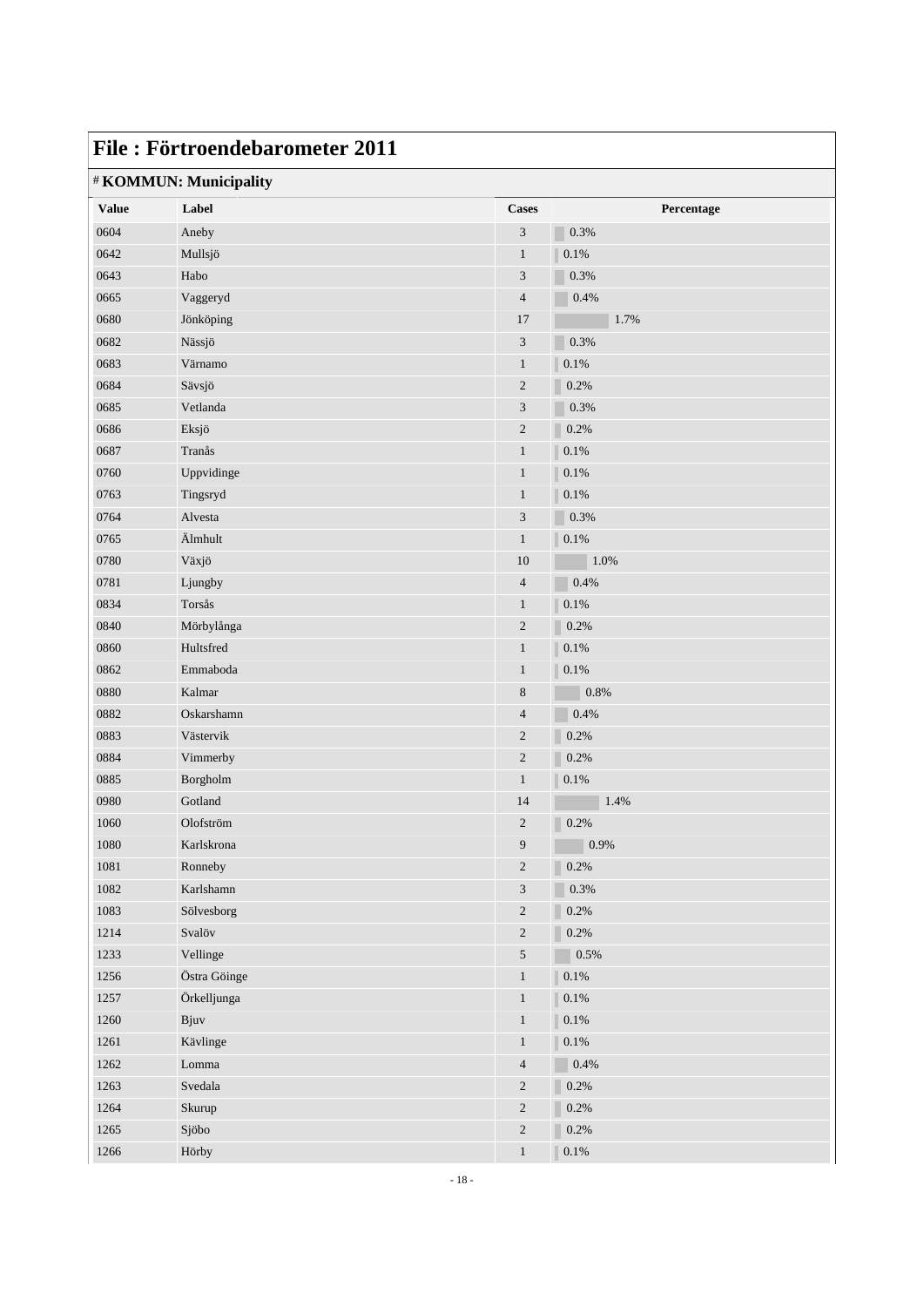|              | File: Förtroendebarometer 2011 |                  |            |
|--------------|--------------------------------|------------------|------------|
|              | # KOMMUN: Municipality         |                  |            |
| <b>Value</b> | Label                          | <b>Cases</b>     | Percentage |
| 1270         | Tomelilla                      | $\mathbf{1}$     | 0.1%       |
| 1273         | Osby                           | $\mathbf{1}$     | 0.1%       |
| 1276         | Klippan                        | $\mathbf{1}$     | 0.1%       |
| 1278         | Båstad                         | $\mathbf{1}$     | 0.1%       |
| 1280         | Malmö                          | 17               | 1.7%       |
| 1281         | Lund                           | 18               | 1.8%       |
| 1282         | Landskrona                     | 3                | 0.3%       |
| 1283         | Helsingborg                    | 12               | 1.2%       |
| 1284         | Höganäs                        | $\mathbf{1}$     | 0.1%       |
| 1285         | Eslöv                          | $\mathbf{1}$     | 0.1%       |
| 1286         | Ystad                          | $\overline{4}$   | 0.4%       |
| 1287         | Trelleborg                     | $\overline{4}$   | 0.4%       |
| 1290         | Kristianstad                   | 16               | 1.6%       |
| 1291         | Simrishamn                     | $\overline{4}$   | 0.4%       |
| 1292         | Ängelholm                      | 5                | 0.5%       |
| 1293         | Hässleholm                     | $\boldsymbol{2}$ | 0.2%       |
| 1315         | Hylte                          | $\mathbf{1}$     | $0.1\%$    |
| 1380         | Halmstad                       | 12               | 1.2%       |
| 1381         | Laholm                         | $\mathfrak{Z}$   | 0.3%       |
| 1382         | Falkenberg                     | 3                | 0.3%       |
| 1383         | Varberg                        | 22               | 2.2%       |
| 1384         | Kungsbacka                     | $\mathfrak{Z}$   | 0.3%       |
| 1401         | Härryda                        | $\overline{4}$   | 0.4%       |
| 1402         | Partille                       | $\overline{7}$   | 0.7%       |
| 1415         | Stenungsund                    | $\mathbf{1}$     | 0.1%       |
| 1419         | Tjörn                          | 3                | 0.3%       |
| 1421         | Orust                          | $\overline{2}$   | 0.2%       |
| 1427         | Sotenäs                        | $\overline{c}$   | 0.2%       |
| 1430         | Munkedal                       | $\sqrt{2}$       | $0.2\%$    |
| 1435         | Tanum                          | $\mathfrak{Z}$   | $0.3\%$    |
| 1438         | $\rm Dals\text{-}Ed$           | $\sqrt{2}$       | $0.2\%$    |
| 1439         | Färgelanda                     | $\mathbf{1}$     | $0.1\%$    |
| 1440         | Ale                            | $\overline{c}$   | $0.2\%$    |
| 1441         | ${\rm Lerum}$                  | $\sqrt{2}$       | $0.2\%$    |
| 1442         | Vårgårda                       | $\mathbf{1}$     | $0.1\%$    |
| 1443         | Bollebygd                      | $\sqrt{2}$       | $0.2\%$    |
| 1444         | Grästorp                       | $\mathbf{1}$     | $0.1\%$    |
| 1446         | Karlsborg                      | $\overline{c}$   | $0.2\%$    |
| 1447         | Gullspång                      | $\mathbf{1}$     | $0.1\%$    |
| 1461         | Mellerud                       | $\,1\,$          | $0.1\%$    |
| 1462         | Lilla Edet                     | $\,1\,$          | $0.1\%$    |
| 1463         | ${\rm Mark}$                   | $\sqrt{4}$       | $0.4\%$    |
| 1470         | Vara                           | $\,1$            | $0.1\%$    |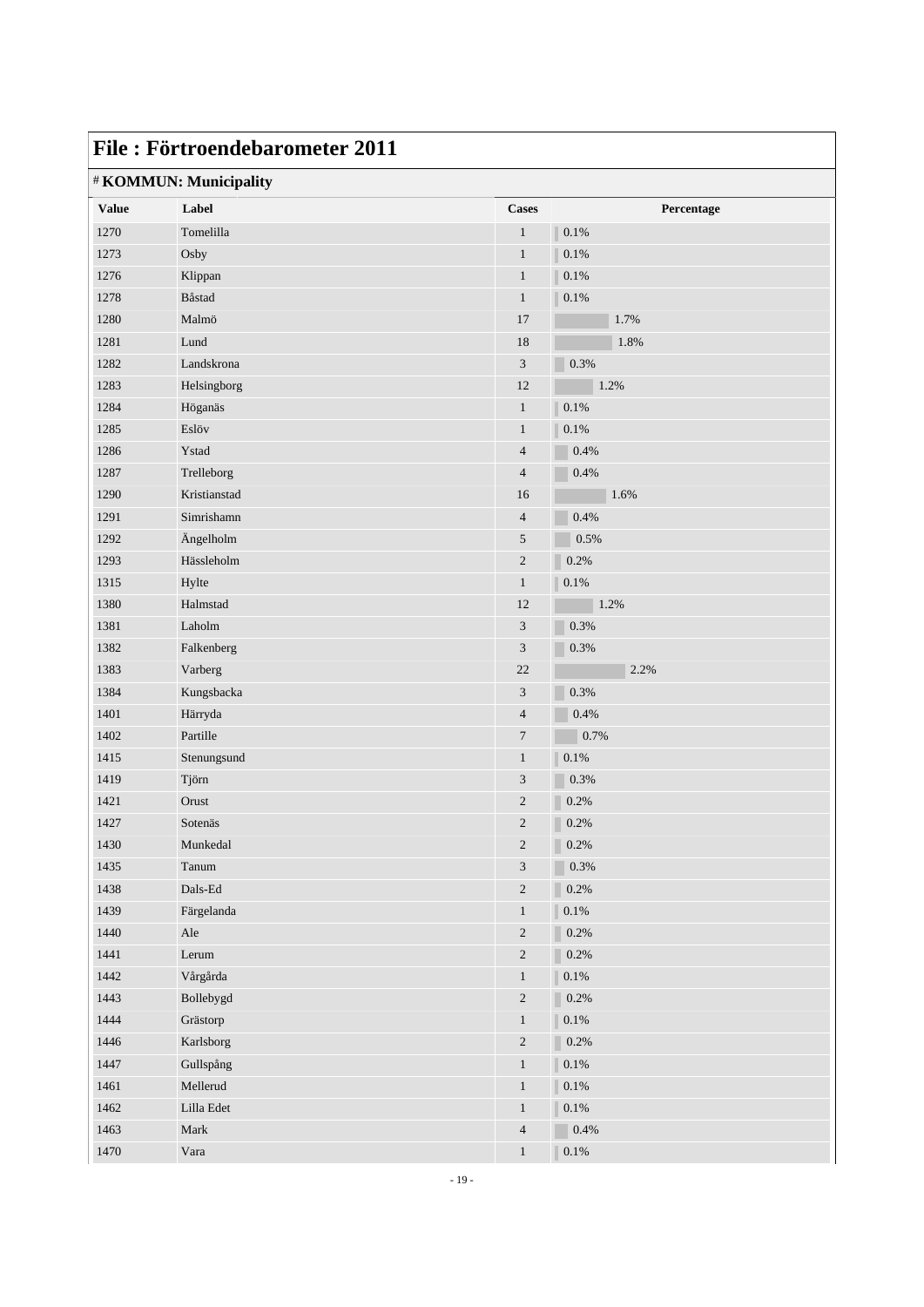|              | File: Förtroendebarometer 2011 |                          |              |
|--------------|--------------------------------|--------------------------|--------------|
|              | # KOMMUN: Municipality         |                          |              |
| <b>Value</b> | Label                          | <b>Cases</b>             | Percentage   |
| 1472         | Tibro                          | $\mathbf{1}$             | 0.1%         |
| 1473         | Töreboda                       | $\mathbf{1}$             | 0.1%         |
| 1480         | Göteborg                       | 48                       | 4.7%         |
| 1481         | Mölndal                        | 9                        | 0.9%         |
| 1484         | Lysekil                        | $\mathbf{1}$             | 0.1%         |
| 1485         | Uddevalla                      | 3                        | 0.3%         |
| 1486         | Strömstad                      | $\mathbf{1}$             | $0.1\%$      |
| 1487         | Vänersborg                     | 5                        | 0.5%         |
| 1488         | Trollhättan                    | $\overline{\mathcal{L}}$ | 0.4%         |
| 1489         | Alingsås                       | 6                        | 0.6%         |
| 1490         | Borås                          | 11                       | 1.1%         |
| 1491         | Ulricehamn                     | $\mathbf{2}$             | 0.2%         |
| 1492         | Åmål                           | $\mathbf{1}$             | $0.1\%$      |
| 1493         | Mariestad                      | 6                        | 0.6%         |
| 1494         | Lidköping                      | 5                        | 0.5%         |
| 1495         | Skara                          | $\mathbf{1}$             | $0.1\%$      |
| 1496         | Skövde                         | 10                       | 1.0%         |
| 1498         | Tidaholm                       | $\mathbf{1}$             | 0.1%         |
| 1499         | Falköping                      | $\overline{4}$           | 0.4%         |
| 1715         | Kil                            | $\mathbf{1}$             | 0.1%         |
| 1761         | Hammarö                        | $\sqrt{2}$               | 0.2%         |
| 1763         | Forshaga                       | $\overline{c}$           | 0.2%         |
| 1766         | Sunne                          | $\sqrt{2}$               | 0.2%         |
| 1780         | Karlstad                       | 10                       | 1.0%         |
| 1781         | Kristinehamn                   | $\mathbf{1}$             | 0.1%         |
| 1782         | Filipstad                      | $\mathbf{1}$             | 0.1%         |
| 1784         | Arvika                         | $\mathbf{2}$             | 0.2%         |
| 1785         | Säffle                         | $\mathbf{1}$             | $\vert$ 0.1% |
| 1814         | Lekeberg                       | $\mathbf{1}$             | $0.1\%$      |
| $1880\,$     | Örebro                         | $13\,$                   | 1.3%         |
| 1881         | Kumla                          | $\mathbf{1}$             | $0.1\%$      |
| 1883         | Karlskoga                      | $\mathbf{1}$             | $0.1\%$      |
| 1884         | Nora                           | $\overline{\mathcal{A}}$ | $0.4\%$      |
| 1960         | Kungsör                        | $\sqrt{2}$               | $0.2\%$      |
| 1961         | Hallstahammar                  | $\mathbf{1}$             | $0.1\%$      |
| 1980         | Västerås                       | $14\,$                   | $1.4\%$      |
| 1981         | Sala                           | $\mathbf{1}$             | $0.1\%$      |
| 1983         | Köping                         | $\overline{4}$           | 0.4%         |
| 1984         | Arboga                         | 3                        | $0.3\%$      |
| $2026\,$     | Gagnef                         | $\,1$                    | $0.1\%$      |
| $2029\,$     | Leksand                        | $\mathfrak{Z}$           | 0.3%         |
| 2034         | Orsa                           | $\,1$                    | $0.1\%$      |
| 2061         | Smedjebacken                   | $\,1$                    | $0.1\%$      |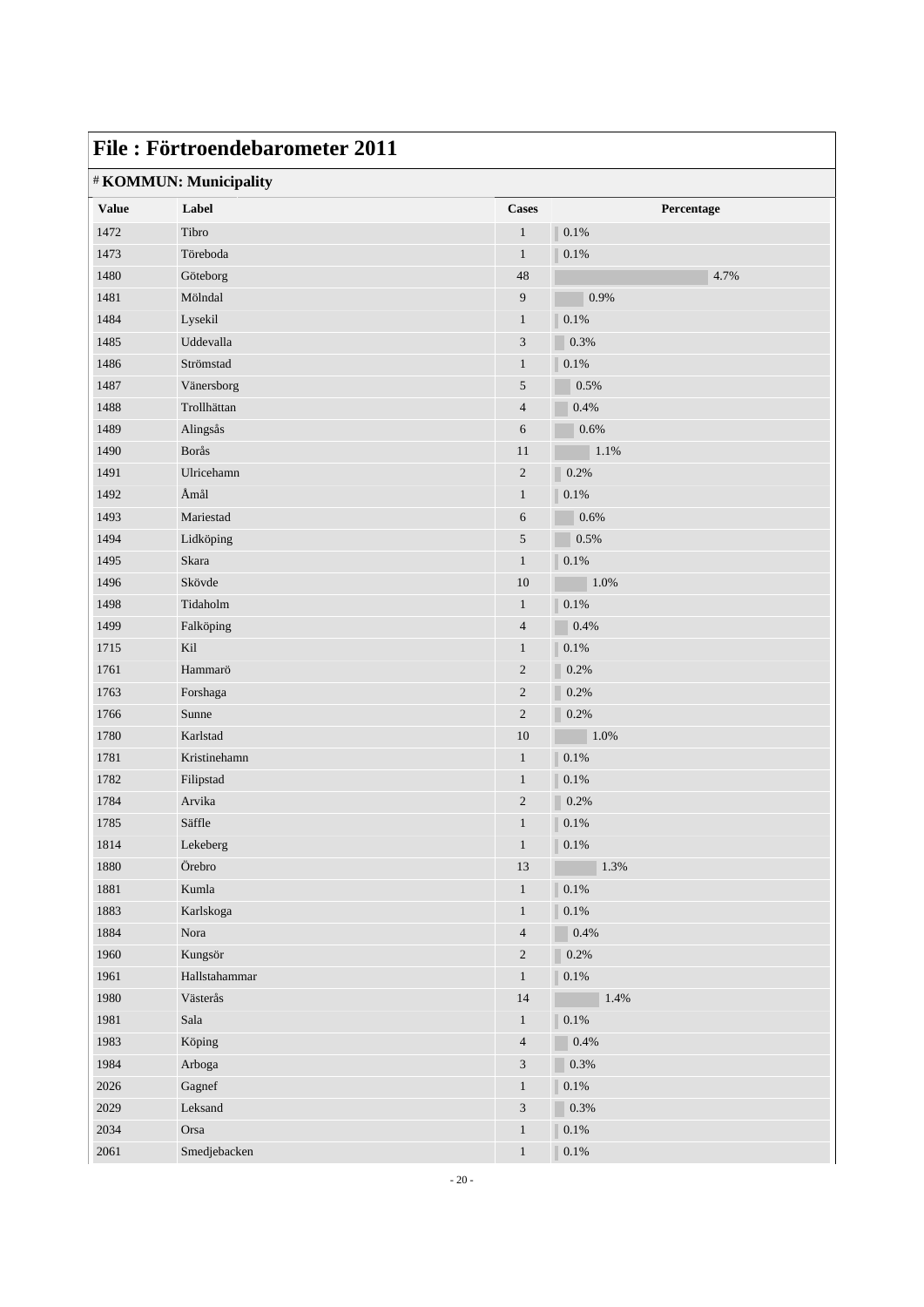| File: Förtroendebarometer 2011                        |                |                                                                                                                                                             |                         |            |  |
|-------------------------------------------------------|----------------|-------------------------------------------------------------------------------------------------------------------------------------------------------------|-------------------------|------------|--|
| # KOMMUN: Municipality                                |                |                                                                                                                                                             |                         |            |  |
| <b>Value</b>                                          | Label          |                                                                                                                                                             | <b>Cases</b>            | Percentage |  |
| 2062                                                  | Mora           |                                                                                                                                                             | $\overline{4}$          | 0.4%       |  |
| 2080                                                  | Falun          |                                                                                                                                                             | 9                       | 0.9%       |  |
| 2081                                                  | Borlänge       |                                                                                                                                                             | $\overline{7}$          | 0.7%       |  |
| 2083                                                  | Hedemora       |                                                                                                                                                             | 2                       | 0.2%       |  |
| 2085                                                  | Ludvika        |                                                                                                                                                             | $\mathbf{1}$            | 0.1%       |  |
| 2121                                                  | Ovanåker       |                                                                                                                                                             | $\mathbf{1}$            | 0.1%       |  |
| 2132                                                  | Nordanstig     |                                                                                                                                                             | $\mathbf{1}$            | 0.1%       |  |
| 2161                                                  | Ljusdal        |                                                                                                                                                             | $\mathbf{1}$            | 0.1%       |  |
| 2180                                                  | Gävle          |                                                                                                                                                             | 7                       | 0.7%       |  |
| 2181                                                  | Sandviken      |                                                                                                                                                             | 5                       | 0.5%       |  |
| 2182                                                  | Söderhamn      |                                                                                                                                                             | 3                       | 0.3%       |  |
| 2183                                                  | <b>Bollnäs</b> |                                                                                                                                                             | 3                       | 0.3%       |  |
| 2184                                                  | Hudiksvall     |                                                                                                                                                             | 3                       | 0.3%       |  |
| 2280                                                  | Härnösand      |                                                                                                                                                             | 3                       | 0.3%       |  |
| 2281                                                  | Sundsvall      |                                                                                                                                                             | 5                       | 0.5%       |  |
| 2282                                                  | Kramfors       |                                                                                                                                                             | $\overline{c}$          | 0.2%       |  |
| 2283                                                  | Sollefteå      |                                                                                                                                                             | 3                       | 0.3%       |  |
| 2284                                                  | Örnsköldsvik   |                                                                                                                                                             | 7                       | 0.7%       |  |
| 2309                                                  | Krokom         |                                                                                                                                                             | $\mathbf{1}$            | 0.1%       |  |
| 2313                                                  | Strömsund      |                                                                                                                                                             | $\mathbf{1}$            | 0.1%       |  |
| 2321                                                  | Åre            |                                                                                                                                                             | $\mathbf{1}$            | 0.1%       |  |
| 2361                                                  | Härjedalen     |                                                                                                                                                             | $\mathbf{1}$            | $0.1\%$    |  |
| 2380                                                  | Östersund      |                                                                                                                                                             | 11                      | 1.1%       |  |
| 2460                                                  | Vännäs         |                                                                                                                                                             | 3                       | 0.3%       |  |
| 2462                                                  | Vilhelmina     |                                                                                                                                                             | $\mathbf{2}$            | 0.2%       |  |
| 2480                                                  | Umeå           |                                                                                                                                                             | 24                      | 2.4%       |  |
| 2481                                                  | Lycksele       |                                                                                                                                                             | 3                       | 0.3%       |  |
| 2482                                                  | Skellefteå     |                                                                                                                                                             | $13\,$                  | $1.3\%$    |  |
| 2510                                                  | Jokkmokk       |                                                                                                                                                             | $\mathbf{1}$            | 0.1%       |  |
| 2514                                                  | Kalix          |                                                                                                                                                             | $\overline{\mathbf{c}}$ | 0.2%       |  |
| 2523                                                  | Gällivare      |                                                                                                                                                             | $\mathbf{1}$            | $0.1\%$    |  |
| 2560                                                  | Älvsbyn        |                                                                                                                                                             | $\mathbf{1}$            | $0.1\%$    |  |
| 2580                                                  | Luleå          |                                                                                                                                                             | $11\,$                  | 1.1%       |  |
| 2581                                                  | Piteå          |                                                                                                                                                             | $\boldsymbol{2}$        | 0.2%       |  |
| 2582                                                  | Boden          |                                                                                                                                                             | 3                       | 0.3%       |  |
| 2584                                                  | Kiruna         |                                                                                                                                                             | $\overline{c}$          | 0.2%       |  |
|                                                       |                | Warning: these figures indicate the number of cases found in the data file. They cannot be interpreted as summary statistics of the population of interest. |                         |            |  |
| <b>Information</b>                                    |                | [Type: discrete] [Format: character] [Missing: *]                                                                                                           |                         |            |  |
| Statistics [NW/W]<br>[Valid: 1016 /-] [Invalid: 0 /-] |                |                                                                                                                                                             |                         |            |  |

| # Q5C: Political parties (merged) |                                                                                     |
|-----------------------------------|-------------------------------------------------------------------------------------|
|                                   | Konstruerad variabel: Sammanslagning av varriablerna Parisympati och Närmaste parti |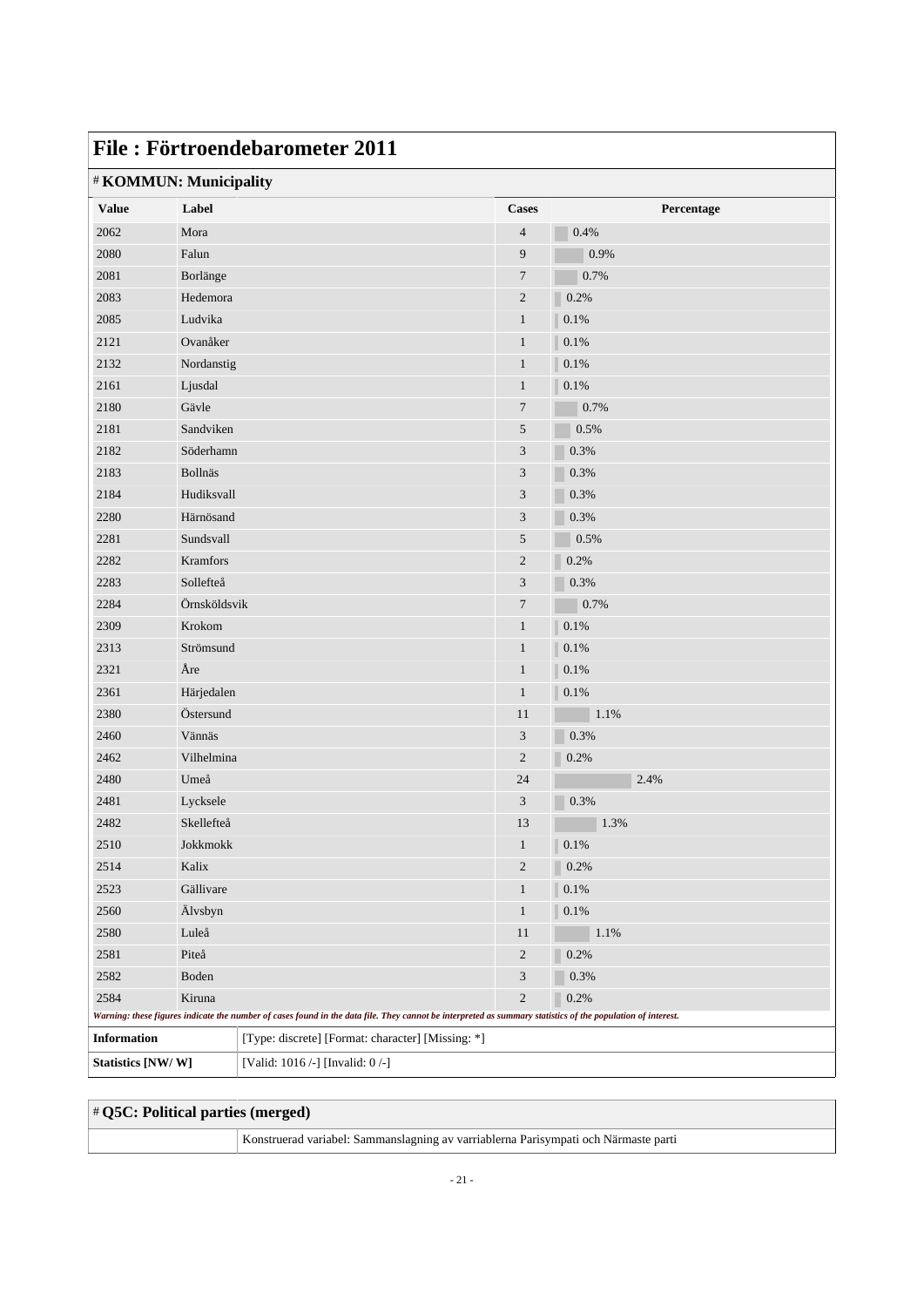| File: Förtroendebarometer 2011 |                                   |                                                                                                                                                             |                                                               |            |       |  |  |
|--------------------------------|-----------------------------------|-------------------------------------------------------------------------------------------------------------------------------------------------------------|---------------------------------------------------------------|------------|-------|--|--|
|                                | # Q5C: Political parties (merged) |                                                                                                                                                             |                                                               |            |       |  |  |
| <b>Value</b>                   | Label                             |                                                                                                                                                             | <b>Cases</b>                                                  | Percentage |       |  |  |
|                                | <b>Social Democrats</b>           |                                                                                                                                                             | 190                                                           | 18.6%      |       |  |  |
| $\overline{2}$                 | <b>Moderate Party</b>             |                                                                                                                                                             | 339                                                           |            | 33.2% |  |  |
| 3                              | <b>Center Party</b>               |                                                                                                                                                             | 40                                                            | 3.9%       |       |  |  |
| 4                              | <b>Liberal Party</b>              |                                                                                                                                                             | 63                                                            | 6.2%       |       |  |  |
| 5                              | <b>Christian Democrats</b>        |                                                                                                                                                             | 24                                                            | 2.4%       |       |  |  |
| 6                              | Left Party                        |                                                                                                                                                             | 78                                                            | 7.6%       |       |  |  |
|                                | Green Party                       |                                                                                                                                                             | 136                                                           | 13.3%      |       |  |  |
| 8                              | <b>Sweden Democrats</b>           |                                                                                                                                                             | 61                                                            | 6.0%       |       |  |  |
| 9                              | Other party                       |                                                                                                                                                             | 9                                                             | 0.9%       |       |  |  |
| 10                             | None of the above                 |                                                                                                                                                             | 69                                                            | 6.8%       |       |  |  |
| Pirate Party<br>11             |                                   | 12                                                                                                                                                          | 1.2%                                                          |            |       |  |  |
|                                |                                   | Warning: these figures indicate the number of cases found in the data file. They cannot be interpreted as summary statistics of the population of interest. |                                                               |            |       |  |  |
| <b>Information</b>             |                                   |                                                                                                                                                             | [Type: discrete] [Format: numeric] [Range: 1-11] [Missing: *] |            |       |  |  |
| Statistics [NW/W]              |                                   | [Valid: 1021 /-] [Invalid: 0/-]                                                                                                                             |                                                               |            |       |  |  |

| $\#$ O1A 1: F.1AA Confidence in: The Parliament                                                                               |                  |                                                                                                                                                             |              |            |       |  |  |  |
|-------------------------------------------------------------------------------------------------------------------------------|------------------|-------------------------------------------------------------------------------------------------------------------------------------------------------------|--------------|------------|-------|--|--|--|
| <b>Literal question</b><br>How much confidence do you have in the way the following businesses do their job? - the Parliament |                  |                                                                                                                                                             |              |            |       |  |  |  |
| <b>Value</b>                                                                                                                  | Label            |                                                                                                                                                             | <b>Cases</b> | Percentage |       |  |  |  |
|                                                                                                                               | Very high trust  |                                                                                                                                                             | 60           | 5.9%       |       |  |  |  |
| $\overline{2}$                                                                                                                | Quite high trust |                                                                                                                                                             | 404          |            | 39.6% |  |  |  |
| 3                                                                                                                             |                  | Neither high nor low trust                                                                                                                                  | 379          |            | 37.1% |  |  |  |
|                                                                                                                               | Quite low trust  |                                                                                                                                                             | 131          | 12.8%      |       |  |  |  |
| 5                                                                                                                             | Very low trust   |                                                                                                                                                             | 47           | 4.6%       |       |  |  |  |
|                                                                                                                               |                  | Warning: these figures indicate the number of cases found in the data file. They cannot be interpreted as summary statistics of the population of interest. |              |            |       |  |  |  |
| <b>Information</b><br>[Type: discrete] [Format: numeric] [Range: 1- 5] [Missing: *]                                           |                  |                                                                                                                                                             |              |            |       |  |  |  |
| Statistics [NW/W]<br>[Valid: 1021 /-] [Invalid: $0$ /-]                                                                       |                  |                                                                                                                                                             |              |            |       |  |  |  |

| # Q1A_2: F.1AB Confidence in: EU commission                                                                                  |                  |                                                                                                                                                             |              |       |            |       |  |  |
|------------------------------------------------------------------------------------------------------------------------------|------------------|-------------------------------------------------------------------------------------------------------------------------------------------------------------|--------------|-------|------------|-------|--|--|
| <b>Literal question</b><br>How much confidence do you have in the way the following businesses do their job? - EU commission |                  |                                                                                                                                                             |              |       |            |       |  |  |
| <b>Value</b>                                                                                                                 | Label            |                                                                                                                                                             | <b>Cases</b> |       | Percentage |       |  |  |
|                                                                                                                              | Very high trust  |                                                                                                                                                             | 22           | 2.2%  |            |       |  |  |
|                                                                                                                              | Quite high trust |                                                                                                                                                             | 169          | 16.6% |            |       |  |  |
|                                                                                                                              |                  | Neither high nor low trust                                                                                                                                  | 481          |       |            | 47.1% |  |  |
|                                                                                                                              | Quite low trust  |                                                                                                                                                             | 229          |       | 22.4%      |       |  |  |
| э                                                                                                                            | Very low trust   |                                                                                                                                                             | 120          | 11.8% |            |       |  |  |
|                                                                                                                              |                  | Warning: these figures indicate the number of cases found in the data file. They cannot be interpreted as summary statistics of the population of interest. |              |       |            |       |  |  |
| <b>Information</b><br>[Type: discrete] [Format: numeric] [Range: 1- 5] [Missing: *]                                          |                  |                                                                                                                                                             |              |       |            |       |  |  |
| [Valid: 1021 /-] [Invalid: 0 /-]<br>Statistics [NW/W]                                                                        |                  |                                                                                                                                                             |              |       |            |       |  |  |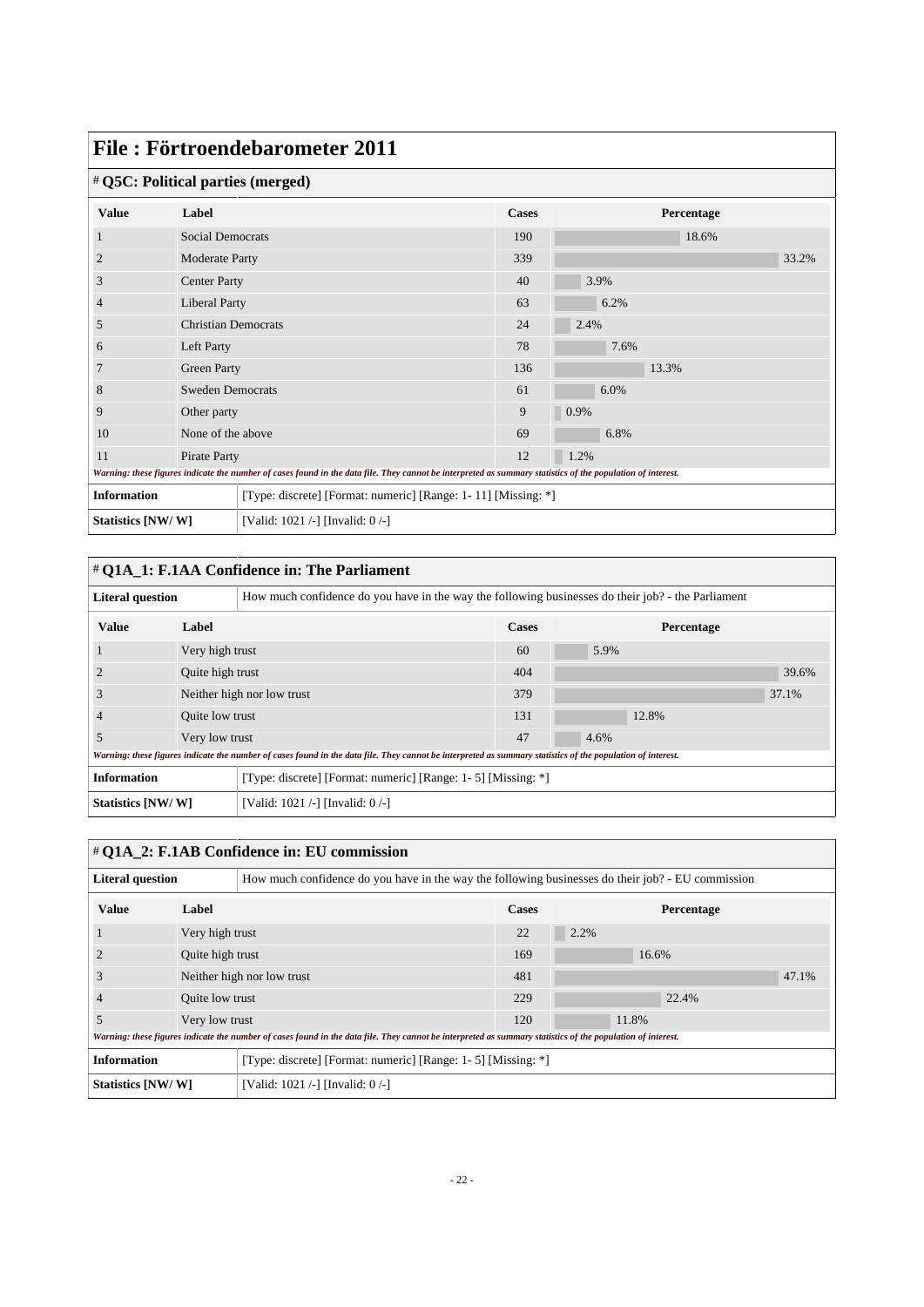## **File : Förtroendebarometer 2011** # **Q1A\_3: F.1AC Confidence in: The political parties** Literal question **How** much confidence do you have in the way the following businesses do their job? - The political parties **Value Label Cases Percentage** 1 Very high trust 12 12 1.2% 2 Quite high trust 164 16.1% 3 Neither high nor low trust 478 46.8% 4 Quite low trust 282 27.6% 5 Very low trust 8.3% *Warning: these figures indicate the number of cases found in the data file. They cannot be interpreted as summary statistics of the population of interest.* **Information** [Type: discrete] [Format: numeric] [Range: 1-5] [Missing: \*] **Statistics [NW/ W]** [Valid: 1021 /-] [Invalid: 0 /-]

#### # **Q1A\_4: F.1AD Confidence in: Universities**

| <b>Literal question</b>                               |                  | How much confidence do you have in the way the following businesses do their job? - Universities                                                            |       |                   |       |  |  |
|-------------------------------------------------------|------------------|-------------------------------------------------------------------------------------------------------------------------------------------------------------|-------|-------------------|-------|--|--|
| <b>Value</b>                                          | Label            |                                                                                                                                                             | Cases | <b>Percentage</b> |       |  |  |
|                                                       | Very high trust  |                                                                                                                                                             | 105   | 10.3%             |       |  |  |
| $\overline{2}$                                        | Quite high trust |                                                                                                                                                             | 536   |                   | 52.5% |  |  |
| 3                                                     |                  | Neither high nor low trust                                                                                                                                  | 330   |                   | 32.3% |  |  |
|                                                       | Quite low trust  |                                                                                                                                                             | 41    | 4.0%              |       |  |  |
| 5                                                     | Very low trust   |                                                                                                                                                             | 9     | 0.9%              |       |  |  |
|                                                       |                  | Warning: these figures indicate the number of cases found in the data file. They cannot be interpreted as summary statistics of the population of interest. |       |                   |       |  |  |
| <b>Information</b>                                    |                  | [Type: discrete] [Format: numeric] [Range: 1- 5] [Missing: *]                                                                                               |       |                   |       |  |  |
| Statistics [NW/W]<br>[Valid: 1021 /-] [Invalid: 0 /-] |                  |                                                                                                                                                             |       |                   |       |  |  |

#### # **Q1A\_5: F.1AE Confidence in: Big business**

| <b>Literal question</b>                                                             |                  | How much confidence do you have in the way the following businesses do their job? - Big business                                                            |       |            |  |  |  |
|-------------------------------------------------------------------------------------|------------------|-------------------------------------------------------------------------------------------------------------------------------------------------------------|-------|------------|--|--|--|
| <b>Value</b>                                                                        | Label            |                                                                                                                                                             | Cases | Percentage |  |  |  |
|                                                                                     | Very high trust  |                                                                                                                                                             | 20    | 2.0%       |  |  |  |
|                                                                                     | Quite high trust |                                                                                                                                                             | 229   | 22.4%      |  |  |  |
| 3                                                                                   |                  | Neither high nor low trust                                                                                                                                  | 480   | 47.0%      |  |  |  |
|                                                                                     | Quite low trust  |                                                                                                                                                             | 224   | 21.9%      |  |  |  |
| 5                                                                                   | Very low trust   |                                                                                                                                                             | 68    | 6.7%       |  |  |  |
|                                                                                     |                  | Warning: these figures indicate the number of cases found in the data file. They cannot be interpreted as summary statistics of the population of interest. |       |            |  |  |  |
| <b>Information</b><br>[Type: discrete] [Format: numeric] [Range: 1- 5] [Missing: *] |                  |                                                                                                                                                             |       |            |  |  |  |
| Statistics [NW/W]<br>[Valid: 1021 /-] [Invalid: 0 /-]                               |                  |                                                                                                                                                             |       |            |  |  |  |

| # Q1A_6: F.1AF Confidence in: Radio/TV                                                                                  |                            |  |     |            |       |  |  |  |
|-------------------------------------------------------------------------------------------------------------------------|----------------------------|--|-----|------------|-------|--|--|--|
| How much confidence do you have in the way the following businesses do their job? - Radio/TV<br><b>Literal question</b> |                            |  |     |            |       |  |  |  |
| <b>Value</b>                                                                                                            | Label                      |  |     | Percentage |       |  |  |  |
|                                                                                                                         | Very high trust            |  | 54  | 5.3%       |       |  |  |  |
|                                                                                                                         | Quite high trust           |  | 426 |            | 41.7% |  |  |  |
|                                                                                                                         | Neither high nor low trust |  | 422 |            | 41.3% |  |  |  |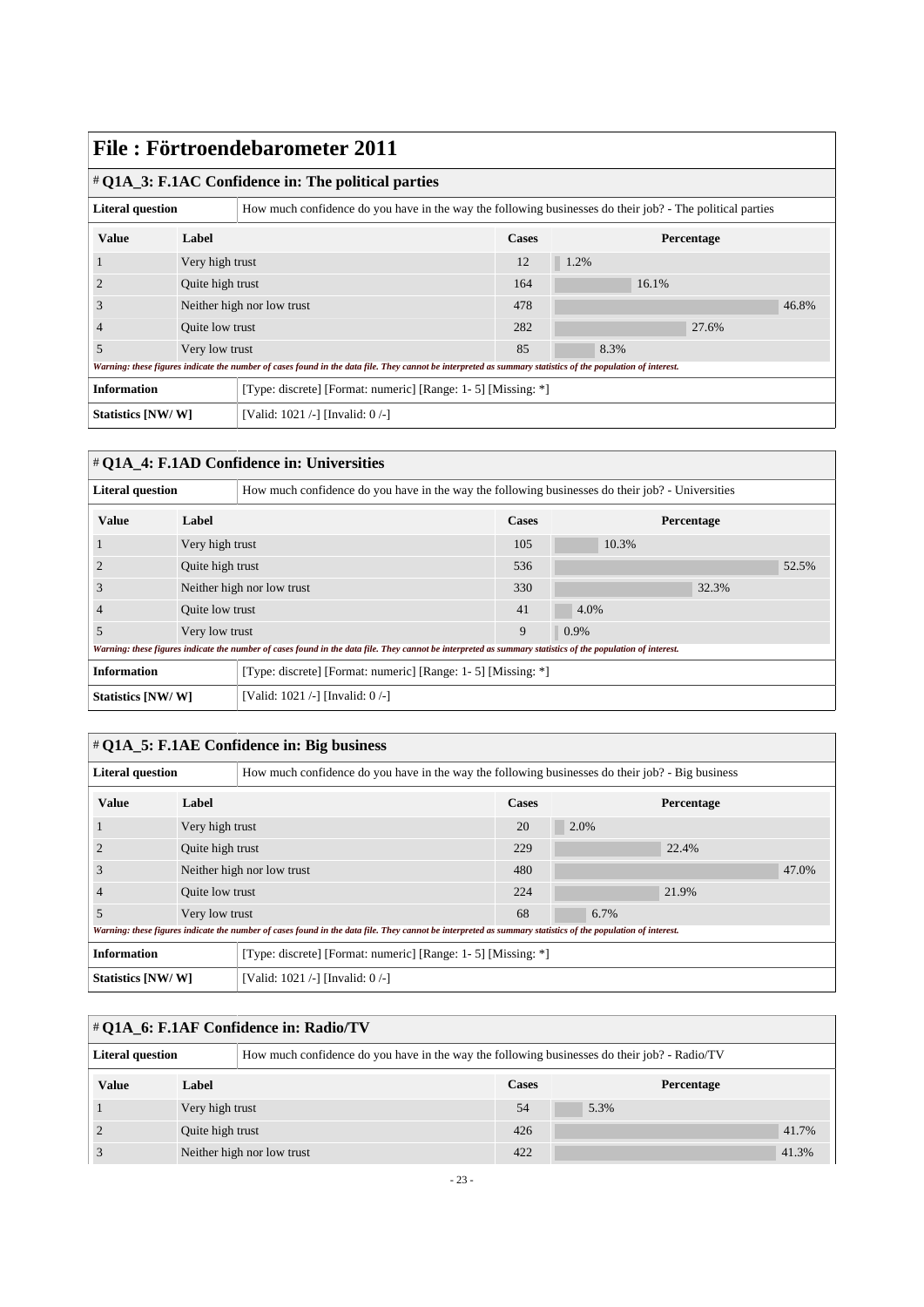| File: Förtroendebarometer 2011                                                      |                 |                                                                                                                                                             |              |            |  |  |  |
|-------------------------------------------------------------------------------------|-----------------|-------------------------------------------------------------------------------------------------------------------------------------------------------------|--------------|------------|--|--|--|
| # Q1A_6: F.1AF Confidence in: Radio/TV                                              |                 |                                                                                                                                                             |              |            |  |  |  |
| <b>Value</b>                                                                        | Label           |                                                                                                                                                             | <b>Cases</b> | Percentage |  |  |  |
|                                                                                     | Quite low trust |                                                                                                                                                             | 95           | 9.3%       |  |  |  |
|                                                                                     | Very low trust  |                                                                                                                                                             | 24           | 2.4%       |  |  |  |
|                                                                                     |                 | Warning: these figures indicate the number of cases found in the data file. They cannot be interpreted as summary statistics of the population of interest. |              |            |  |  |  |
| <b>Information</b><br>[Type: discrete] [Format: numeric] [Range: 1- 5] [Missing: *] |                 |                                                                                                                                                             |              |            |  |  |  |
| Statistics [NW/W]<br>[Valid: 1021 /-] [Invalid: 0 /-]                               |                 |                                                                                                                                                             |              |            |  |  |  |

| $\#$ Q1A_7: F.1AG Confidence in: The daily press                                                                               |                  |                                                                                                                                                             |     |      |            |       |  |  |
|--------------------------------------------------------------------------------------------------------------------------------|------------------|-------------------------------------------------------------------------------------------------------------------------------------------------------------|-----|------|------------|-------|--|--|
| <b>Literal question</b><br>How much confidence do you have in the way the following businesses do their job? - The daily press |                  |                                                                                                                                                             |     |      |            |       |  |  |
| <b>Value</b>                                                                                                                   | Label            |                                                                                                                                                             |     |      | Percentage |       |  |  |
|                                                                                                                                | Very high trust  |                                                                                                                                                             | 16  | 1.6% |            |       |  |  |
|                                                                                                                                | Quite high trust |                                                                                                                                                             | 247 |      | 24.2%      |       |  |  |
| 3                                                                                                                              |                  | Neither high nor low trust                                                                                                                                  | 440 |      |            | 43.1% |  |  |
|                                                                                                                                | Quite low trust  |                                                                                                                                                             | 245 |      | 24.0%      |       |  |  |
| 5                                                                                                                              | Very low trust   |                                                                                                                                                             | 73  | 7.1% |            |       |  |  |
|                                                                                                                                |                  | Warning: these figures indicate the number of cases found in the data file. They cannot be interpreted as summary statistics of the population of interest. |     |      |            |       |  |  |
| Information<br>[Type: discrete] [Format: numeric] [Range: 1-5] [Missing: *]                                                    |                  |                                                                                                                                                             |     |      |            |       |  |  |
| Statistics [NW/W]                                                                                                              |                  | [Valid: 1021 /-] [Invalid: $0$ /-]                                                                                                                          |     |      |            |       |  |  |

| # Q1A_8: F.1AH Confidence in: The trade unions                                                                                  |                  |                                                                                                                                                             |              |            |       |  |  |  |
|---------------------------------------------------------------------------------------------------------------------------------|------------------|-------------------------------------------------------------------------------------------------------------------------------------------------------------|--------------|------------|-------|--|--|--|
| <b>Literal question</b><br>How much confidence do you have in the way the following businesses do their job? - The trade unions |                  |                                                                                                                                                             |              |            |       |  |  |  |
| <b>Value</b>                                                                                                                    | Label            |                                                                                                                                                             | <b>Cases</b> | Percentage |       |  |  |  |
|                                                                                                                                 |                  | Very high trust                                                                                                                                             |              | 4.0%       |       |  |  |  |
|                                                                                                                                 | Quite high trust |                                                                                                                                                             | 287          |            | 28.1% |  |  |  |
| $\Delta$                                                                                                                        |                  | Neither high nor low trust                                                                                                                                  | 395          |            | 38.7% |  |  |  |
|                                                                                                                                 | Quite low trust  |                                                                                                                                                             | 219          |            | 21.4% |  |  |  |
| 5                                                                                                                               | Very low trust   |                                                                                                                                                             | 79           | 7.7%       |       |  |  |  |
|                                                                                                                                 |                  | Warning: these figures indicate the number of cases found in the data file. They cannot be interpreted as summary statistics of the population of interest. |              |            |       |  |  |  |
| <b>Information</b><br>[Type: discrete] [Format: numeric] [Range: 1- 5] [Missing: *]                                             |                  |                                                                                                                                                             |              |            |       |  |  |  |
| Statistics [NW/W]<br>[Valid: 1021 /-] [Invalid: 0 /-]                                                                           |                  |                                                                                                                                                             |              |            |       |  |  |  |

| # Q1A_9: F.1AI Confidence in: The church of Sweden                                  |                                                                                                                                                             |                                                                                                          |              |  |            |       |       |  |
|-------------------------------------------------------------------------------------|-------------------------------------------------------------------------------------------------------------------------------------------------------------|----------------------------------------------------------------------------------------------------------|--------------|--|------------|-------|-------|--|
| <b>Literal question</b>                                                             |                                                                                                                                                             | How much confidence do you have in the way the following businesses do their job? - The Church of Sweden |              |  |            |       |       |  |
| <b>Value</b>                                                                        | Label                                                                                                                                                       |                                                                                                          | <b>Cases</b> |  | Percentage |       |       |  |
|                                                                                     | Very high trust                                                                                                                                             |                                                                                                          | 60           |  | 5.9%       |       |       |  |
|                                                                                     | Quite high trust                                                                                                                                            |                                                                                                          | 285          |  |            | 27.9% |       |  |
| 3                                                                                   |                                                                                                                                                             | Neither high nor low trust                                                                               | 405          |  |            |       | 39.7% |  |
|                                                                                     | Quite low trust                                                                                                                                             |                                                                                                          | 164          |  | 16.1%      |       |       |  |
| 5                                                                                   | Very low trust                                                                                                                                              |                                                                                                          | 107          |  | 10.5%      |       |       |  |
|                                                                                     | Warning: these figures indicate the number of cases found in the data file. They cannot be interpreted as summary statistics of the population of interest. |                                                                                                          |              |  |            |       |       |  |
| <b>Information</b><br>[Type: discrete] [Format: numeric] [Range: 1- 5] [Missing: *] |                                                                                                                                                             |                                                                                                          |              |  |            |       |       |  |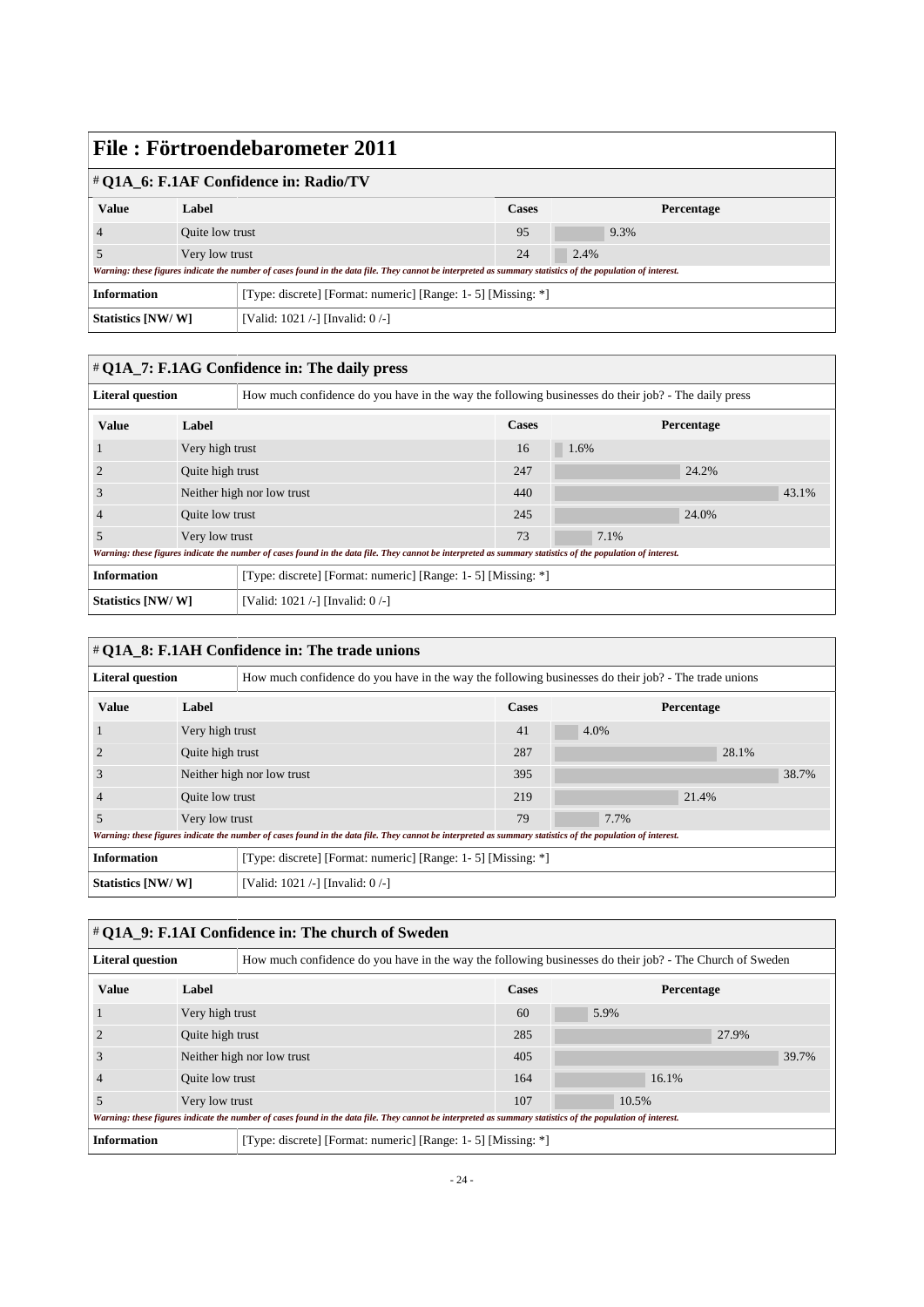#### # **Q1A\_9: F.1AI Confidence in: The church of Sweden**

**Statistics [NW/ W]** [Valid: 1021 /-] [Invalid: 0 /-]

# # **Q1A\_10: F.1AJ Confidence in: The Government**

| <b>Literal question</b>                                                             |                  | How much confidence do you have in the way the following businesses do their job? - the Government                                                          |       |            |       |  |  |
|-------------------------------------------------------------------------------------|------------------|-------------------------------------------------------------------------------------------------------------------------------------------------------------|-------|------------|-------|--|--|
| <b>Value</b>                                                                        | Label            |                                                                                                                                                             | Cases | Percentage |       |  |  |
|                                                                                     | Very high trust  |                                                                                                                                                             | 143   | 14.0%      |       |  |  |
|                                                                                     | Quite high trust |                                                                                                                                                             | 379   |            | 37.1% |  |  |
| 3                                                                                   |                  | Neither high nor low trust                                                                                                                                  |       | 26.0%      |       |  |  |
| $\overline{4}$                                                                      | Quite low trust  |                                                                                                                                                             | 140   | 13.7%      |       |  |  |
| 5                                                                                   | Very low trust   |                                                                                                                                                             | 94    | 9.2%       |       |  |  |
|                                                                                     |                  | Warning: these figures indicate the number of cases found in the data file. They cannot be interpreted as summary statistics of the population of interest. |       |            |       |  |  |
| <b>Information</b><br>[Type: discrete] [Format: numeric] [Range: 1- 5] [Missing: *] |                  |                                                                                                                                                             |       |            |       |  |  |
| <b>Statistics [NW/W]</b>                                                            |                  | [Valid: 1021 /-] [Invalid: 0 /-]                                                                                                                            |       |            |       |  |  |

## # **Q1A\_11: F.1AK Confidence in: The banks**

| <b>Literal question</b> |                  | How much confidence do you have in the way the following businesses do their job? - The Banks                                                               |       |            |       |  |  |  |
|-------------------------|------------------|-------------------------------------------------------------------------------------------------------------------------------------------------------------|-------|------------|-------|--|--|--|
| <b>Value</b>            | Label            |                                                                                                                                                             | Cases | Percentage |       |  |  |  |
|                         | Very high trust  |                                                                                                                                                             | 28    | 2.7%       |       |  |  |  |
|                         | Quite high trust |                                                                                                                                                             | 230   |            | 22.5% |  |  |  |
| J.                      |                  | Neither high nor low trust                                                                                                                                  | 339   |            | 33.2% |  |  |  |
|                         | Quite low trust  |                                                                                                                                                             | 290   |            | 28.4% |  |  |  |
|                         | Very low trust   |                                                                                                                                                             | 134   | 13.1%      |       |  |  |  |
|                         |                  | Warning: these figures indicate the number of cases found in the data file. They cannot be interpreted as summary statistics of the population of interest. |       |            |       |  |  |  |
| <b>Information</b>      |                  | [Type: discrete] [Format: numeric] [Range: 1- 5] [Missing: *]                                                                                               |       |            |       |  |  |  |
| Statistics [NW/W]       |                  | [Valid: 1021 /-] [Invalid: 0 /-]                                                                                                                            |       |            |       |  |  |  |

| # Q1A_12: F.1AL Confidence in: The Swedish Central Bank                                                                                 |                  |                                                                                                                                                             |              |            |       |  |  |  |
|-----------------------------------------------------------------------------------------------------------------------------------------|------------------|-------------------------------------------------------------------------------------------------------------------------------------------------------------|--------------|------------|-------|--|--|--|
| How much confidence do you have in the way the following businesses do their job? - The Swedish Central Bank<br><b>Literal question</b> |                  |                                                                                                                                                             |              |            |       |  |  |  |
| <b>Value</b>                                                                                                                            | Label            |                                                                                                                                                             | <b>Cases</b> | Percentage |       |  |  |  |
|                                                                                                                                         | Very high trust  |                                                                                                                                                             | 115          | 11.3%      |       |  |  |  |
|                                                                                                                                         | Quite high trust |                                                                                                                                                             | 453          |            | 44.4% |  |  |  |
| 3                                                                                                                                       |                  | Neither high nor low trust                                                                                                                                  | 348          |            | 34.1% |  |  |  |
|                                                                                                                                         | Quite low trust  |                                                                                                                                                             | 76           | 7.4%       |       |  |  |  |
| 5                                                                                                                                       | Very low trust   |                                                                                                                                                             | 29           | 2.8%       |       |  |  |  |
|                                                                                                                                         |                  | Warning: these figures indicate the number of cases found in the data file. They cannot be interpreted as summary statistics of the population of interest. |              |            |       |  |  |  |
| <b>Information</b><br>[Type: discrete] [Format: numeric] [Range: 1- 5] [Missing: *]                                                     |                  |                                                                                                                                                             |              |            |       |  |  |  |
| Statistics [NW/W]<br>[Valid: 1021 /-] [Invalid: 0 /-]                                                                                   |                  |                                                                                                                                                             |              |            |       |  |  |  |

| $\#$ Q1A 13: F.1AM Confidence in: The Royal family |                                                                                                      |  |  |  |
|----------------------------------------------------|------------------------------------------------------------------------------------------------------|--|--|--|
| <b>Literal question</b>                            | How much confidence do you have in the way the following businesses do their job? - The Royal family |  |  |  |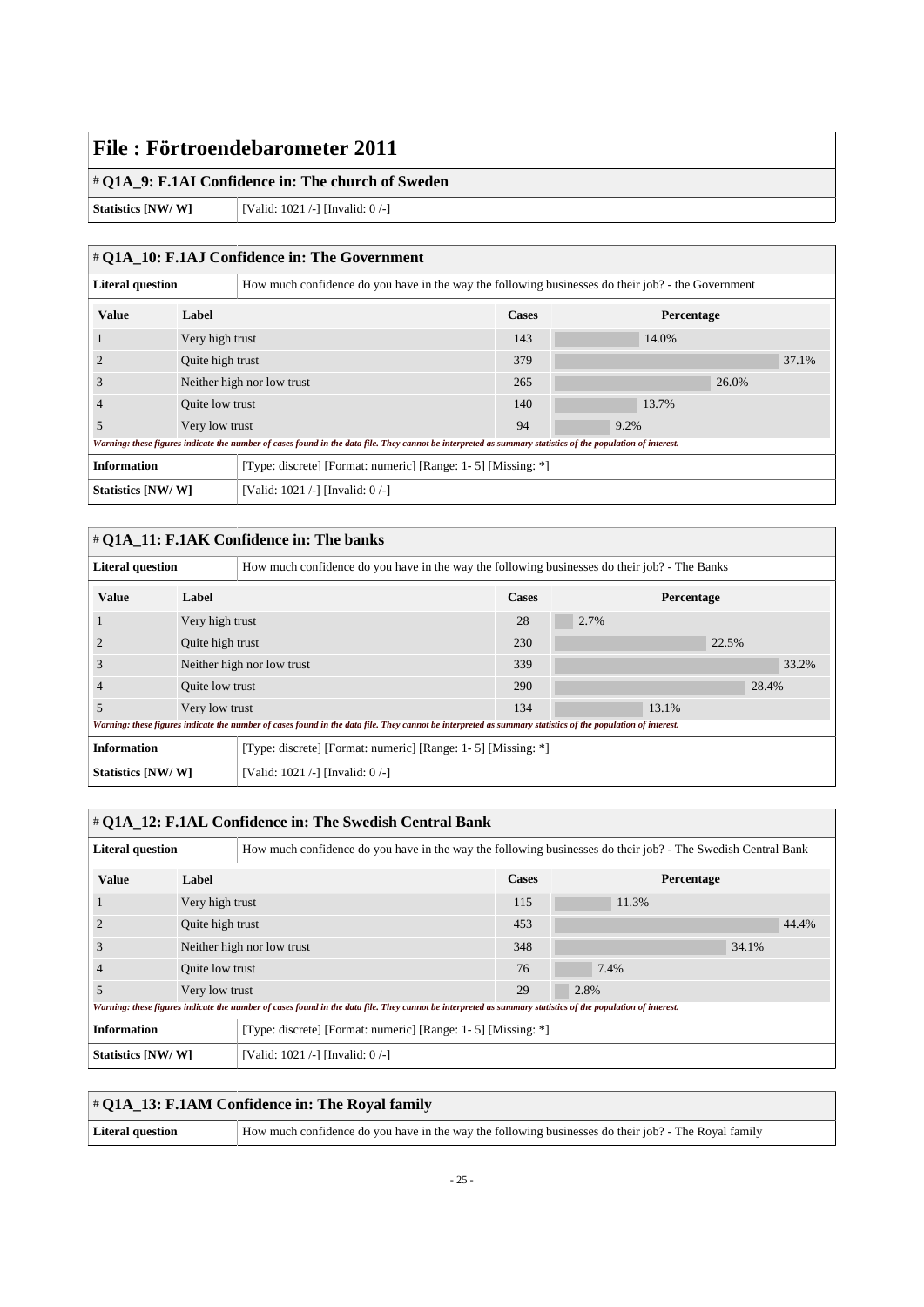## **File : Förtroendebarometer 2011** # **Q1A\_13: F.1AM Confidence in: The Royal family Value Label Cases Percentage** 1 Very high trust 8.7% 2 Quite high trust 269 26.3% 3 Neither high nor low trust 367 35.9% 4 Quite low trust 121 11.9% 5 Very low trust 175 17.1% *Warning: these figures indicate the number of cases found in the data file. They cannot be interpreted as summary statistics of the population of interest.* **Information** [Type: discrete] [Format: numeric] [Range: 1-5] [Missing: \*] **Statistics [NW/ W]** [Valid: 1021 /-] [Invalid: 0 /-]

## # **Q1A\_14: F.1AN Confidence in: Health care**

| How much confidence do you have in the way the following businesses do their job? - Health care<br><b>Literal question</b>                                  |                            |  |       |            |       |
|-------------------------------------------------------------------------------------------------------------------------------------------------------------|----------------------------|--|-------|------------|-------|
| <b>Value</b>                                                                                                                                                | Label                      |  | Cases | Percentage |       |
|                                                                                                                                                             | Very high trust            |  | 107   | 10.5%      |       |
|                                                                                                                                                             | Quite high trust           |  | 507   |            | 49.7% |
| 3                                                                                                                                                           | Neither high nor low trust |  | 248   | 24.3%      |       |
| $\overline{4}$                                                                                                                                              | Quite low trust            |  | 122   | 11.9%      |       |
| 5                                                                                                                                                           | Very low trust             |  | 37    | 3.6%       |       |
| Warning: these figures indicate the number of cases found in the data file. They cannot be interpreted as summary statistics of the population of interest. |                            |  |       |            |       |
| <b>Information</b><br>[Type: discrete] [Format: numeric] [Range: 1- 5] [Missing: *]                                                                         |                            |  |       |            |       |
| Statistics [NW/W]<br>[Valid: 1021 /-] [Invalid: 0 /-]                                                                                                       |                            |  |       |            |       |

| # Q1A_15: F.1AO Confidence in: The local morning paper where you live                                                                                       |                 |                                                                                                                               |              |            |       |  |
|-------------------------------------------------------------------------------------------------------------------------------------------------------------|-----------------|-------------------------------------------------------------------------------------------------------------------------------|--------------|------------|-------|--|
| <b>Literal question</b>                                                                                                                                     |                 | How much confidence do you have in the way the following businesses do their job? - The local morning paper<br>where you live |              |            |       |  |
| <b>Value</b>                                                                                                                                                | Label           |                                                                                                                               | <b>Cases</b> | Percentage |       |  |
|                                                                                                                                                             | Very high trust |                                                                                                                               | 61           | $6.0\%$    |       |  |
|                                                                                                                                                             |                 | Quite high trust                                                                                                              |              |            | 41.0% |  |
| 3                                                                                                                                                           |                 | Neither high nor low trust                                                                                                    | 407          |            | 39.9% |  |
|                                                                                                                                                             | Quite low trust |                                                                                                                               | 106          | 10.4%      |       |  |
| 5                                                                                                                                                           | Very low trust  |                                                                                                                               | 28           | 2.7%       |       |  |
| Warning: these figures indicate the number of cases found in the data file. They cannot be interpreted as summary statistics of the population of interest. |                 |                                                                                                                               |              |            |       |  |
| <b>Information</b><br>[Type: discrete] [Format: numeric] [Range: 1- 5] [Missing: *]                                                                         |                 |                                                                                                                               |              |            |       |  |
| Statistics [NW/W]<br>[Valid: 1021 /-] [Invalid: 0 /-]                                                                                                       |                 |                                                                                                                               |              |            |       |  |

| # Q1B_1: F.1BA Confidence in: The Swedish Social Democratic Party                                                                                                                                    |                            |                 |              |            |  |
|------------------------------------------------------------------------------------------------------------------------------------------------------------------------------------------------------|----------------------------|-----------------|--------------|------------|--|
| If you were to use the same scale to assess some other phenomena in Sweden, how would you place the following<br><b>Literal question</b><br>political parties? - The Swedish Social Democratic Party |                            |                 |              |            |  |
| <b>Value</b>                                                                                                                                                                                         | Label                      |                 | <b>Cases</b> | Percentage |  |
|                                                                                                                                                                                                      |                            | Very high trust |              | 3.9%       |  |
|                                                                                                                                                                                                      | Quite high trust           |                 | 174          | 17.0%      |  |
|                                                                                                                                                                                                      | Neither high nor low trust |                 | 278          | 27.2%      |  |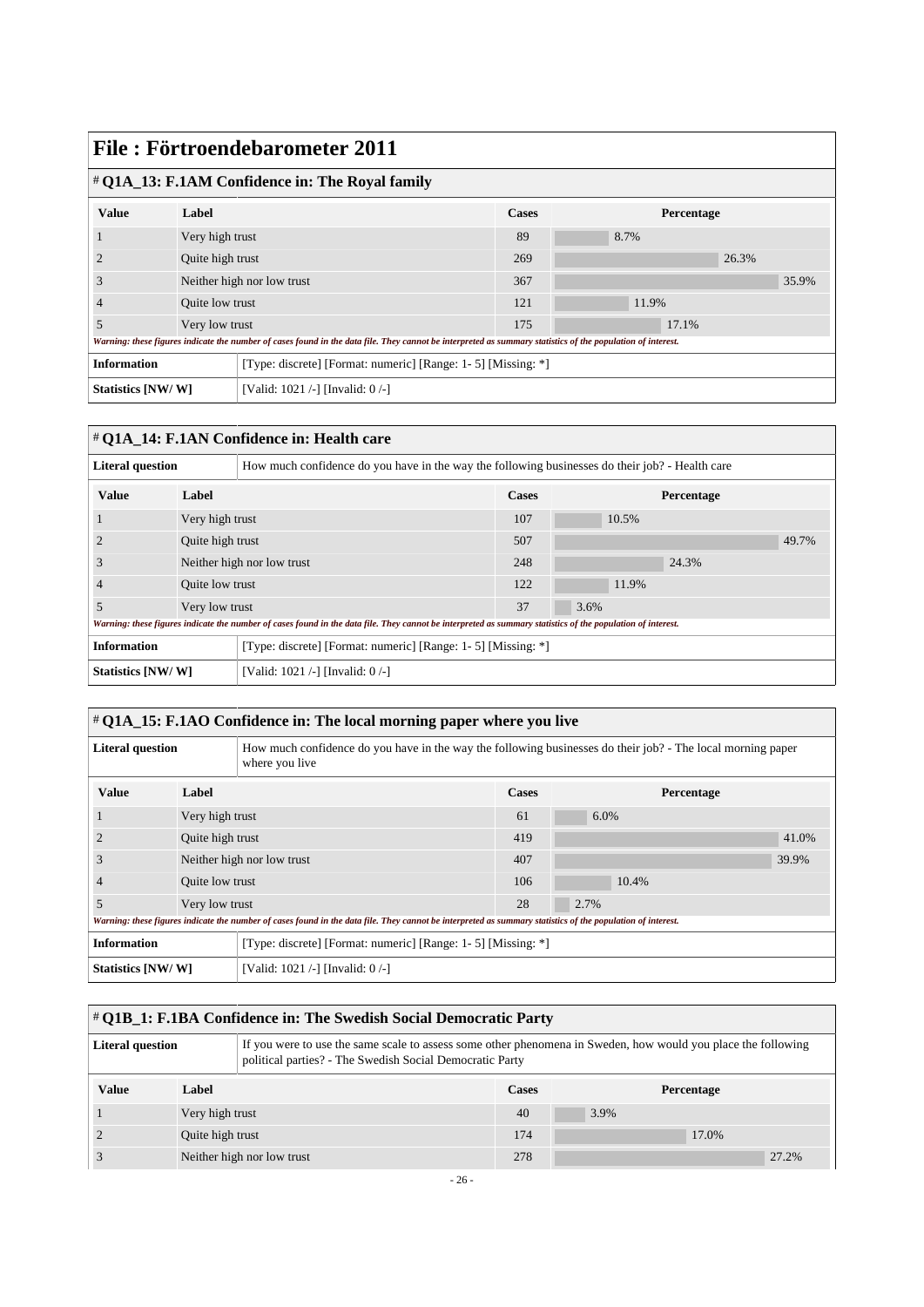| File: Förtroendebarometer 2011                                                                                                                              |                                                               |  |     |  |       |
|-------------------------------------------------------------------------------------------------------------------------------------------------------------|---------------------------------------------------------------|--|-----|--|-------|
| # Q1B_1: F.1BA Confidence in: The Swedish Social Democratic Party                                                                                           |                                                               |  |     |  |       |
| <b>Value</b>                                                                                                                                                | Label<br><b>Cases</b><br>Percentage                           |  |     |  |       |
|                                                                                                                                                             | Quite low trust                                               |  | 296 |  | 29.0% |
|                                                                                                                                                             | Very low trust                                                |  | 233 |  | 22.8% |
| Warning: these figures indicate the number of cases found in the data file. They cannot be interpreted as summary statistics of the population of interest. |                                                               |  |     |  |       |
| <b>Information</b>                                                                                                                                          | [Type: discrete] [Format: numeric] [Range: 1- 5] [Missing: *] |  |     |  |       |
|                                                                                                                                                             | Statistics [NW/W]<br>[Valid: 1021 /-] [Invalid: 0 /-]         |  |     |  |       |

| # Q1B_2: F.1BB Confidence in: Moderate Party                                                                                                                |                  |                                                                                                                                                      |              |            |  |  |
|-------------------------------------------------------------------------------------------------------------------------------------------------------------|------------------|------------------------------------------------------------------------------------------------------------------------------------------------------|--------------|------------|--|--|
| <b>Literal question</b>                                                                                                                                     |                  | If you were to use the same scale to assess some other phenomena in Sweden, how would you place the following<br>political parties? - Moderate Party |              |            |  |  |
| <b>Value</b>                                                                                                                                                | Label            |                                                                                                                                                      | <b>Cases</b> | Percentage |  |  |
|                                                                                                                                                             | Very high trust  |                                                                                                                                                      | 112          | 11.0%      |  |  |
|                                                                                                                                                             | Quite high trust |                                                                                                                                                      | 353          | 34.6%      |  |  |
| 3                                                                                                                                                           |                  | Neither high nor low trust                                                                                                                           | 236          | 23.1%      |  |  |
| $\overline{4}$                                                                                                                                              | Quite low trust  |                                                                                                                                                      | 177          | 17.3%      |  |  |
| .5                                                                                                                                                          | Very low trust   |                                                                                                                                                      | 143          | 14.0%      |  |  |
| Warning: these figures indicate the number of cases found in the data file. They cannot be interpreted as summary statistics of the population of interest. |                  |                                                                                                                                                      |              |            |  |  |
| <b>Information</b><br>[Type: discrete] [Format: numeric] [Range: 1- 5] [Missing: *]                                                                         |                  |                                                                                                                                                      |              |            |  |  |
| Statistics [NW/W]<br>[Valid: 1021 /-] [Invalid: 0 /-]                                                                                                       |                  |                                                                                                                                                      |              |            |  |  |

| # Q1B_3: F.1BC Confidence in: Sweden Democrats |
|------------------------------------------------|
|------------------------------------------------|

| <b>Literal question</b>                                                                                                                                     |                            | If you were to use the same scale to assess some other phenomena in Sweden, how would you place the following<br>political parties? - Sweden Democrats |              |            |       |  |
|-------------------------------------------------------------------------------------------------------------------------------------------------------------|----------------------------|--------------------------------------------------------------------------------------------------------------------------------------------------------|--------------|------------|-------|--|
| <b>Value</b>                                                                                                                                                | Label                      |                                                                                                                                                        | <b>Cases</b> | Percentage |       |  |
|                                                                                                                                                             | Very high trust            |                                                                                                                                                        | 17           | 1.7%       |       |  |
|                                                                                                                                                             | Quite high trust           |                                                                                                                                                        | 38           | 3.7%       |       |  |
| 3                                                                                                                                                           | Neither high nor low trust |                                                                                                                                                        | 137          | 13.4%      |       |  |
| $\overline{4}$                                                                                                                                              | Quite low trust            |                                                                                                                                                        | 134          | 13.1%      |       |  |
| 5                                                                                                                                                           | Very low trust             |                                                                                                                                                        | 695          |            | 68.1% |  |
| Warning: these figures indicate the number of cases found in the data file. They cannot be interpreted as summary statistics of the population of interest. |                            |                                                                                                                                                        |              |            |       |  |
| <b>Information</b><br>[Type: discrete] [Format: numeric] [Range: 1- 5] [Missing: *]                                                                         |                            |                                                                                                                                                        |              |            |       |  |
| Statistics [NW/W]<br>[Valid: 1021 /-] [Invalid: 0 /-]                                                                                                       |                            |                                                                                                                                                        |              |            |       |  |

# # **Q1C\_1: F.1CA Confidence in: Radio Sweden**

| <b>Literal question</b><br>If you were to use the same scale to assess some other phenomena in Sweden, how would you place the following<br>media corporations? - Radio Sweden |                            |                                                                                                                                                             |              |            |       |       |
|--------------------------------------------------------------------------------------------------------------------------------------------------------------------------------|----------------------------|-------------------------------------------------------------------------------------------------------------------------------------------------------------|--------------|------------|-------|-------|
| <b>Value</b><br>Label                                                                                                                                                          |                            |                                                                                                                                                             | <b>Cases</b> | Percentage |       |       |
|                                                                                                                                                                                | Very high trust            |                                                                                                                                                             | 237          |            | 23.2% |       |
|                                                                                                                                                                                | Quite high trust           |                                                                                                                                                             | 550          |            |       | 53.9% |
|                                                                                                                                                                                | Neither high nor low trust |                                                                                                                                                             | 194          |            | 19.0% |       |
|                                                                                                                                                                                | Quite low trust            |                                                                                                                                                             | 29           | 2.8%       |       |       |
|                                                                                                                                                                                | Very low trust             |                                                                                                                                                             | 11           | 1.1%       |       |       |
|                                                                                                                                                                                |                            | Warning: these figures indicate the number of cases found in the data file. They cannot be interpreted as summary statistics of the population of interest. |              |            |       |       |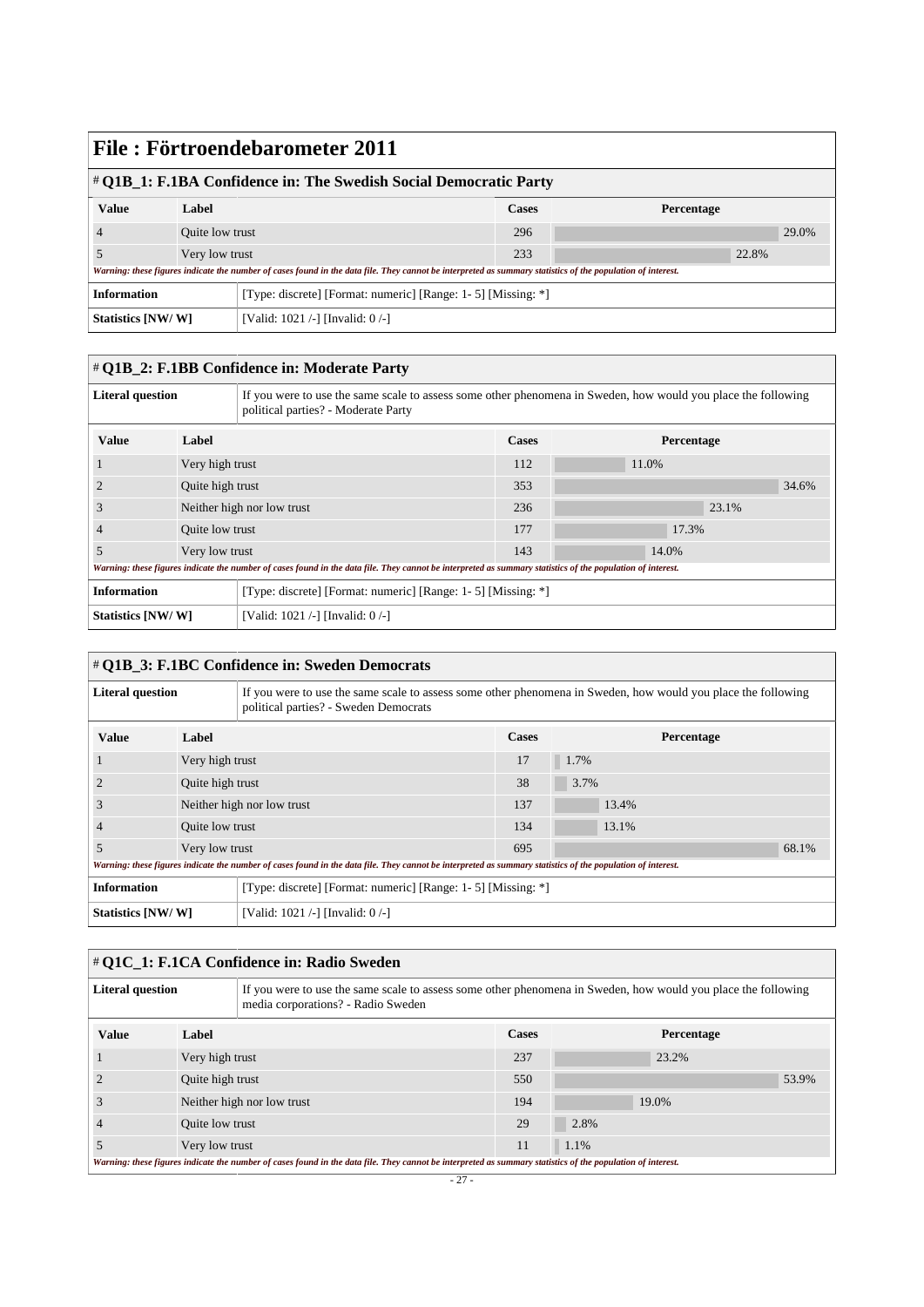# # **Q1C\_1: F.1CA Confidence in: Radio Sweden**

| Information       | [Type: discrete] [Format: numeric] [Range: 1- 5] [Missing: *] |
|-------------------|---------------------------------------------------------------|
| Statistics [NW/W] | [Valid: 1021 /-] [Invalid: $0$ /-]                            |

## # **Q1C\_2: F.1CB Confidence in: Swedish Television**

| If you were to use the same scale to assess some other phenomena in Sweden, how would you place the following<br><b>Literal question</b><br>media corporations? - Swedish Television |                            |  |              |            |       |
|--------------------------------------------------------------------------------------------------------------------------------------------------------------------------------------|----------------------------|--|--------------|------------|-------|
| <b>Value</b>                                                                                                                                                                         | Label                      |  | <b>Cases</b> | Percentage |       |
|                                                                                                                                                                                      | Very high trust            |  | 183          | 17.9%      |       |
|                                                                                                                                                                                      | Quite high trust           |  | 569          |            | 55.7% |
|                                                                                                                                                                                      | Neither high nor low trust |  | 218          | 21.4%      |       |
|                                                                                                                                                                                      | Quite low trust            |  | 38           | 3.7%       |       |
|                                                                                                                                                                                      | Very low trust             |  | 13           | 1.3%       |       |
| Warning: these figures indicate the number of cases found in the data file. They cannot be interpreted as summary statistics of the population of interest.                          |                            |  |              |            |       |
| <b>Information</b><br>[Type: discrete] [Format: numeric] [Range: 1- 5] [Missing: *]                                                                                                  |                            |  |              |            |       |
| <b>Statistics [NW/W]</b><br>[Valid: 1021 /-] [Invalid: 0 /-]                                                                                                                         |                            |  |              |            |       |

| # Q1C_3: F.1CC Confidence in: TV4                                                                                                                                     |                                                       |                            |       |      |            |
|-----------------------------------------------------------------------------------------------------------------------------------------------------------------------|-------------------------------------------------------|----------------------------|-------|------|------------|
| <b>Literal question</b><br>If you were to use the same scale to assess some other phenomena in Sweden, how would you place the following<br>media corporations? - TV4 |                                                       |                            |       |      |            |
| <b>Value</b>                                                                                                                                                          | Label                                                 |                            | Cases |      | Percentage |
|                                                                                                                                                                       | Very high trust                                       |                            | 37    | 3.6% |            |
|                                                                                                                                                                       | Quite high trust                                      |                            | 328   |      | 32.1%      |
| 3                                                                                                                                                                     |                                                       | Neither high nor low trust | 464   |      | 45.4%      |
|                                                                                                                                                                       | Quite low trust                                       |                            | 141   |      | 13.8%      |
| 5                                                                                                                                                                     | Very low trust                                        |                            | 51    | 5.0% |            |
| Warning: these figures indicate the number of cases found in the data file. They cannot be interpreted as summary statistics of the population of interest.           |                                                       |                            |       |      |            |
| [Type: discrete] [Format: numeric] [Range: 1- 5] [Missing: *]<br><b>Information</b>                                                                                   |                                                       |                            |       |      |            |
|                                                                                                                                                                       | Statistics [NW/W]<br>[Valid: 1021 /-] [Invalid: 0 /-] |                            |       |      |            |

# # **Q1C\_4: F.1CD Confidence in: TV3**

| <b>Literal question</b> |                  | If you were to use the same scale to assess some other phenomena in Sweden, how would you place the following<br>media corporations? - TV3                  |              |            |  |  |
|-------------------------|------------------|-------------------------------------------------------------------------------------------------------------------------------------------------------------|--------------|------------|--|--|
| <b>Value</b>            | Label            |                                                                                                                                                             | <b>Cases</b> | Percentage |  |  |
|                         | Very high trust  |                                                                                                                                                             | 8            | 0.8%       |  |  |
|                         | Quite high trust |                                                                                                                                                             | 137          | 13.4%      |  |  |
| 3                       |                  | Neither high nor low trust                                                                                                                                  | 439          | 43.0%      |  |  |
| 4                       | Quite low trust  |                                                                                                                                                             | 309          | 30.3%      |  |  |
| 5                       | Very low trust   |                                                                                                                                                             | 128          | 12.5%      |  |  |
|                         |                  | Warning: these figures indicate the number of cases found in the data file. They cannot be interpreted as summary statistics of the population of interest. |              |            |  |  |
| <b>Information</b>      |                  | [Type: discrete] [Format: numeric] [Range: 1- 5] [Missing: *]                                                                                               |              |            |  |  |
| Statistics [NW/W]       |                  | [Valid: 1021 /-] [Invalid: $0$ /-]                                                                                                                          |              |            |  |  |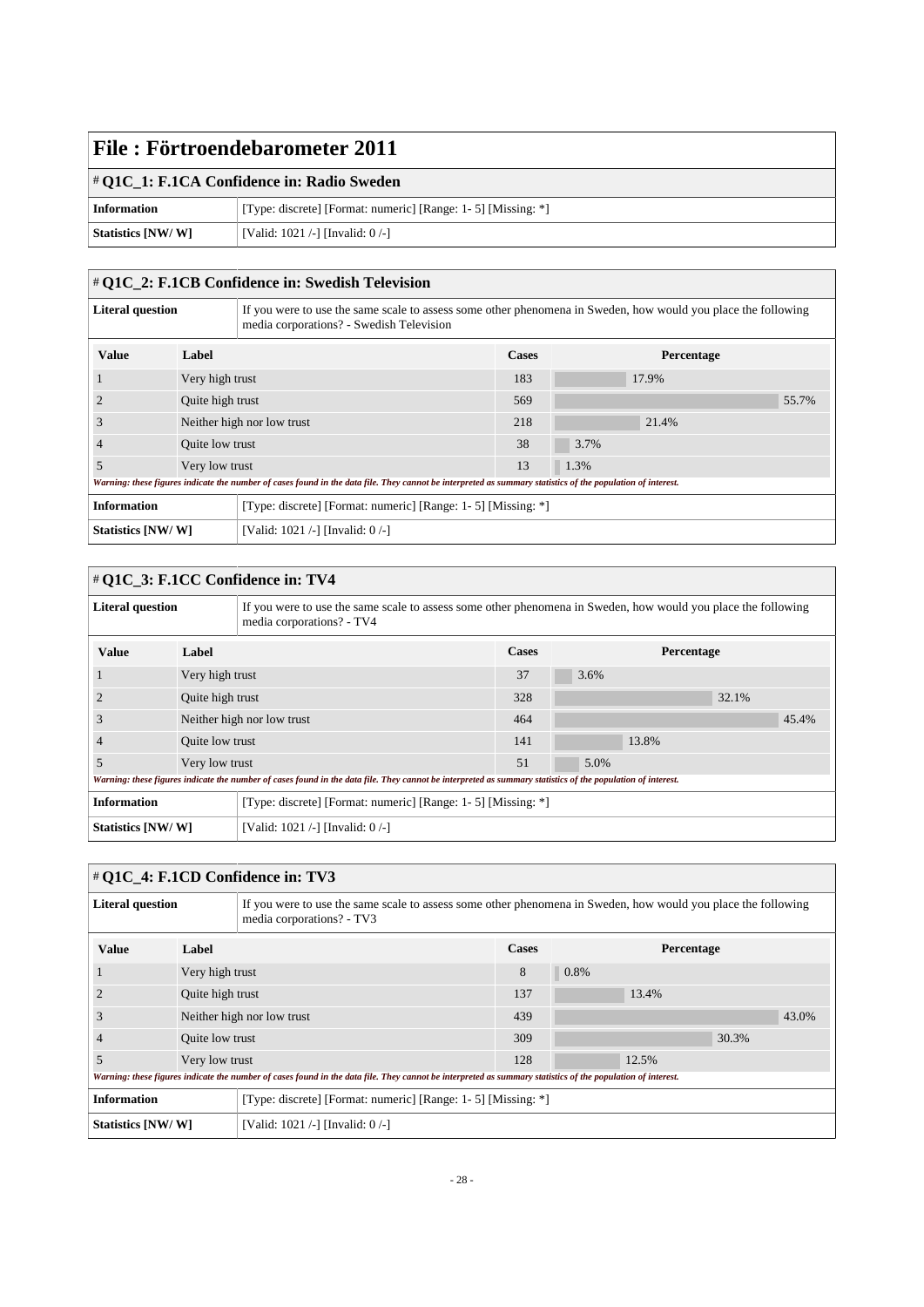#### # **Q1C\_5: F.1CE Confidence in: Dagens Nyheter**

| <b>Literal question</b> |                                    | If you were to use the same scale to assess some other phenomena in Sweden, how would you place the following<br>media corporations? - Dagens Nyheter       |              |            |       |  |
|-------------------------|------------------------------------|-------------------------------------------------------------------------------------------------------------------------------------------------------------|--------------|------------|-------|--|
| <b>Value</b>            | Label                              |                                                                                                                                                             | <b>Cases</b> | Percentage |       |  |
|                         | Very high trust                    |                                                                                                                                                             | 79           | 7.7%       |       |  |
|                         | Quite high trust                   |                                                                                                                                                             | 431          |            | 42.2% |  |
| 3                       | Neither high nor low trust         |                                                                                                                                                             | 400          |            | 39.2% |  |
| $\overline{4}$          | Quite low trust                    |                                                                                                                                                             | 88           | 8.6%       |       |  |
| .5                      | Very low trust                     |                                                                                                                                                             | 23           | 2.3%       |       |  |
|                         |                                    | Warning: these figures indicate the number of cases found in the data file. They cannot be interpreted as summary statistics of the population of interest. |              |            |       |  |
| <b>Information</b>      |                                    | [Type: discrete] [Format: numeric] [Range: 1- 5] [Missing: *]                                                                                               |              |            |       |  |
| Statistics [NW/W]       | [Valid: 1021 /-] [Invalid: $0$ /-] |                                                                                                                                                             |              |            |       |  |

# # **Q1C\_6: F.1CF Confidence in: Aftonbladet**

| <b>Literal question</b> |                            | If you were to use the same scale to assess some other phenomena in Sweden, how would you place the following<br>media corporations? - Aftonbladet          |              |            |       |  |
|-------------------------|----------------------------|-------------------------------------------------------------------------------------------------------------------------------------------------------------|--------------|------------|-------|--|
| <b>Value</b>            | Label                      |                                                                                                                                                             | <b>Cases</b> | Percentage |       |  |
|                         | Very high trust            |                                                                                                                                                             | 13           | $1.3\%$    |       |  |
|                         | Quite high trust           |                                                                                                                                                             | 122          | 11.9%      |       |  |
| 3                       | Neither high nor low trust |                                                                                                                                                             | 358          |            | 35.1% |  |
|                         | Quite low trust            |                                                                                                                                                             | 327          | 32.0%      |       |  |
| .5                      | Very low trust             |                                                                                                                                                             | 201          | 19.7%      |       |  |
|                         |                            | Warning: these figures indicate the number of cases found in the data file. They cannot be interpreted as summary statistics of the population of interest. |              |            |       |  |
| <b>Information</b>      |                            | [Type: discrete] [Format: numeric] [Range: 1- 5] [Missing: *]                                                                                               |              |            |       |  |
| Statistics [NW/W]       |                            | [Valid: 1021 /-] [Invalid: 0 /-]                                                                                                                            |              |            |       |  |

| $\#$ Q1C_7: F.1CG Confidence in: The local morning paper where you live |                                                               |                                                                                                                                                                               |              |            |       |  |  |
|-------------------------------------------------------------------------|---------------------------------------------------------------|-------------------------------------------------------------------------------------------------------------------------------------------------------------------------------|--------------|------------|-------|--|--|
| <b>Literal question</b>                                                 |                                                               | If you were to use the same scale to assess some other phenomena in Sweden, how would you place the following<br>media corporations? - The local morning paper where you live |              |            |       |  |  |
| <b>Value</b>                                                            | Label                                                         |                                                                                                                                                                               | <b>Cases</b> | Percentage |       |  |  |
|                                                                         | Very high trust                                               |                                                                                                                                                                               | 75           | 7.3%       |       |  |  |
|                                                                         | Quite high trust                                              |                                                                                                                                                                               | 446          |            | 43.7% |  |  |
| J.                                                                      |                                                               | Neither high nor low trust                                                                                                                                                    | 380          |            | 37.2% |  |  |
|                                                                         | Quite low trust                                               |                                                                                                                                                                               | 84           | 8.2%       |       |  |  |
| 5                                                                       | Very low trust                                                |                                                                                                                                                                               | 36           | 3.5%       |       |  |  |
|                                                                         |                                                               | Warning: these figures indicate the number of cases found in the data file. They cannot be interpreted as summary statistics of the population of interest.                   |              |            |       |  |  |
| <b>Information</b>                                                      | [Type: discrete] [Format: numeric] [Range: 1- 5] [Missing: *] |                                                                                                                                                                               |              |            |       |  |  |
| Statistics [NW/W]                                                       |                                                               | [Valid: 1021 /-] [Invalid: 0 /-]                                                                                                                                              |              |            |       |  |  |

# # **Q1D\_1: F.1DA Confidence in: IKEA**

| Literal question | If you were to use the same scale to assess some other phenomena in Sweden, how would you place the following |
|------------------|---------------------------------------------------------------------------------------------------------------|
|                  | corporations? - IKEA                                                                                          |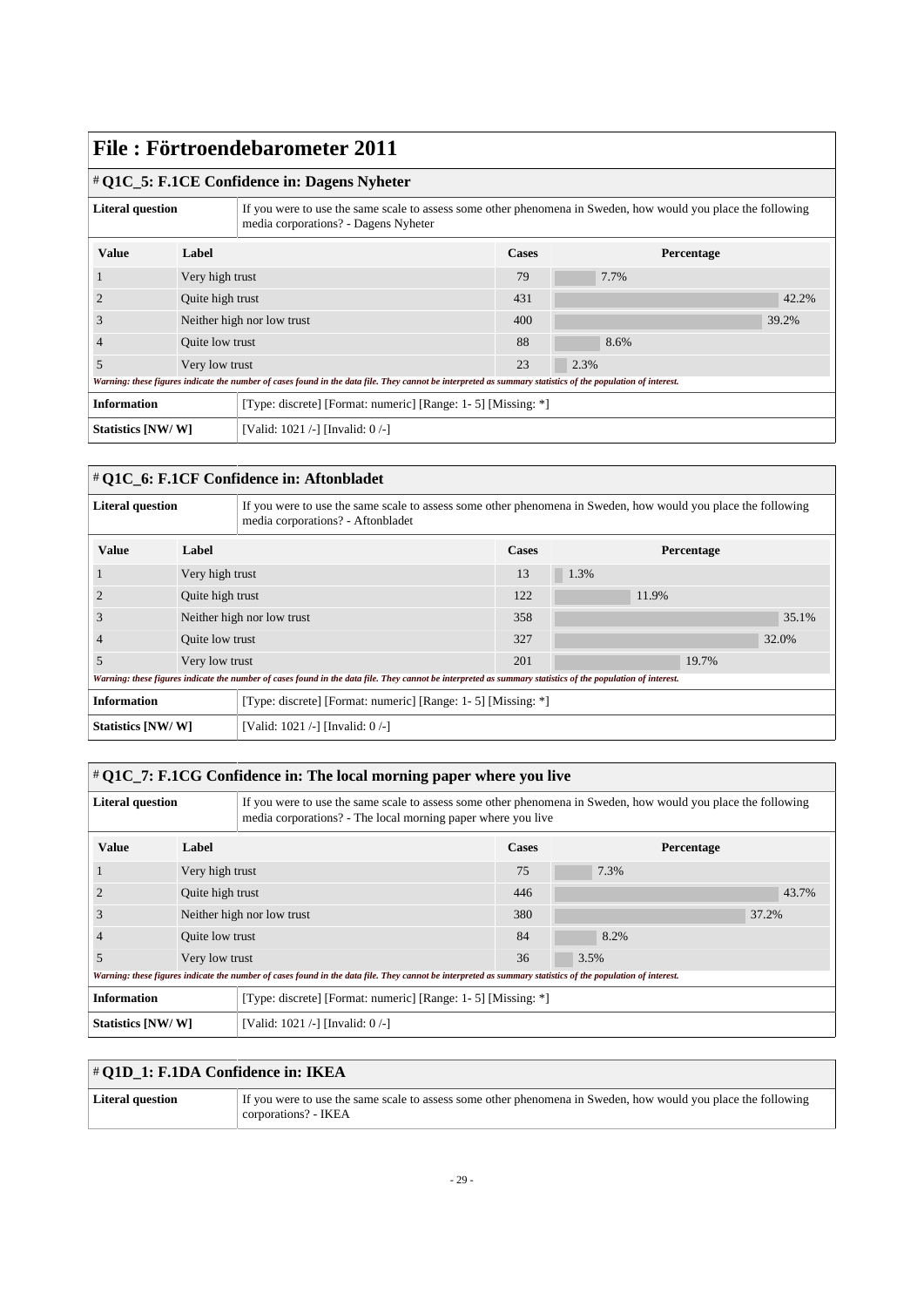| File: Förtroendebarometer 2011                                                      |                  |                                                                                                                                                             |     |            |       |       |  |  |
|-------------------------------------------------------------------------------------|------------------|-------------------------------------------------------------------------------------------------------------------------------------------------------------|-----|------------|-------|-------|--|--|
| # Q1D_1: F.1DA Confidence in: IKEA                                                  |                  |                                                                                                                                                             |     |            |       |       |  |  |
| <b>Value</b>                                                                        | Label            |                                                                                                                                                             |     | Percentage |       |       |  |  |
|                                                                                     | Very high trust  |                                                                                                                                                             | 113 | 11.1%      |       |       |  |  |
|                                                                                     | Quite high trust |                                                                                                                                                             | 516 |            |       | 50.5% |  |  |
| 3                                                                                   |                  | Neither high nor low trust                                                                                                                                  | 317 |            | 31.0% |       |  |  |
|                                                                                     | Quite low trust  |                                                                                                                                                             | 56  | 5.5%       |       |       |  |  |
| 5                                                                                   | Very low trust   |                                                                                                                                                             | 19  | 1.9%       |       |       |  |  |
|                                                                                     |                  | Warning: these figures indicate the number of cases found in the data file. They cannot be interpreted as summary statistics of the population of interest. |     |            |       |       |  |  |
| <b>Information</b><br>[Type: discrete] [Format: numeric] [Range: 1- 5] [Missing: *] |                  |                                                                                                                                                             |     |            |       |       |  |  |
| Statistics [NW/W]                                                                   |                  | [Valid: 1021 /-] [Invalid: 0 /-]                                                                                                                            |     |            |       |       |  |  |

# # **Q1D\_2: F.1DB Confidence in: Volvo**

| <b>Literal question</b> |                            | If you were to use the same scale to assess some other phenomena in Sweden, how would you place the following<br>corporations? - Volvo                      |              |            |       |  |
|-------------------------|----------------------------|-------------------------------------------------------------------------------------------------------------------------------------------------------------|--------------|------------|-------|--|
| <b>Value</b>            | Label                      |                                                                                                                                                             | <b>Cases</b> | Percentage |       |  |
|                         | Very high trust            |                                                                                                                                                             | 100          | 9.8%       |       |  |
|                         | Quite high trust           |                                                                                                                                                             | 487          |            | 47.7% |  |
| 3                       | Neither high nor low trust |                                                                                                                                                             | 353          |            | 34.6% |  |
| $\overline{4}$          | Quite low trust            |                                                                                                                                                             | 64           | 6.3%       |       |  |
| 5                       | Very low trust             |                                                                                                                                                             | 17           | 1.7%       |       |  |
|                         |                            | Warning: these figures indicate the number of cases found in the data file. They cannot be interpreted as summary statistics of the population of interest. |              |            |       |  |
| <b>Information</b>      |                            | [Type: discrete] [Format: numeric] [Range: 1- 5] [Missing: *]                                                                                               |              |            |       |  |
| Statistics [NW/W]       |                            | [Valid: 1021 /-] [Invalid: 0 /-]                                                                                                                            |              |            |       |  |

# # **Q1D\_3: F.1DC Confidence in: Ericsson**

| <b>Literal question</b> |                  | If you were to use the same scale to assess some other phenomena in Sweden, how would you place the following<br>corporations? - Ericsson                   |              |            |       |  |
|-------------------------|------------------|-------------------------------------------------------------------------------------------------------------------------------------------------------------|--------------|------------|-------|--|
| <b>Value</b>            | Label            |                                                                                                                                                             | <b>Cases</b> | Percentage |       |  |
|                         | Very high trust  |                                                                                                                                                             | 71           | 7.0%       |       |  |
|                         | Quite high trust |                                                                                                                                                             | 395          |            | 38.7% |  |
| 3                       |                  | Neither high nor low trust                                                                                                                                  | 481          |            | 47.1% |  |
| $\overline{4}$          | Quite low trust  |                                                                                                                                                             | 56           | 5.5%       |       |  |
| 5                       | Very low trust   |                                                                                                                                                             | 18           | 1.8%       |       |  |
|                         |                  | Warning: these figures indicate the number of cases found in the data file. They cannot be interpreted as summary statistics of the population of interest. |              |            |       |  |
| <b>Information</b>      |                  | [Type: discrete] [Format: numeric] [Range: 1- 5] [Missing: *]                                                                                               |              |            |       |  |
| Statistics [NW/W]       |                  | [Valid: 1021 /-] [Invalid: 0 /-]                                                                                                                            |              |            |       |  |

| # Q1D_4: F.1DD Confidence in: Coca-Cola                                                                                                                               |                  |  |              |            |  |  |  |
|-----------------------------------------------------------------------------------------------------------------------------------------------------------------------|------------------|--|--------------|------------|--|--|--|
| If you were to use the same scale to assess some other phenomena in Sweden, how would you place the following<br><b>Literal question</b><br>corporations? - Coca-Cola |                  |  |              |            |  |  |  |
| <b>Value</b>                                                                                                                                                          | Label            |  | <b>Cases</b> | Percentage |  |  |  |
|                                                                                                                                                                       | Very high trust  |  | 44           | 4.3%       |  |  |  |
|                                                                                                                                                                       | Quite high trust |  | 176          | 17.2%      |  |  |  |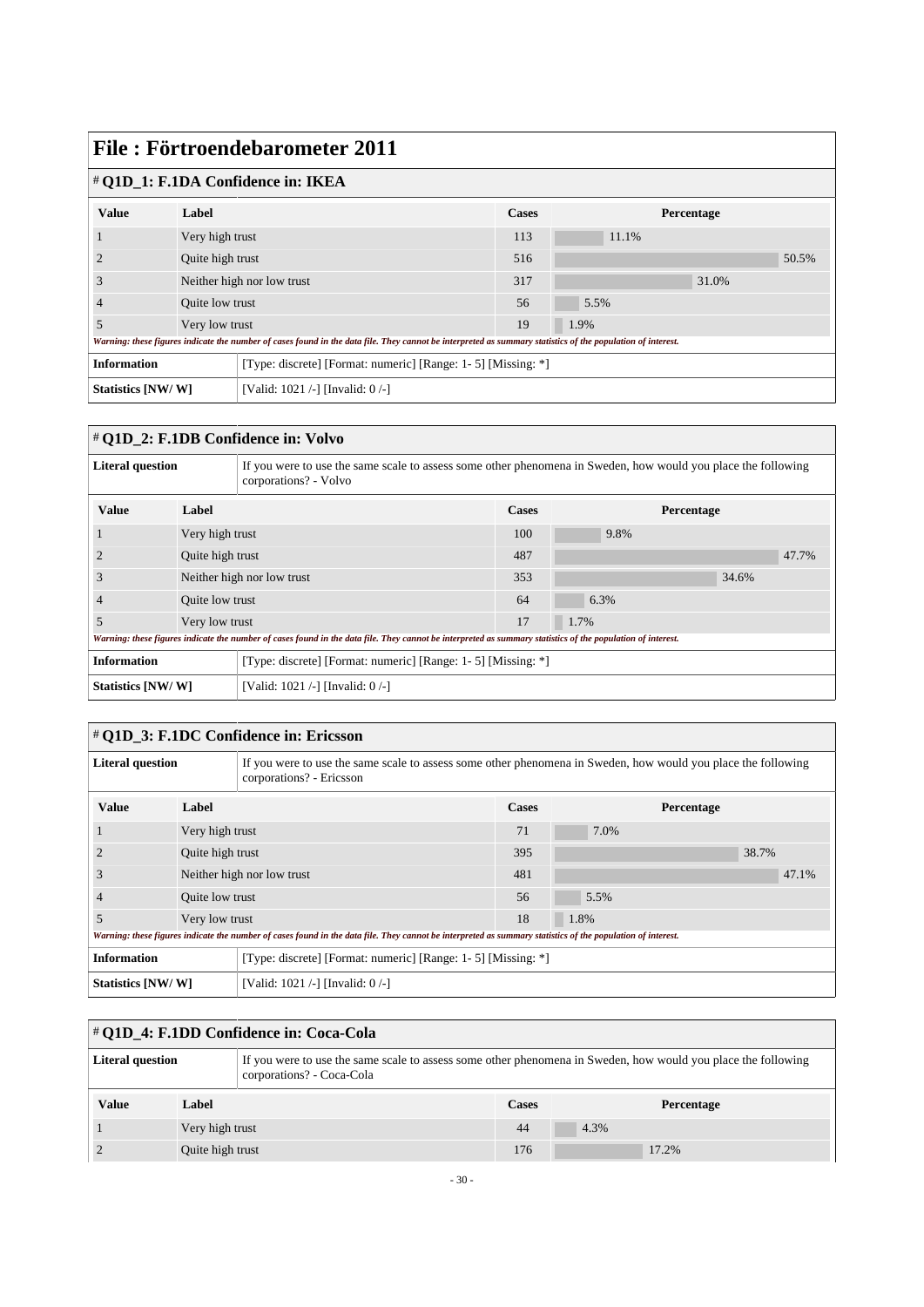| # Q1D_4: F.1DD Confidence in: Coca-Cola |                            |                                                                                                                                                             |                                                               |            |       |       |  |
|-----------------------------------------|----------------------------|-------------------------------------------------------------------------------------------------------------------------------------------------------------|---------------------------------------------------------------|------------|-------|-------|--|
| <b>Value</b>                            | Label                      |                                                                                                                                                             | <b>Cases</b>                                                  | Percentage |       |       |  |
|                                         | Neither high nor low trust |                                                                                                                                                             | 445                                                           |            |       | 43.6% |  |
|                                         | Quite low trust            |                                                                                                                                                             | 233                                                           |            | 22.8% |       |  |
|                                         | Very low trust             |                                                                                                                                                             | 123                                                           | 12.0%      |       |       |  |
|                                         |                            | Warning: these figures indicate the number of cases found in the data file. They cannot be interpreted as summary statistics of the population of interest. |                                                               |            |       |       |  |
| <b>Information</b>                      |                            |                                                                                                                                                             | [Type: discrete] [Format: numeric] [Range: 1- 5] [Missing: *] |            |       |       |  |
| Statistics [NW/W]                       |                            | [Valid: 1021 /-] [Invalid: 0 /-]                                                                                                                            |                                                               |            |       |       |  |

## # **Q1D\_5: F.1DE Confidence in: Skandia**

| <b>Literal question</b> |                            | If you were to use the same scale to assess some other phenomena in Sweden, how would you place the following<br>corporations? - Skandia                    |              |                   |  |  |
|-------------------------|----------------------------|-------------------------------------------------------------------------------------------------------------------------------------------------------------|--------------|-------------------|--|--|
| <b>Value</b>            | Label                      |                                                                                                                                                             | <b>Cases</b> | <b>Percentage</b> |  |  |
|                         | Very high trust            |                                                                                                                                                             | 18           | $1.8\%$           |  |  |
|                         | Quite high trust           |                                                                                                                                                             | 165          | 16.2%             |  |  |
| 3                       | Neither high nor low trust |                                                                                                                                                             | 543          | 53.2%             |  |  |
| $\overline{4}$          | Quite low trust            |                                                                                                                                                             | 227          | 22.2%             |  |  |
| .5                      | Very low trust             |                                                                                                                                                             | 68           | 6.7%              |  |  |
|                         |                            | Warning: these figures indicate the number of cases found in the data file. They cannot be interpreted as summary statistics of the population of interest. |              |                   |  |  |
| <b>Information</b>      |                            | [Type: discrete] [Format: numeric] [Range: 1- 5] [Missing: *]                                                                                               |              |                   |  |  |
| Statistics [NW/W]       |                            | [Valid: 1021 /-] [Invalid: 0 /-]                                                                                                                            |              |                   |  |  |

## # **Q1D\_6: F.1DF Confidence in: Astra Zeneca**

| <b>Literal question</b> |                            | If you were to use the same scale to assess some other phenomena in Sweden, how would you place the following<br>corporations? - Astra Zeneca               |              |            |       |  |  |
|-------------------------|----------------------------|-------------------------------------------------------------------------------------------------------------------------------------------------------------|--------------|------------|-------|--|--|
| <b>Value</b>            | Label                      |                                                                                                                                                             | <b>Cases</b> | Percentage |       |  |  |
|                         | Very high trust            |                                                                                                                                                             | 32           | 3.1%       |       |  |  |
|                         | Quite high trust           |                                                                                                                                                             | 266          | 26.1%      |       |  |  |
| 3                       | Neither high nor low trust |                                                                                                                                                             | 560          |            | 54.8% |  |  |
|                         | <b>Ouite low trust</b>     |                                                                                                                                                             | 127          | 12.4%      |       |  |  |
| 5                       | Very low trust             |                                                                                                                                                             | 36           | 3.5%       |       |  |  |
|                         |                            | Warning: these figures indicate the number of cases found in the data file. They cannot be interpreted as summary statistics of the population of interest. |              |            |       |  |  |
| <b>Information</b>      |                            | [Type: discrete] [Format: numeric] [Range: 1- 5] [Missing: *]                                                                                               |              |            |       |  |  |
| Statistics [NW/W]       |                            | [Valid: 1021 /-] [Invalid: 0 /-]                                                                                                                            |              |            |       |  |  |

# # **Q1D\_7: F.1DG Confidence in: SAS**

| <b>Literal question</b> |                  | If you were to use the same scale to assess some other phenomena in Sweden, how would you place the following<br>corporations? - SAS |              |      |            |       |
|-------------------------|------------------|--------------------------------------------------------------------------------------------------------------------------------------|--------------|------|------------|-------|
| <b>Value</b>            | Label            |                                                                                                                                      | <b>Cases</b> |      | Percentage |       |
|                         | Very high trust  |                                                                                                                                      | 38           | 3.7% |            |       |
|                         | Quite high trust |                                                                                                                                      | 290          |      | 28.4%      |       |
|                         |                  | Neither high nor low trust                                                                                                           | 540          |      |            | 52.9% |
|                         | Quite low trust  |                                                                                                                                      | 121          |      | 11.9%      |       |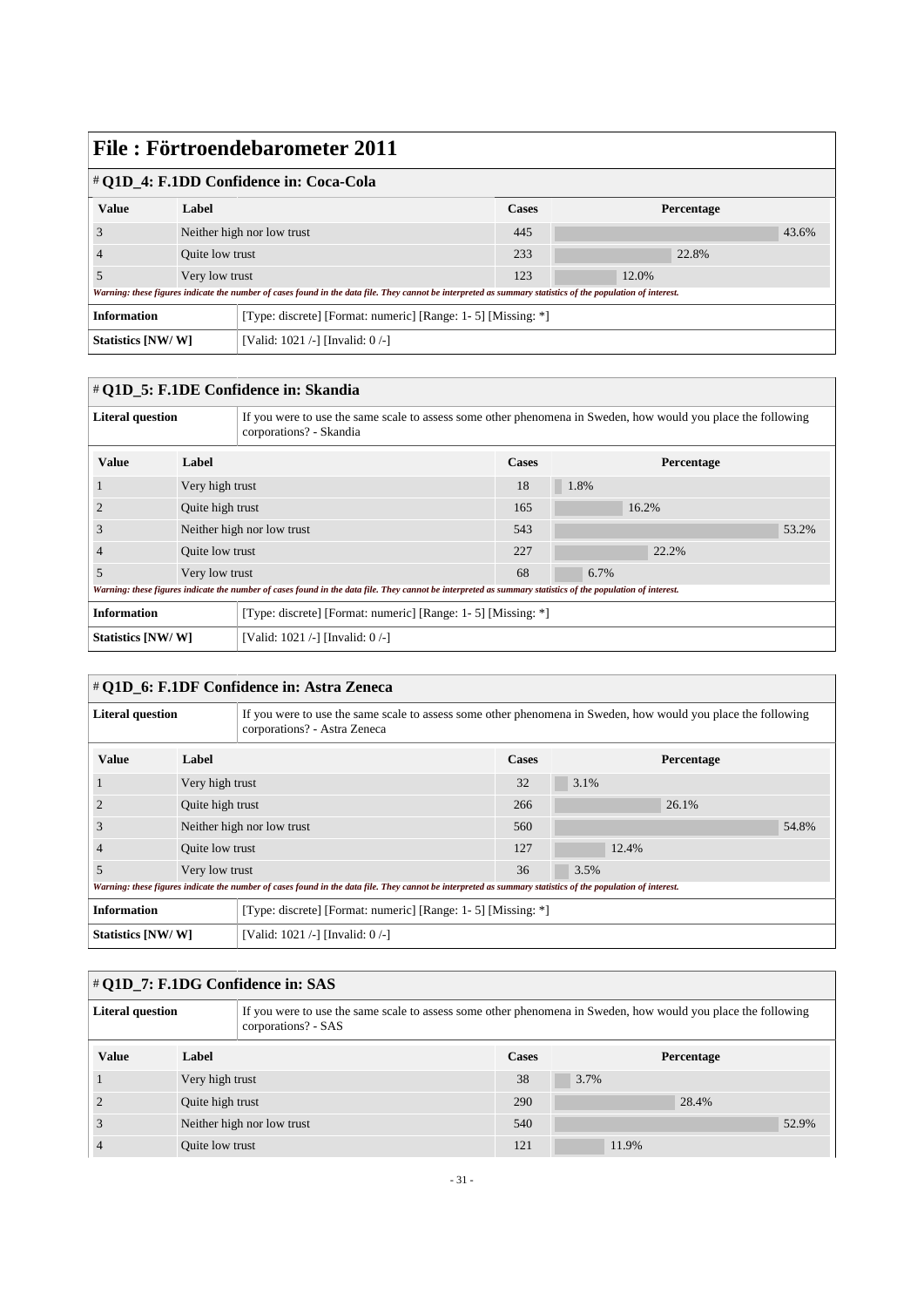| Value                                                                              | Label          |                                                                                                                                                             | <b>Cases</b> | <b>Percentage</b> |  |
|------------------------------------------------------------------------------------|----------------|-------------------------------------------------------------------------------------------------------------------------------------------------------------|--------------|-------------------|--|
|                                                                                    | Very low trust |                                                                                                                                                             | 32           | 3.1%              |  |
|                                                                                    |                | Warning: these figures indicate the number of cases found in the data file. They cannot be interpreted as summary statistics of the population of interest. |              |                   |  |
| [Type: discrete] [Format: numeric] [Range: 1-5] [Missing: *]<br><b>Information</b> |                |                                                                                                                                                             |              |                   |  |
| Statistics [NW/W]                                                                  |                | [Valid: 1021 /-] [Invalid: $0$ /-]                                                                                                                          |              |                   |  |

#### # **Q1D\_8: F.1DH Confidence in: H&M**

| <b>Literal question</b>  |                            | If you were to use the same scale to assess some other phenomena in Sweden, how would you place the following<br>corporations? - H&M                        |                                                               |       |            |  |  |
|--------------------------|----------------------------|-------------------------------------------------------------------------------------------------------------------------------------------------------------|---------------------------------------------------------------|-------|------------|--|--|
| <b>Value</b>             | Label                      |                                                                                                                                                             | <b>Cases</b>                                                  |       | Percentage |  |  |
|                          | Very high trust            |                                                                                                                                                             | 49                                                            | 4.8%  |            |  |  |
|                          | Quite high trust           |                                                                                                                                                             | 312                                                           |       | 30.6%      |  |  |
| J.                       | Neither high nor low trust |                                                                                                                                                             | 492                                                           |       | 48.2%      |  |  |
| 4                        | Quite low trust            |                                                                                                                                                             | 141                                                           | 13.8% |            |  |  |
| 5                        | Very low trust             |                                                                                                                                                             | 27                                                            | 2.6%  |            |  |  |
|                          |                            | Warning: these figures indicate the number of cases found in the data file. They cannot be interpreted as summary statistics of the population of interest. |                                                               |       |            |  |  |
| <b>Information</b>       |                            |                                                                                                                                                             | [Type: discrete] [Format: numeric] [Range: 1- 5] [Missing: *] |       |            |  |  |
| <b>Statistics [NW/W]</b> |                            | [Valid: 1021 /-] [Invalid: $0$ /-]                                                                                                                          |                                                               |       |            |  |  |

| # Q1D_9: F.1DI Confidence in: Saab |                  |                                                                                                                                                             |              |            |       |  |  |
|------------------------------------|------------------|-------------------------------------------------------------------------------------------------------------------------------------------------------------|--------------|------------|-------|--|--|
| <b>Literal question</b>            |                  | If you were to use the same scale to assess some other phenomena in Sweden, how would you place the following<br>corporations? - Saab                       |              |            |       |  |  |
| <b>Value</b>                       | Label            |                                                                                                                                                             | <b>Cases</b> | Percentage |       |  |  |
|                                    | Very high trust  |                                                                                                                                                             | 14           | 1.4%       |       |  |  |
|                                    | Quite high trust |                                                                                                                                                             | 97           | 9.5%       |       |  |  |
| 3                                  |                  | Neither high nor low trust                                                                                                                                  | 332          |            | 32.5% |  |  |
|                                    | Quite low trust  |                                                                                                                                                             | 292          |            | 28.6% |  |  |
| 5                                  | Very low trust   |                                                                                                                                                             | 286          |            | 28.0% |  |  |
|                                    |                  | Warning: these figures indicate the number of cases found in the data file. They cannot be interpreted as summary statistics of the population of interest. |              |            |       |  |  |
| <b>Information</b>                 |                  | [Type: discrete] [Format: numeric] [Range: 1- 5] [Missing: *]                                                                                               |              |            |       |  |  |
| Statistics [NW/W]                  |                  | [Valid: 1021 /-] [Invalid: 0 /-]                                                                                                                            |              |            |       |  |  |

#### # **Q1D\_10: F.1DJ Confidence in: Vattenfall Literal question** If you were to use the same scale to assess some other phenomena in Sweden, how would you place the following corporations? - Vattenfall **Value Label Cases Percentage** 1 Very high trust 22 2.2% 2 Quite high trust 134 134 13.1% 3 Neither high nor low trust 410 40.2% 4 Quite low trust 29.8% 5 Very low trust 151 14.8% *Warning: these figures indicate the number of cases found in the data file. They cannot be interpreted as summary statistics of the population of interest.*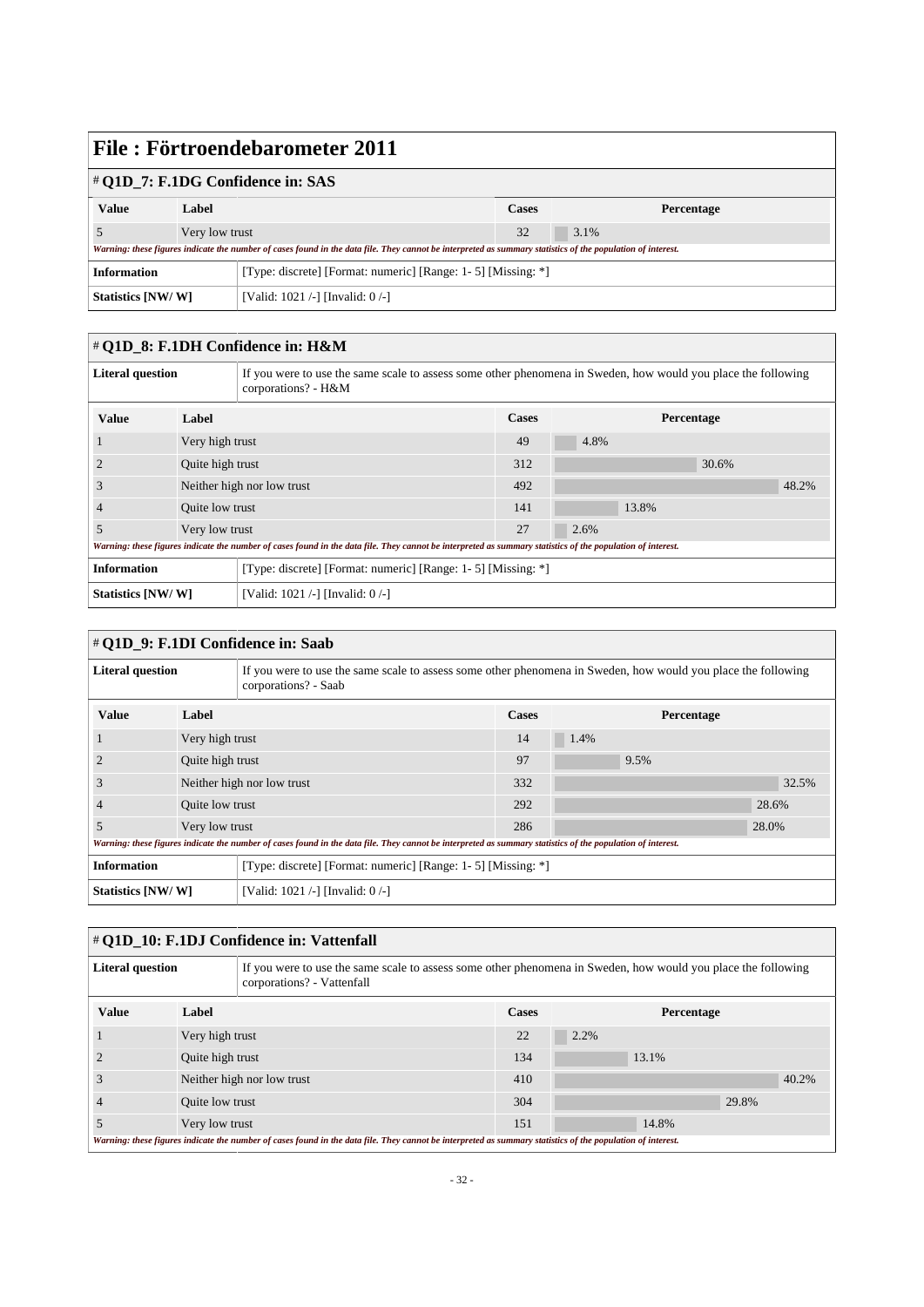#### # **Q1D\_10: F.1DJ Confidence in: Vattenfall**

| Information       | [Type: discrete] [Format: numeric] [Range: 1- 5] [Missing: *] |
|-------------------|---------------------------------------------------------------|
| Statistics [NW/W] | [Valid: 1021 /-] [Invalid: $0$ /-]                            |

#### # **Q1D\_11: F.1DK Confidence in: SJ**

| <b>Literal question</b> |                 | If you were to use the same scale to assess some other phenomena in Sweden, how would you place the following<br>corporations? - SJ                         |     |            |       |  |  |
|-------------------------|-----------------|-------------------------------------------------------------------------------------------------------------------------------------------------------------|-----|------------|-------|--|--|
| <b>Value</b>            | Label           |                                                                                                                                                             |     | Percentage |       |  |  |
|                         | Very high trust |                                                                                                                                                             | 10  | 1.0%       |       |  |  |
|                         |                 | Quite high trust                                                                                                                                            |     | 11.0%      |       |  |  |
| 3                       |                 | Neither high nor low trust                                                                                                                                  |     |            | 29.8% |  |  |
|                         | Quite low trust |                                                                                                                                                             | 353 |            | 34.6% |  |  |
|                         | Very low trust  |                                                                                                                                                             | 242 | 23.7%      |       |  |  |
|                         |                 | Warning: these figures indicate the number of cases found in the data file. They cannot be interpreted as summary statistics of the population of interest. |     |            |       |  |  |
| <b>Information</b>      |                 | [Type: discrete] [Format: numeric] [Range: 1- 5] [Missing: *]                                                                                               |     |            |       |  |  |
| Statistics [NW/W]       |                 | [Valid: 1021 /-] [Invalid: 0 /-]                                                                                                                            |     |            |       |  |  |

| # Q1D_12: F.1DL Confidence in: TeliaSonera |                  |                                                                                                                                                             |                                                               |            |       |       |  |
|--------------------------------------------|------------------|-------------------------------------------------------------------------------------------------------------------------------------------------------------|---------------------------------------------------------------|------------|-------|-------|--|
| <b>Literal question</b>                    |                  | If you were to use the same scale to assess some other phenomena in Sweden, how would you place the following<br>corporations? - TeliaSonera                |                                                               |            |       |       |  |
| <b>Value</b>                               | Label            |                                                                                                                                                             | <b>Cases</b>                                                  | Percentage |       |       |  |
|                                            | Very high trust  |                                                                                                                                                             | 34                                                            | 3.3%       |       |       |  |
|                                            | Quite high trust |                                                                                                                                                             | 228                                                           |            | 22.3% |       |  |
| 3                                          |                  | Neither high nor low trust                                                                                                                                  | 508                                                           |            |       | 49.8% |  |
|                                            | Quite low trust  |                                                                                                                                                             | 194                                                           |            | 19.0% |       |  |
| 5                                          | Very low trust   |                                                                                                                                                             | 57                                                            | 5.6%       |       |       |  |
|                                            |                  | Warning: these figures indicate the number of cases found in the data file. They cannot be interpreted as summary statistics of the population of interest. |                                                               |            |       |       |  |
| <b>Information</b>                         |                  |                                                                                                                                                             | [Type: discrete] [Format: numeric] [Range: 1- 5] [Missing: *] |            |       |       |  |
| Statistics [NW/W]                          |                  | [Valid: 1021 /-] [Invalid: $0$ /-]                                                                                                                          |                                                               |            |       |       |  |

### # **Q1E\_1: F.1EA Confidence in: The Swedish Public Employment Service** Literal question **If you were to use the same scale to assess some other phenomena in Sweden, how would you place the following** authorities? - The Swedish Public Employment Service **Value Label Cases Percentage** 1 Very high trust 20 2.0% 2 Quite high trust 119 11.7% 3 Neither high nor low trust 373 36.5% 4 Quite low trust 309 30.3% 5 Very low trust 200 19.6% *Warning: these figures indicate the number of cases found in the data file. They cannot be interpreted as summary statistics of the population of interest.* **Information** [Type: discrete] [Format: numeric] [Range: 1-5] [Missing: \*] **Statistics [NW/ W]** [Valid: 1021 /-] [Invalid: 0 /-]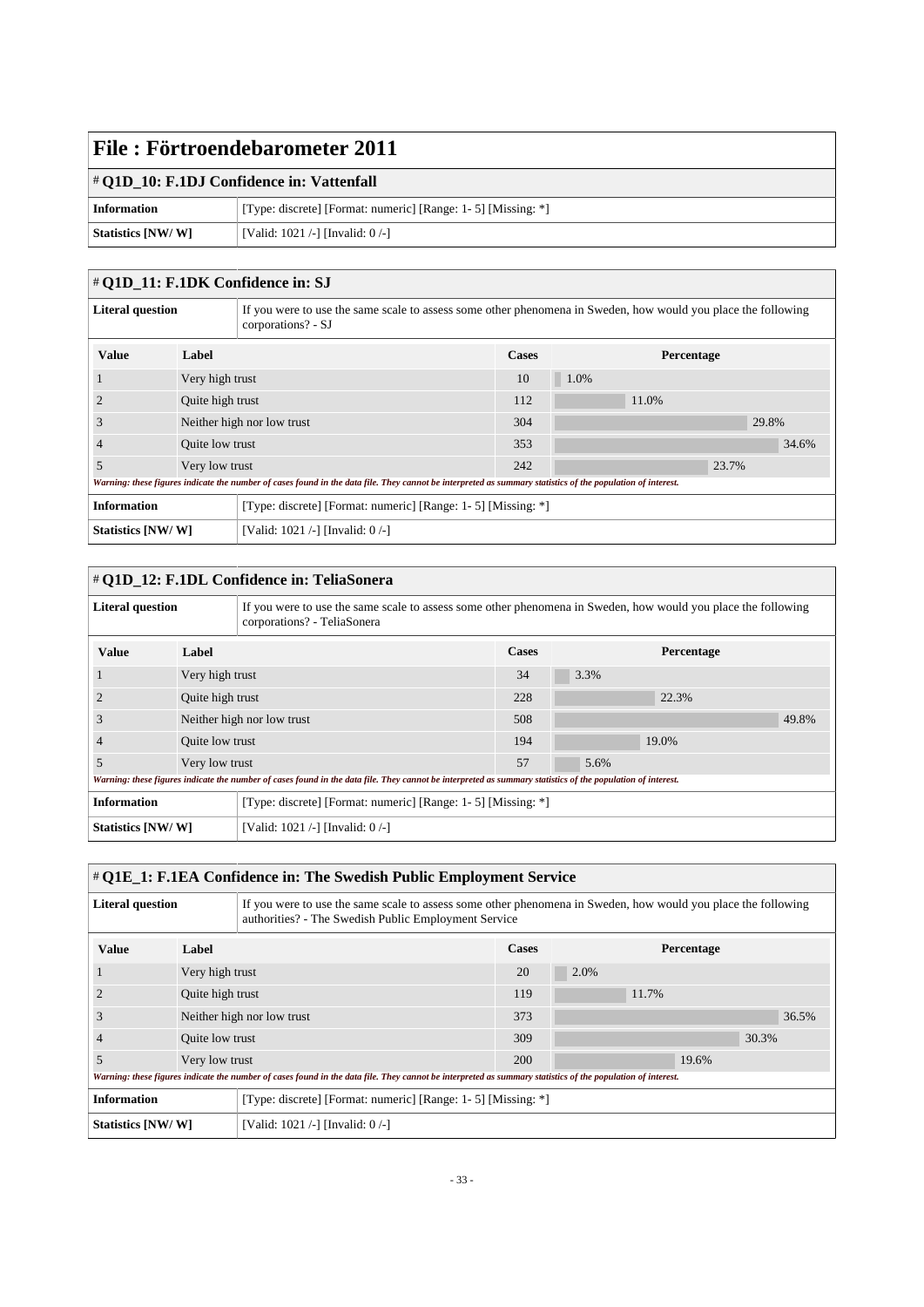| # Q1E_2: F.1EB Confidence in: The Swedish Social Insurance Agency |                  |                                                                                                                                                                     |              |            |       |       |  |
|-------------------------------------------------------------------|------------------|---------------------------------------------------------------------------------------------------------------------------------------------------------------------|--------------|------------|-------|-------|--|
| <b>Literal question</b>                                           |                  | If you were to use the same scale to assess some other phenomena in Sweden, how would you place the following<br>authorities? - The Swedish Social Insurance Agency |              |            |       |       |  |
| <b>Value</b>                                                      | Label            |                                                                                                                                                                     | <b>Cases</b> | Percentage |       |       |  |
|                                                                   | Very high trust  |                                                                                                                                                                     | 23           | 2.3%       |       |       |  |
|                                                                   | Quite high trust |                                                                                                                                                                     | 162          |            | 15.9% |       |  |
| 3                                                                 |                  | Neither high nor low trust                                                                                                                                          | 355          |            |       | 34.8% |  |
|                                                                   | Quite low trust  |                                                                                                                                                                     | 282          |            | 27.6% |       |  |
| 5                                                                 | Very low trust   |                                                                                                                                                                     | 199          |            | 19.5% |       |  |
|                                                                   |                  | Warning: these figures indicate the number of cases found in the data file. They cannot be interpreted as summary statistics of the population of interest.         |              |            |       |       |  |
| <b>Information</b>                                                |                  | [Type: discrete] [Format: numeric] [Range: 1- 5] [Missing: *]                                                                                                       |              |            |       |       |  |
| Statistics [NW/W]                                                 |                  | Valid: 1021 /-] [Invalid: 0 /-]                                                                                                                                     |              |            |       |       |  |

## # **Q1E\_3: F.1EC Confidence in: The tax authorities**

| <b>Literal question</b> |                            | If you were to use the same scale to assess some other phenomena in Sweden, how would you place the following<br>authorities? - The tax authorities         |              |            |       |  |
|-------------------------|----------------------------|-------------------------------------------------------------------------------------------------------------------------------------------------------------|--------------|------------|-------|--|
| <b>Value</b>            | Label                      |                                                                                                                                                             | <b>Cases</b> | Percentage |       |  |
|                         | Very high trust            |                                                                                                                                                             | 115          | 11.3%      |       |  |
|                         | Quite high trust           |                                                                                                                                                             | 471          |            | 46.1% |  |
| 3                       | Neither high nor low trust |                                                                                                                                                             | 349          |            | 34.2% |  |
|                         | Quite low trust            |                                                                                                                                                             | 62           | 6.1%       |       |  |
| 5                       | Very low trust             |                                                                                                                                                             | 24           | 2.4%       |       |  |
|                         |                            | Warning: these figures indicate the number of cases found in the data file. They cannot be interpreted as summary statistics of the population of interest. |              |            |       |  |
| <b>Information</b>      |                            | [Type: discrete] [Format: numeric] [Range: 1- 5] [Missing: *]                                                                                               |              |            |       |  |
| Statistics [NW/W]       |                            | [Valid: 1021 /-] [Invalid: 0/-]                                                                                                                             |              |            |       |  |

## # **Q1C2\_1: F.1FA Confidence in: aftonbladet.se**

| <b>Literal question</b> |                            | If you were to use the same scale to assess some other phenomena in Sweden, how would you place the following<br>online sites? - aftonbladet.se             |       |            |       |  |
|-------------------------|----------------------------|-------------------------------------------------------------------------------------------------------------------------------------------------------------|-------|------------|-------|--|
| <b>Value</b>            | Label                      |                                                                                                                                                             | Cases | Percentage |       |  |
|                         | Very high trust            |                                                                                                                                                             | 11    | $1.1\%$    |       |  |
|                         | Quite high trust           |                                                                                                                                                             | 119   | 11.7%      |       |  |
| 3                       | Neither high nor low trust |                                                                                                                                                             | 350   |            | 34.3% |  |
|                         | Quite low trust            |                                                                                                                                                             | 209   | 20.5%      |       |  |
| 5                       | Very low trust             |                                                                                                                                                             | 210   | 20.6%      |       |  |
| 9                       | No opinion                 |                                                                                                                                                             | 122   | 11.9%      |       |  |
|                         |                            | Warning: these figures indicate the number of cases found in the data file. They cannot be interpreted as summary statistics of the population of interest. |       |            |       |  |
| <b>Information</b>      |                            | [Type: discrete] [Format: numeric] [Range: 1-9] [Missing: *]                                                                                                |       |            |       |  |
| Statistics [NW/W]       |                            | [Valid: 1021 /-] [Invalid: 0 /-]                                                                                                                            |       |            |       |  |

# # **Q1C2\_2: F.1FB Confidence in: Google**

| <b>Literal question</b> |                 | If you were to use the same scale to assess some other phenomena in Sweden, how would you place the following<br>online sites? - Google |       |            |  |
|-------------------------|-----------------|-----------------------------------------------------------------------------------------------------------------------------------------|-------|------------|--|
| <b>Value</b>            | Label           |                                                                                                                                         | Cases | Percentage |  |
|                         | Very high trust |                                                                                                                                         | 93    | 9.1%       |  |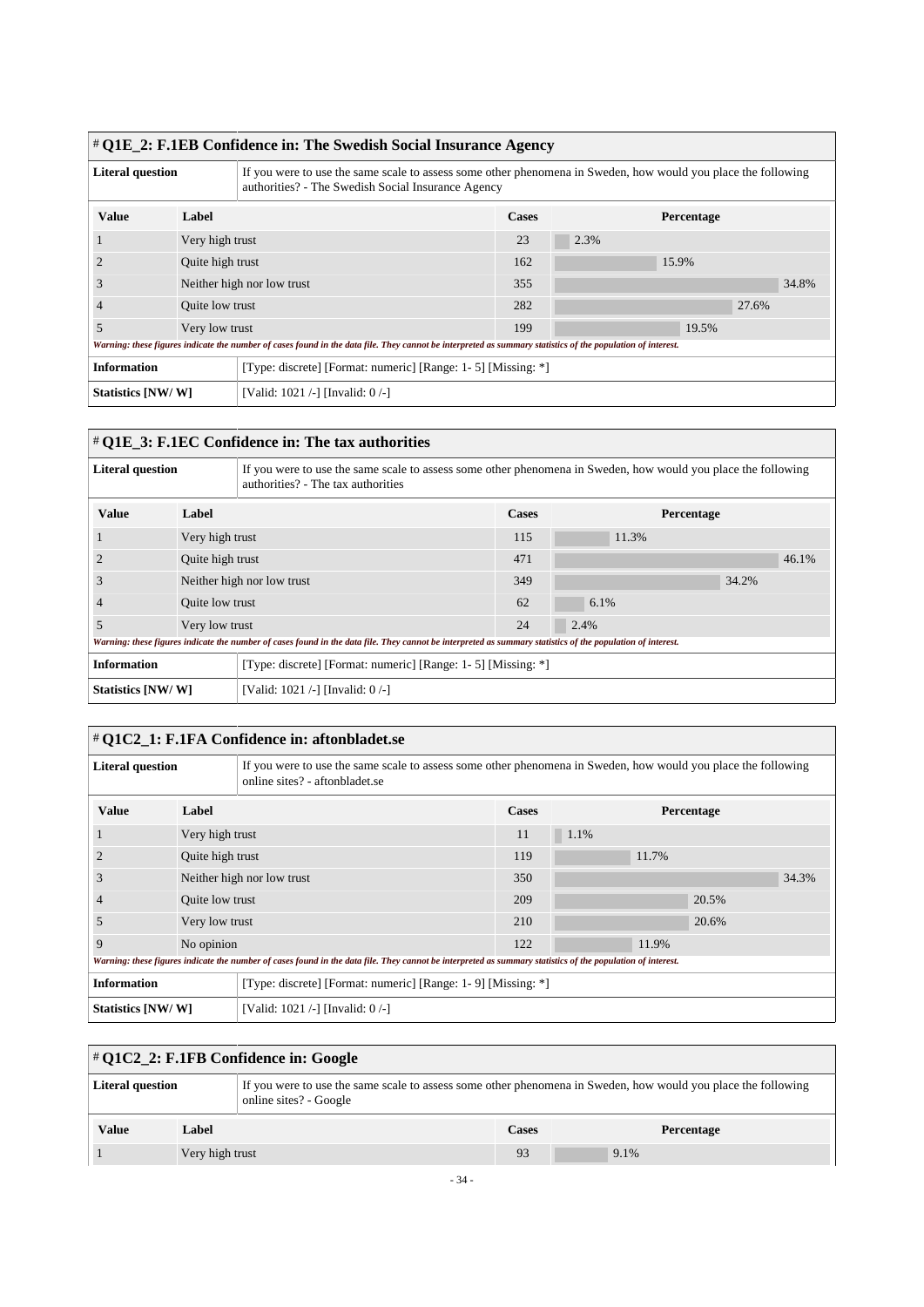| # Q1C2_2: F.1FB Confidence in: Google |                            |                                                                                                                                                             |              |            |       |  |  |
|---------------------------------------|----------------------------|-------------------------------------------------------------------------------------------------------------------------------------------------------------|--------------|------------|-------|--|--|
| <b>Value</b>                          | Label                      |                                                                                                                                                             | <b>Cases</b> | Percentage |       |  |  |
|                                       | Quite high trust           |                                                                                                                                                             | 392          |            | 38.4% |  |  |
| J.                                    | Neither high nor low trust |                                                                                                                                                             | 374          |            | 36.6% |  |  |
|                                       |                            | Quite low trust                                                                                                                                             |              | 7.5%       |       |  |  |
|                                       |                            | Very low trust                                                                                                                                              |              | 2.8%       |       |  |  |
| q                                     | No opinion                 |                                                                                                                                                             | 56           | 5.5%       |       |  |  |
|                                       |                            | Warning: these figures indicate the number of cases found in the data file. They cannot be interpreted as summary statistics of the population of interest. |              |            |       |  |  |
| <b>Information</b>                    |                            | [Type: discrete] [Format: numeric] [Range: 1-9] [Missing: *]                                                                                                |              |            |       |  |  |
| Statistics [NW/W]                     |                            | [Valid: 1021 /-] [Invalid: 0 /-]                                                                                                                            |              |            |       |  |  |

 $\overline{1}$ 

| # Q1C2 3: F.1FC Confidence in: Facebook |                  |                                                                                                                                                             |              |       |            |  |  |
|-----------------------------------------|------------------|-------------------------------------------------------------------------------------------------------------------------------------------------------------|--------------|-------|------------|--|--|
| <b>Literal question</b>                 |                  | If you were to use the same scale to assess some other phenomena in Sweden, how would you place the following<br>online sites? - Facebook                   |              |       |            |  |  |
| <b>Value</b>                            | Label            |                                                                                                                                                             | <b>Cases</b> |       | Percentage |  |  |
|                                         | Very high trust  |                                                                                                                                                             | 15           | 1.5%  |            |  |  |
|                                         | Quite high trust |                                                                                                                                                             | 124          | 12.1% |            |  |  |
| 3                                       |                  | Neither high nor low trust                                                                                                                                  | 331          |       | 32.4%      |  |  |
| $\overline{4}$                          | Quite low trust  |                                                                                                                                                             | 211          |       | 20.7%      |  |  |
| 5                                       | Very low trust   |                                                                                                                                                             | 157          |       | 15.4%      |  |  |
| 9                                       | No opinion       |                                                                                                                                                             | 183          | 17.9% |            |  |  |
|                                         |                  | Warning: these figures indicate the number of cases found in the data file. They cannot be interpreted as summary statistics of the population of interest. |              |       |            |  |  |
| <b>Information</b>                      |                  | [Type: discrete] [Format: numeric] [Range: 1-9] [Missing: *]                                                                                                |              |       |            |  |  |
| Statistics [NW/W]                       |                  | [Valid: 1021 /-] [Invalid: 0 /-]                                                                                                                            |              |       |            |  |  |

| # Q1C2_4: F.1FD Confidence in: Wikipedia                                           |                  |                                                                                                                                                             |              |       |            |  |  |
|------------------------------------------------------------------------------------|------------------|-------------------------------------------------------------------------------------------------------------------------------------------------------------|--------------|-------|------------|--|--|
| <b>Literal question</b>                                                            |                  | If you were to use the same scale to assess some other phenomena in Sweden, how would you place the following<br>online sites? - Wikipedia                  |              |       |            |  |  |
| <b>Value</b>                                                                       | Label            |                                                                                                                                                             | <b>Cases</b> |       | Percentage |  |  |
|                                                                                    | Very high trust  |                                                                                                                                                             | 45           | 4.4%  |            |  |  |
|                                                                                    | Quite high trust |                                                                                                                                                             | 271          |       | 26.5%      |  |  |
|                                                                                    |                  | Neither high nor low trust                                                                                                                                  | 384          |       | 37.6%      |  |  |
|                                                                                    | Quite low trust  |                                                                                                                                                             | 130          | 12.7% |            |  |  |
| 5                                                                                  | Very low trust   |                                                                                                                                                             | 65           | 6.4%  |            |  |  |
| 9                                                                                  | No opinion       |                                                                                                                                                             | 126          | 12.3% |            |  |  |
|                                                                                    |                  | Warning: these figures indicate the number of cases found in the data file. They cannot be interpreted as summary statistics of the population of interest. |              |       |            |  |  |
| <b>Information</b><br>[Type: discrete] [Format: numeric] [Range: 1-9] [Missing: *] |                  |                                                                                                                                                             |              |       |            |  |  |
| Statistics [NW/W]                                                                  |                  | [Valid: 1021 /-] [Invalid: 0 /-]                                                                                                                            |              |       |            |  |  |

| $\#$ Q2_1: F.2A Opinion on Swedish mass media reporting: The Government                                           |       |                            |       |            |  |  |
|-------------------------------------------------------------------------------------------------------------------|-------|----------------------------|-------|------------|--|--|
| <b>Literal question</b><br>In general, what do you think of the Swedish mass media reporting on - the Government? |       |                            |       |            |  |  |
| <b>Value</b>                                                                                                      | Label |                            | Cases | Percentage |  |  |
|                                                                                                                   |       | Reporting far too negative | 14    | 1.4%       |  |  |
|                                                                                                                   | $-4$  |                            | 26    | 2.5%       |  |  |
|                                                                                                                   | $-3$  |                            | 60    | 5.9%       |  |  |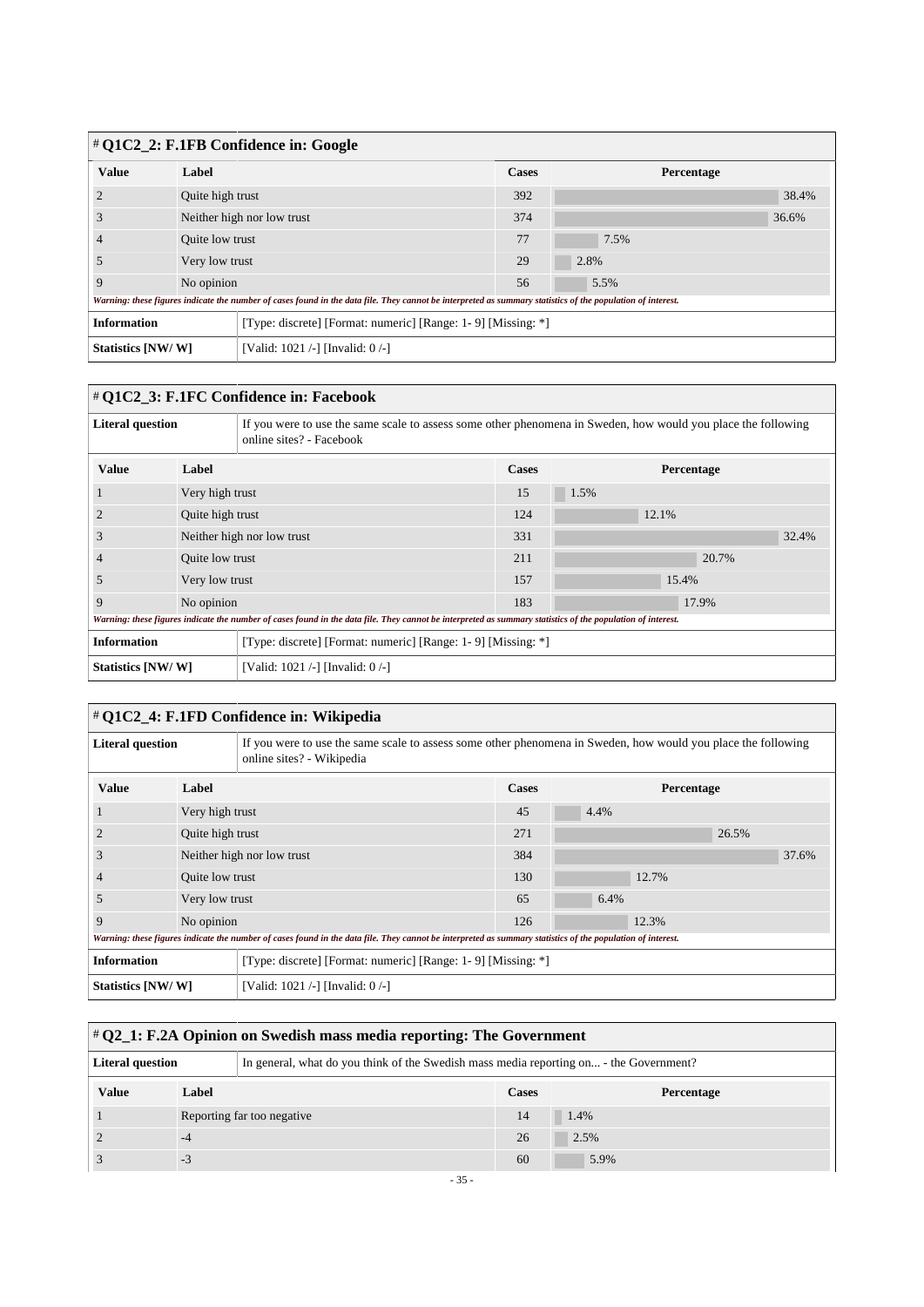| $\#$ Q2_1: F.2A Opinion on Swedish mass media reporting: The Government                                                                                     |          |                                  |              |            |       |  |  |
|-------------------------------------------------------------------------------------------------------------------------------------------------------------|----------|----------------------------------|--------------|------------|-------|--|--|
| <b>Value</b>                                                                                                                                                | Label    |                                  | <b>Cases</b> | Percentage |       |  |  |
|                                                                                                                                                             | $-2$     |                                  | 71           | 7.0%       |       |  |  |
|                                                                                                                                                             | $-1$     |                                  | 98           | 9.6%       |       |  |  |
| <sub>(</sub>                                                                                                                                                | 0 points |                                  | 451          |            | 44.2% |  |  |
|                                                                                                                                                             | $+1$     |                                  | 79           | 7.7%       |       |  |  |
| ş                                                                                                                                                           | $+2$     |                                  | 81           | 7.9%       |       |  |  |
|                                                                                                                                                             | $+3$     |                                  | 67           | 6.6%       |       |  |  |
| 10                                                                                                                                                          | $+4$     |                                  | 29           | 2.8%       |       |  |  |
| 11                                                                                                                                                          |          | Reporting far too positive       | 45           | 4.4%       |       |  |  |
| Warning: these figures indicate the number of cases found in the data file. They cannot be interpreted as summary statistics of the population of interest. |          |                                  |              |            |       |  |  |
| <b>Information</b><br>[Type: discrete] [Format: numeric] [Range: 1-11] [Missing: *]                                                                         |          |                                  |              |            |       |  |  |
| Statistics [NW/W]                                                                                                                                           |          | [Valid: 1021 /-] [Invalid: 0 /-] |              |            |       |  |  |

# # **Q2\_2: F.2B Opinion on Swedish mass media reporting: The Royal family**

| <b>Literal question</b>          |          | In general, what do you think of the Swedish mass media reporting on - The Royal family?                                                                    |              |            |  |  |
|----------------------------------|----------|-------------------------------------------------------------------------------------------------------------------------------------------------------------|--------------|------------|--|--|
| <b>Value</b>                     | Label    |                                                                                                                                                             | <b>Cases</b> | Percentage |  |  |
|                                  |          | Reporting far too negative                                                                                                                                  | 57           | 5.6%       |  |  |
| $\overline{2}$                   | $-4$     |                                                                                                                                                             | 61           | 6.0%       |  |  |
| 3                                | $-3$     |                                                                                                                                                             | 112          | 11.0%      |  |  |
| $\overline{4}$                   | $-2$     |                                                                                                                                                             | 122          | 11.9%      |  |  |
| 5                                | $-1$     |                                                                                                                                                             | 116          | 11.4%      |  |  |
| 6                                | 0 points |                                                                                                                                                             | 268          | 26.2%      |  |  |
| 7                                | $+1$     |                                                                                                                                                             | 65           | 6.4%       |  |  |
| 8                                | $+2$     |                                                                                                                                                             | 64           | 6.3%       |  |  |
| 9                                | $+3$     |                                                                                                                                                             | 47           | 4.6%       |  |  |
| 10                               | $+4$     |                                                                                                                                                             | 37           | 3.6%       |  |  |
| Reporting far too positive<br>11 |          |                                                                                                                                                             | 72           | 7.1%       |  |  |
|                                  |          | Warning: these figures indicate the number of cases found in the data file. They cannot be interpreted as summary statistics of the population of interest. |              |            |  |  |
| <b>Information</b>               |          | [Type: discrete] [Format: numeric] [Range: 1-11] [Missing: *]                                                                                               |              |            |  |  |
| Statistics [NW/W]                |          | [Valid: 1021 /-] [Invalid: 0/-]                                                                                                                             |              |            |  |  |

## # **Q2\_3: F.2C Opinion on Swedish mass media reporting: The banks**

| <b>Literal question</b><br>In general, what do you think of the Swedish mass media reporting on - The Banks? |          |                            |     |            |       |
|--------------------------------------------------------------------------------------------------------------|----------|----------------------------|-----|------------|-------|
| <b>Value</b>                                                                                                 | Label    |                            |     | Percentage |       |
|                                                                                                              |          | Reporting far too negative | 6   | 0.6%       |       |
|                                                                                                              | $-4$     |                            | 17  | 1.7%       |       |
| 3                                                                                                            | $-3$     |                            | 32  | 3.1%       |       |
| $\overline{4}$                                                                                               | $-2$     |                            | 45  | 4.4%       |       |
| 5                                                                                                            | $-1$     |                            | 76  | 7.4%       |       |
| 6                                                                                                            | 0 points |                            | 478 |            | 46.8% |
|                                                                                                              | $+1$     |                            | 133 | 13.0%      |       |
| 8                                                                                                            | $+2$     |                            | 116 | 11.4%      |       |
| 9                                                                                                            | $+3$     |                            | 66  | 6.5%       |       |
| 10                                                                                                           | $+4$     |                            | 27  | 2.6%       |       |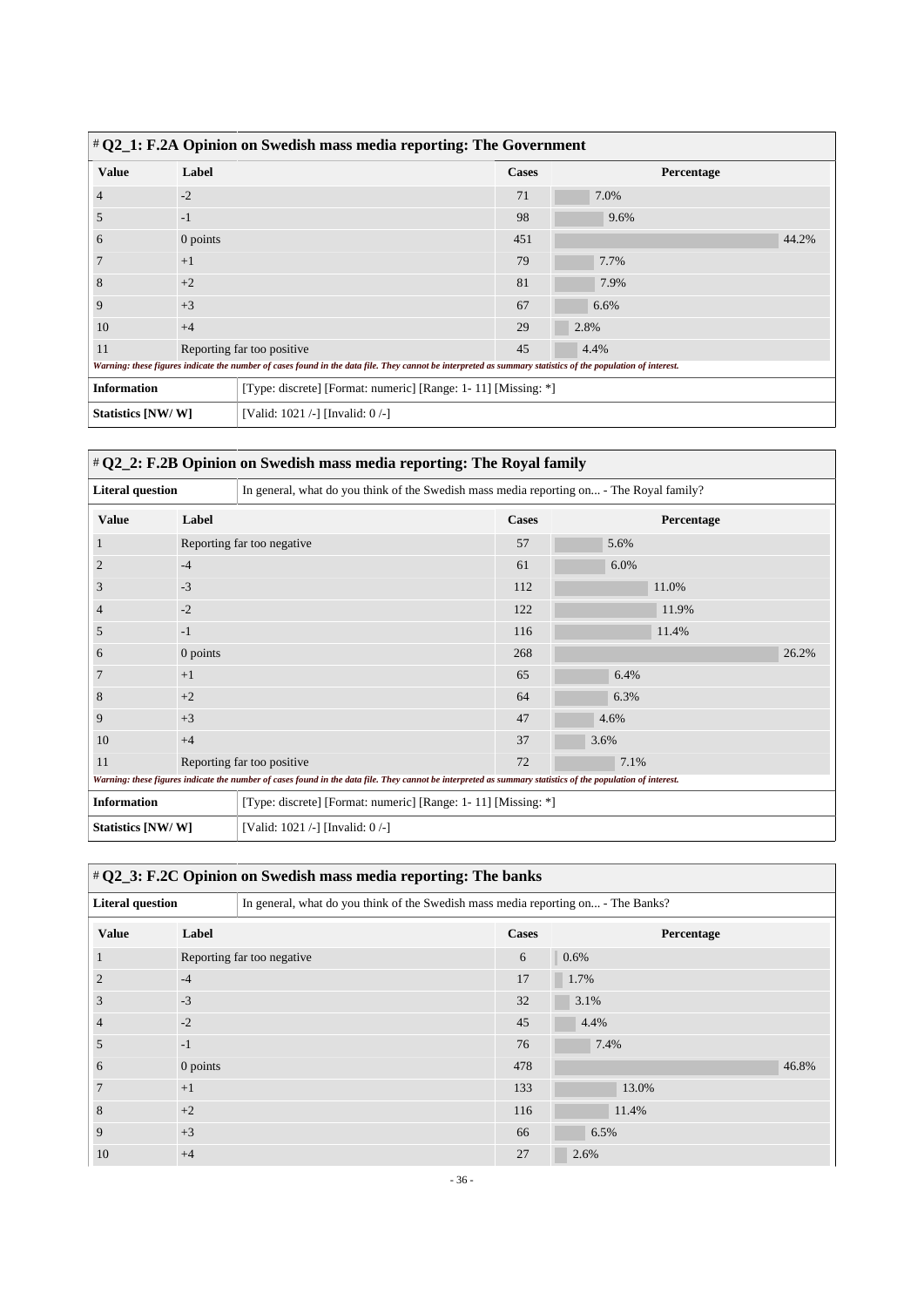| $\#$ Q2_3: F.2C Opinion on Swedish mass media reporting: The banks                  |                            |                                                                                                                                                             |              |      |            |  |
|-------------------------------------------------------------------------------------|----------------------------|-------------------------------------------------------------------------------------------------------------------------------------------------------------|--------------|------|------------|--|
| <b>Value</b>                                                                        | Label                      |                                                                                                                                                             | <b>Cases</b> |      | Percentage |  |
| 11                                                                                  | Reporting far too positive |                                                                                                                                                             | 25           | 2.4% |            |  |
|                                                                                     |                            | Warning: these figures indicate the number of cases found in the data file. They cannot be interpreted as summary statistics of the population of interest. |              |      |            |  |
| [Type: discrete] [Format: numeric] [Range: 1-11] [Missing: *]<br><b>Information</b> |                            |                                                                                                                                                             |              |      |            |  |
| Statistics [NW/W]                                                                   |                            | [Valid: 1021 /-] [Invalid: 0 /-]                                                                                                                            |              |      |            |  |

# # **Q2\_4: F.2D Opinion on Swedish mass media reporting: Immigrants**

| <b>Literal question</b> |            | In general, what do you think of the Swedish mass media reporting on - Immigrants?                                                                          |              |            |       |
|-------------------------|------------|-------------------------------------------------------------------------------------------------------------------------------------------------------------|--------------|------------|-------|
| <b>Value</b>            | Label      |                                                                                                                                                             | <b>Cases</b> | Percentage |       |
|                         |            | Reporting far too negative                                                                                                                                  | 38           | 3.7%       |       |
| $\overline{2}$          | $-4$       |                                                                                                                                                             | 32           | 3.1%       |       |
| 3                       | $-3$       |                                                                                                                                                             | 59           | 5.8%       |       |
| $\overline{4}$          | $-2$       |                                                                                                                                                             | 107          | 10.5%      |       |
| 5                       | $-1$       |                                                                                                                                                             | 99           | 9.7%       |       |
| 6                       | $0$ points |                                                                                                                                                             | 438          |            | 42.9% |
| 7                       | $+1$       |                                                                                                                                                             | 70           | 6.9%       |       |
| 8                       | $+2$       |                                                                                                                                                             | 68           | 6.7%       |       |
| 9                       | $+3$       |                                                                                                                                                             | 38           | 3.7%       |       |
| 10                      | $+4$       |                                                                                                                                                             | 31           | 3.0%       |       |
| 11                      |            | Reporting far too positive                                                                                                                                  | 41           | 4.0%       |       |
|                         |            | Warning: these figures indicate the number of cases found in the data file. They cannot be interpreted as summary statistics of the population of interest. |              |            |       |
| <b>Information</b>      |            | [Type: discrete] [Format: numeric] [Range: 1-11] [Missing: *]                                                                                               |              |            |       |
| Statistics [NW/W]       |            | [Valid: 1021 /-] [Invalid: 0/-]                                                                                                                             |              |            |       |

| # Q2_5: F.2E Opinion on Swedish mass media reporting: Health care                                              |          |                                                                                                                                                             |              |            |  |  |  |
|----------------------------------------------------------------------------------------------------------------|----------|-------------------------------------------------------------------------------------------------------------------------------------------------------------|--------------|------------|--|--|--|
| <b>Literal question</b><br>In general, what do you think of the Swedish mass media reporting on - Health care? |          |                                                                                                                                                             |              |            |  |  |  |
| <b>Value</b>                                                                                                   | Label    |                                                                                                                                                             | <b>Cases</b> | Percentage |  |  |  |
|                                                                                                                |          | Reporting far too negative                                                                                                                                  | 29           | 2.8%       |  |  |  |
| 2                                                                                                              | $-4$     |                                                                                                                                                             | 44           | 4.3%       |  |  |  |
| 3                                                                                                              | $-3$     |                                                                                                                                                             | 93           | 9.1%       |  |  |  |
| 4                                                                                                              | $-2$     |                                                                                                                                                             | 153          | 15.0%      |  |  |  |
| 5                                                                                                              | $-1$     |                                                                                                                                                             | 156          | 15.3%      |  |  |  |
| 6                                                                                                              | 0 points |                                                                                                                                                             | 387          | 37.9%      |  |  |  |
| 7                                                                                                              | $+1$     |                                                                                                                                                             | 66           | 6.5%       |  |  |  |
| 8                                                                                                              | $+2$     |                                                                                                                                                             | 53           | 5.2%       |  |  |  |
| 9                                                                                                              | $+3$     |                                                                                                                                                             | 24           | 2.4%       |  |  |  |
| 10                                                                                                             | $+4$     |                                                                                                                                                             | 8            | 0.8%       |  |  |  |
| 11                                                                                                             |          | Reporting far too positive                                                                                                                                  | 8            | 0.8%       |  |  |  |
|                                                                                                                |          | Warning: these figures indicate the number of cases found in the data file. They cannot be interpreted as summary statistics of the population of interest. |              |            |  |  |  |
| <b>Information</b>                                                                                             |          | [Type: discrete] [Format: numeric] [Range: 1-11] [Missing: *]                                                                                               |              |            |  |  |  |
| Statistics [NW/W]                                                                                              |          | [Valid: 1021 /-] [Invalid: 0 /-]                                                                                                                            |              |            |  |  |  |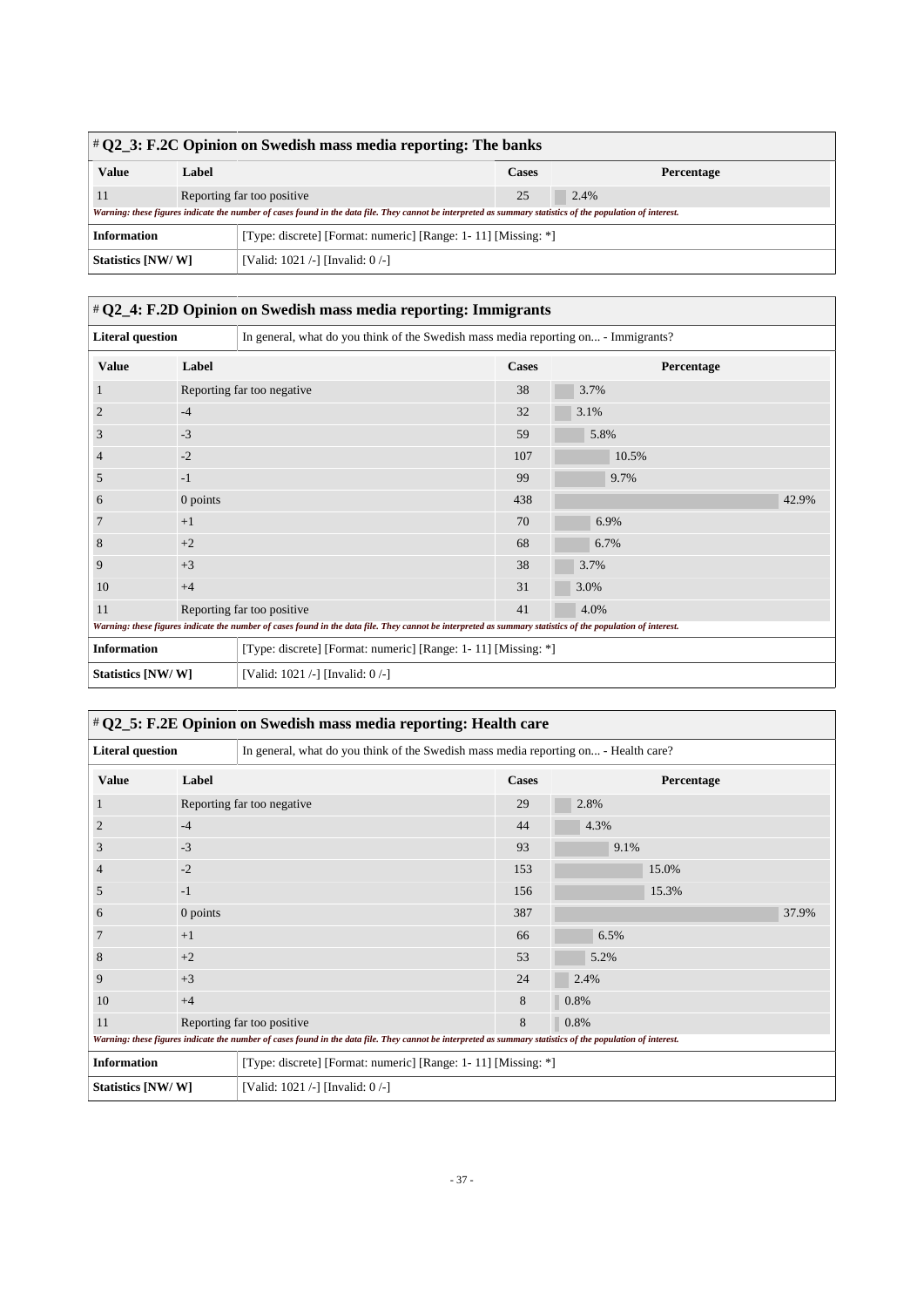| # Q2_6: F.2F Opinion on Swedish mass media reporting: The trade unions |          |                                                                                                                                                             |              |            |  |  |  |
|------------------------------------------------------------------------|----------|-------------------------------------------------------------------------------------------------------------------------------------------------------------|--------------|------------|--|--|--|
| <b>Literal question</b>                                                |          | In general, what do you think of the Swedish mass media reporting on - The trade unions?                                                                    |              |            |  |  |  |
| <b>Value</b>                                                           | Label    |                                                                                                                                                             | <b>Cases</b> | Percentage |  |  |  |
|                                                                        |          | Reporting far too negative                                                                                                                                  | 19           | 1.9%       |  |  |  |
| 2                                                                      | $-4$     |                                                                                                                                                             | 22           | 2.2%       |  |  |  |
| 3                                                                      | $-3$     |                                                                                                                                                             | 39           | 3.8%       |  |  |  |
| 4                                                                      | $-2$     |                                                                                                                                                             | 65           | 6.4%       |  |  |  |
| 5                                                                      | $-1$     |                                                                                                                                                             | 82           | 8.0%       |  |  |  |
| 6                                                                      | 0 points |                                                                                                                                                             | 563          | 55.1%      |  |  |  |
| 7                                                                      | $+1$     |                                                                                                                                                             | 92           | 9.0%       |  |  |  |
| 8                                                                      | $+2$     |                                                                                                                                                             | 70           | 6.9%       |  |  |  |
| 9                                                                      | $+3$     |                                                                                                                                                             | 34           | 3.3%       |  |  |  |
| 10                                                                     | $+4$     |                                                                                                                                                             | 23           | 2.3%       |  |  |  |
| Reporting far too positive<br>11                                       |          | 12                                                                                                                                                          | 1.2%         |            |  |  |  |
|                                                                        |          | Warning: these figures indicate the number of cases found in the data file. They cannot be interpreted as summary statistics of the population of interest. |              |            |  |  |  |
| <b>Information</b>                                                     |          | [Type: discrete] [Format: numeric] [Range: 1-11] [Missing: *]                                                                                               |              |            |  |  |  |
| Statistics [NW/W]                                                      |          | [Valid: 1021 /-] [Invalid: 0 /-]                                                                                                                            |              |            |  |  |  |

| # Q2_7: F.2G Opinion on Swedish mass media reporting: Homosexuals                                                                                           |            |                                                                                     |              |            |       |  |
|-------------------------------------------------------------------------------------------------------------------------------------------------------------|------------|-------------------------------------------------------------------------------------|--------------|------------|-------|--|
| <b>Literal question</b>                                                                                                                                     |            | In general, what do you think of the Swedish mass media reporting on - Homosexuals? |              |            |       |  |
| <b>Value</b>                                                                                                                                                | Label      |                                                                                     | <b>Cases</b> | Percentage |       |  |
|                                                                                                                                                             |            | Reporting far too negative                                                          | 20           | 2.0%       |       |  |
| $\overline{2}$                                                                                                                                              | $-4$       |                                                                                     | 20           | 2.0%       |       |  |
| 3                                                                                                                                                           | $-3$       |                                                                                     | 36           | 3.5%       |       |  |
| $\overline{4}$                                                                                                                                              | $-2$       |                                                                                     | 45           | 4.4%       |       |  |
| 5                                                                                                                                                           | $-1$       |                                                                                     | 59           | 5.8%       |       |  |
| $\epsilon$                                                                                                                                                  | $0$ points |                                                                                     | 646          |            | 63.3% |  |
| 7                                                                                                                                                           | $+1$       |                                                                                     | 55           | 5.4%       |       |  |
| 8                                                                                                                                                           | $+2$       |                                                                                     | 52           | 5.1%       |       |  |
| 9                                                                                                                                                           | $+3$       |                                                                                     | 43           | 4.2%       |       |  |
| 10                                                                                                                                                          | $+4$       |                                                                                     | 20           | 2.0%       |       |  |
| Reporting far too positive<br>11                                                                                                                            |            | 25                                                                                  | 2.4%         |            |       |  |
| Warning: these figures indicate the number of cases found in the data file. They cannot be interpreted as summary statistics of the population of interest. |            |                                                                                     |              |            |       |  |
| <b>Information</b>                                                                                                                                          |            | [Type: discrete] [Format: numeric] [Range: 1-11] [Missing: *]                       |              |            |       |  |
| Statistics [NW/W]                                                                                                                                           |            | [Valid: 1021 /-] [Invalid: 0/-]                                                     |              |            |       |  |

# # **Q2\_8: F.2H Opinion on Swedish mass media reporting: The EU**

| <b>Literal question</b> |                            | In general, what do you think of the Swedish mass media reporting on - the EU? |              |            |  |
|-------------------------|----------------------------|--------------------------------------------------------------------------------|--------------|------------|--|
| <b>Value</b>            | Label                      |                                                                                | <b>Cases</b> | Percentage |  |
|                         | Reporting far too negative |                                                                                | 10           | 1.0%       |  |
|                         | $-4$                       |                                                                                | 10           | 1.0%       |  |
|                         | $-3$                       |                                                                                | 22           | 2.2%       |  |
|                         | $-2$                       |                                                                                | 61           | 6.0%       |  |
|                         | $-1$                       |                                                                                | 84           | 8.2%       |  |
|                         | $0$ points                 |                                                                                | 508          | 49.8%      |  |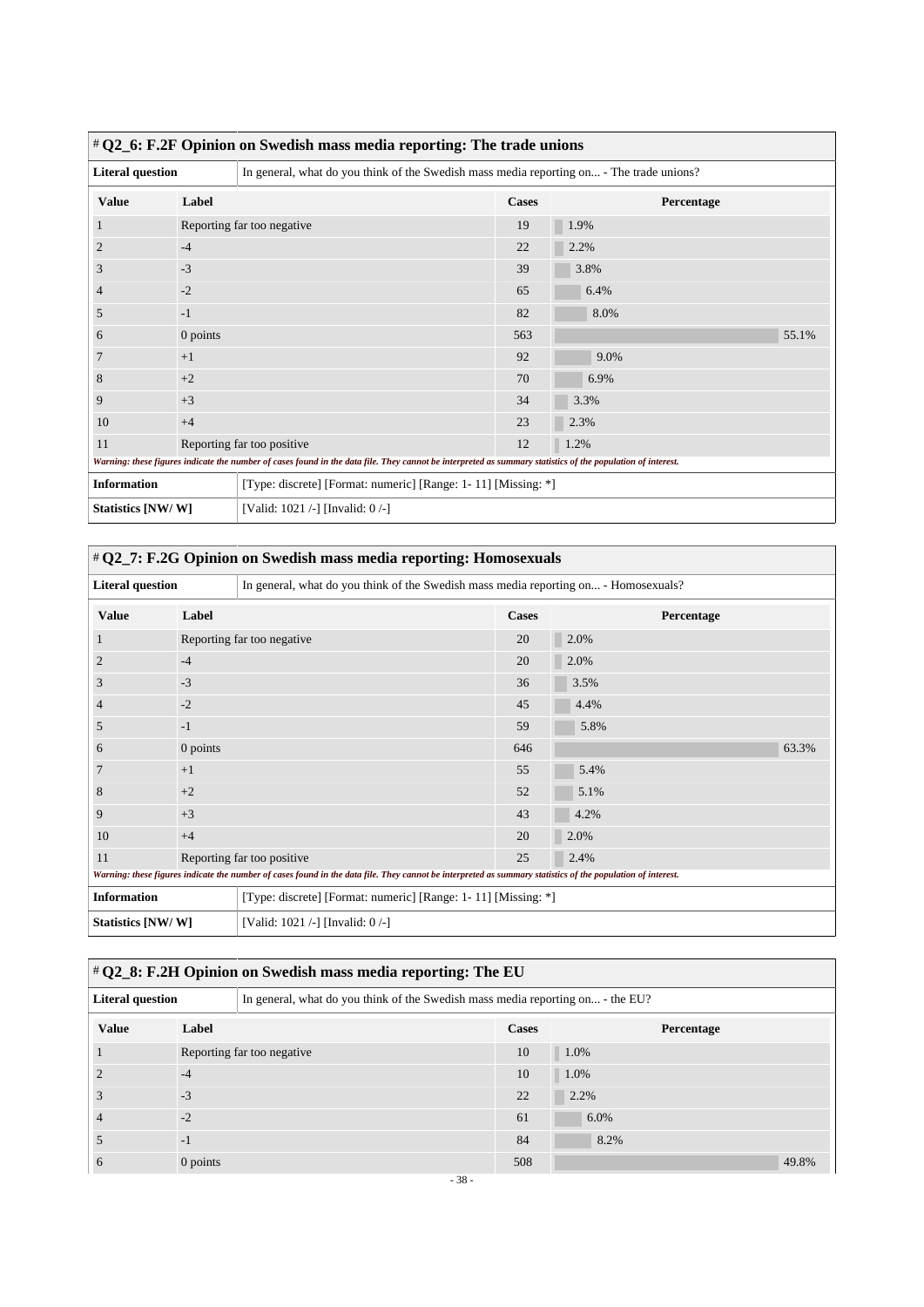| # Q2_8: F.2H Opinion on Swedish mass media reporting: The EU |       |                                                                                                                                                             |              |            |  |  |
|--------------------------------------------------------------|-------|-------------------------------------------------------------------------------------------------------------------------------------------------------------|--------------|------------|--|--|
| <b>Value</b>                                                 | Label |                                                                                                                                                             | <b>Cases</b> | Percentage |  |  |
|                                                              | $+1$  |                                                                                                                                                             | 102          | 10.0%      |  |  |
| 8                                                            | $+2$  |                                                                                                                                                             | 104          | 10.2%      |  |  |
|                                                              | $+3$  |                                                                                                                                                             | 52           | 5.1%       |  |  |
| 10                                                           | $+4$  |                                                                                                                                                             | 27           | 2.6%       |  |  |
| 11                                                           |       | Reporting far too positive                                                                                                                                  | 41           | 4.0%       |  |  |
|                                                              |       | Warning: these figures indicate the number of cases found in the data file. They cannot be interpreted as summary statistics of the population of interest. |              |            |  |  |
| <b>Information</b>                                           |       | [Type: discrete] [Format: numeric] [Range: 1-11] [Missing: *]                                                                                               |              |            |  |  |
| Statistics [NW/W]                                            |       | [Valid: 1021 /-] [Invalid: 0 /-]                                                                                                                            |              |            |  |  |

|                         |                                                                                     | # Q2_9: F.2I Opinion on Swedish mass media reporting: Islam                                                                                                 |            |       |
|-------------------------|-------------------------------------------------------------------------------------|-------------------------------------------------------------------------------------------------------------------------------------------------------------|------------|-------|
| <b>Literal question</b> |                                                                                     | In general, what do you think of the Swedish mass media reporting on - Islam?                                                                               |            |       |
| <b>Value</b>            | Label                                                                               |                                                                                                                                                             | Percentage |       |
|                         |                                                                                     | Reporting far too negative                                                                                                                                  | 26         | 2.5%  |
| 2                       | $-4$                                                                                |                                                                                                                                                             | 28         | 2.7%  |
| 3                       | $-3$                                                                                |                                                                                                                                                             | 56         | 5.5%  |
| 4                       | $-2$                                                                                |                                                                                                                                                             | 68         | 6.7%  |
| 5                       | $-1$                                                                                |                                                                                                                                                             | 103        | 10.1% |
| 6                       | $0$ points                                                                          |                                                                                                                                                             | 489        | 47.9% |
|                         | $+1$                                                                                |                                                                                                                                                             | 59         | 5.8%  |
| 8                       | $+2$                                                                                |                                                                                                                                                             | 67         | 6.6%  |
| 9                       | $+3$                                                                                |                                                                                                                                                             | 48         | 4.7%  |
| 10                      | $+4$                                                                                |                                                                                                                                                             | 32         | 3.1%  |
| 11                      | Reporting far too positive                                                          |                                                                                                                                                             | 45         | 4.4%  |
|                         |                                                                                     | Warning: these figures indicate the number of cases found in the data file. They cannot be interpreted as summary statistics of the population of interest. |            |       |
|                         | <b>Information</b><br>[Type: discrete] [Format: numeric] [Range: 1-11] [Missing: *] |                                                                                                                                                             |            |       |
| Statistics [NW/W]       |                                                                                     | [Valid: 1021 /-] [Invalid: 0 /-]                                                                                                                            |            |       |

|                                                                                                                 |                            | # Q2_10: F.2J Opinion on Swedish mass media reporting: Christianity                                                                                         |       |            |
|-----------------------------------------------------------------------------------------------------------------|----------------------------|-------------------------------------------------------------------------------------------------------------------------------------------------------------|-------|------------|
| <b>Literal question</b><br>In general, what do you think of the Swedish mass media reporting on - Christianity? |                            |                                                                                                                                                             |       |            |
| <b>Value</b>                                                                                                    | Label                      |                                                                                                                                                             | Cases | Percentage |
|                                                                                                                 |                            | Reporting far too negative                                                                                                                                  | 26    | 2.5%       |
| 2                                                                                                               | $-4$                       |                                                                                                                                                             | 22    | 2.2%       |
| 3                                                                                                               | $-3$                       |                                                                                                                                                             | 40    | 3.9%       |
| 4                                                                                                               | $-2$                       |                                                                                                                                                             | 53    | 5.2%       |
| 5                                                                                                               | $-1$                       |                                                                                                                                                             | 75    | 7.3%       |
| 6                                                                                                               | $0$ points                 |                                                                                                                                                             | 638   | 62.5%      |
| 7                                                                                                               | $+1$                       |                                                                                                                                                             | 54    | 5.3%       |
| 8                                                                                                               | $+2$                       |                                                                                                                                                             | 45    | 4.4%       |
| 9                                                                                                               | $+3$                       |                                                                                                                                                             | 32    | 3.1%       |
| 10                                                                                                              | $+4$                       |                                                                                                                                                             |       | 1.9%       |
| 11                                                                                                              | Reporting far too positive |                                                                                                                                                             | 17    | $1.7\%$    |
|                                                                                                                 |                            | Warning: these figures indicate the number of cases found in the data file. They cannot be interpreted as summary statistics of the population of interest. |       |            |
| <b>Information</b>                                                                                              |                            | [Type: discrete] [Format: numeric] [Range: 1-11] [Missing: *]                                                                                               |       |            |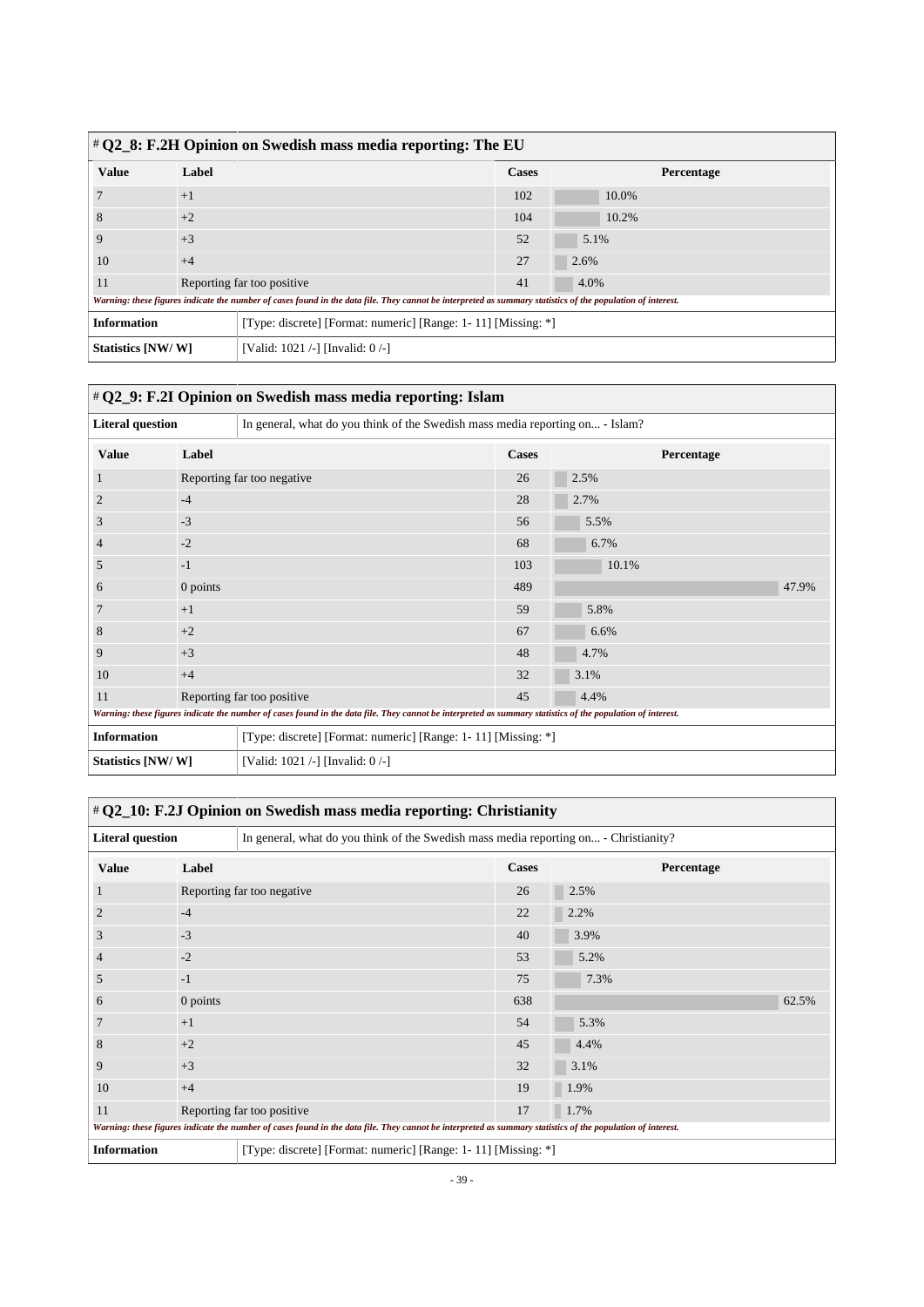#### # **Q2\_10: F.2J Opinion on Swedish mass media reporting: Christianity**

**Statistics [NW/ W]** [Valid: 1021 /-] [Invalid: 0 /-]

#### # **Q3\_1: F.3A Opinion on futre radio and television: Fund Swedish Television with taxes, not with the TV License Fee**

| <b>Literal question</b> |                               | What is your opinion on the following proposals regarding the future of radio and television? - Fund Swedish<br>Television with taxes, not with the TV License Fee |              |                   |       |  |
|-------------------------|-------------------------------|--------------------------------------------------------------------------------------------------------------------------------------------------------------------|--------------|-------------------|-------|--|
| <b>Value</b>            | Label                         |                                                                                                                                                                    | <b>Cases</b> | <b>Percentage</b> |       |  |
|                         | Very good proposal            |                                                                                                                                                                    | 378          |                   | 37.0% |  |
|                         | Rather good proposal          |                                                                                                                                                                    | 302          |                   | 29.6% |  |
| 3                       | Neither good nor bad proposal |                                                                                                                                                                    | 135          | 13.2%             |       |  |
| $\overline{4}$          | Rather bad proposal           |                                                                                                                                                                    | 91           | 8.9%              |       |  |
| 5                       | Very bad proposal             |                                                                                                                                                                    | 82           | 8.0%              |       |  |
| 9                       | No opinion                    |                                                                                                                                                                    | 33           | 3.2%              |       |  |
|                         |                               | Warning: these figures indicate the number of cases found in the data file. They cannot be interpreted as summary statistics of the population of interest.        |              |                   |       |  |
| <b>Information</b>      |                               | [Type: discrete] [Format: numeric] [Range: 1-9] [Missing: *]                                                                                                       |              |                   |       |  |
| Statistics [NW/W]       |                               | [Valid: 1021 /-] [Invalid: 0 /-]                                                                                                                                   |              |                   |       |  |

| # Q3_2: F.3B Opinion on futre radio and television: Let Swedish Television send only narrow programs |                                                                                                                                                             |                                                                                                                                                                                                                        |              |                   |       |  |  |
|------------------------------------------------------------------------------------------------------|-------------------------------------------------------------------------------------------------------------------------------------------------------------|------------------------------------------------------------------------------------------------------------------------------------------------------------------------------------------------------------------------|--------------|-------------------|-------|--|--|
| <b>Literal question</b>                                                                              |                                                                                                                                                             | What is your opinion on the following proposals regarding the future of radio and television? - Let Swedish<br>Television send only narrow programs, and not compete with commercial entertainment and sports channels |              |                   |       |  |  |
| <b>Value</b>                                                                                         | Label                                                                                                                                                       |                                                                                                                                                                                                                        | <b>Cases</b> | <b>Percentage</b> |       |  |  |
|                                                                                                      | Very good proposal                                                                                                                                          |                                                                                                                                                                                                                        | 56           | 5.5%              |       |  |  |
|                                                                                                      | Rather good proposal                                                                                                                                        |                                                                                                                                                                                                                        | 64           | 6.3%              |       |  |  |
| 3                                                                                                    |                                                                                                                                                             | Neither good nor bad proposal                                                                                                                                                                                          | 152          | 14.9%             |       |  |  |
| $\overline{4}$                                                                                       | Rather bad proposal                                                                                                                                         |                                                                                                                                                                                                                        | 233          | 22.8%             |       |  |  |
| 5                                                                                                    | Very bad proposal                                                                                                                                           |                                                                                                                                                                                                                        | 493          |                   | 48.3% |  |  |
| 9                                                                                                    | No opinion                                                                                                                                                  |                                                                                                                                                                                                                        | 23           | 2.3%              |       |  |  |
|                                                                                                      | Warning: these figures indicate the number of cases found in the data file. They cannot be interpreted as summary statistics of the population of interest. |                                                                                                                                                                                                                        |              |                   |       |  |  |
| <b>Information</b>                                                                                   |                                                                                                                                                             | [Type: discrete] [Format: numeric] [Range: 1-9] [Missing: *]                                                                                                                                                           |              |                   |       |  |  |
| Statistics [NW/W]                                                                                    |                                                                                                                                                             | [Valid: 1021 /-] [Invalid: 0 /-]                                                                                                                                                                                       |              |                   |       |  |  |

#### # **Q3\_3: F.3C Opinion on futre radio and television: Retain existing orientation of Swedish Television**

| <b>Literal question</b> |                               | What is your opinion on the following proposals regarding the future of radio and television? - Retain existing<br>orientation of Swedish Television        |              |      |            |       |
|-------------------------|-------------------------------|-------------------------------------------------------------------------------------------------------------------------------------------------------------|--------------|------|------------|-------|
| <b>Value</b>            | Label                         |                                                                                                                                                             | <b>Cases</b> |      | Percentage |       |
|                         | Very good proposal            |                                                                                                                                                             | 268          |      | 26.2%      |       |
|                         | Rather good proposal          |                                                                                                                                                             | 383          |      |            | 37.5% |
| 3                       | Neither good nor bad proposal |                                                                                                                                                             | 232          |      | 22.7%      |       |
| $\overline{4}$          | Rather bad proposal           |                                                                                                                                                             | 66           | 6.5% |            |       |
| 5                       | Very bad proposal             |                                                                                                                                                             | 51           | 5.0% |            |       |
| 9                       | No opinion                    |                                                                                                                                                             | 21           | 2.1% |            |       |
|                         |                               | Warning: these figures indicate the number of cases found in the data file. They cannot be interpreted as summary statistics of the population of interest. |              |      |            |       |
| <b>Information</b>      |                               | [Type: discrete] [Format: numeric] [Range: 1-9] [Missing: *]                                                                                                |              |      |            |       |
| Statistics [NW/W]       |                               | [Valid: 1021 /-] [Invalid: 0 /-]                                                                                                                            |              |      |            |       |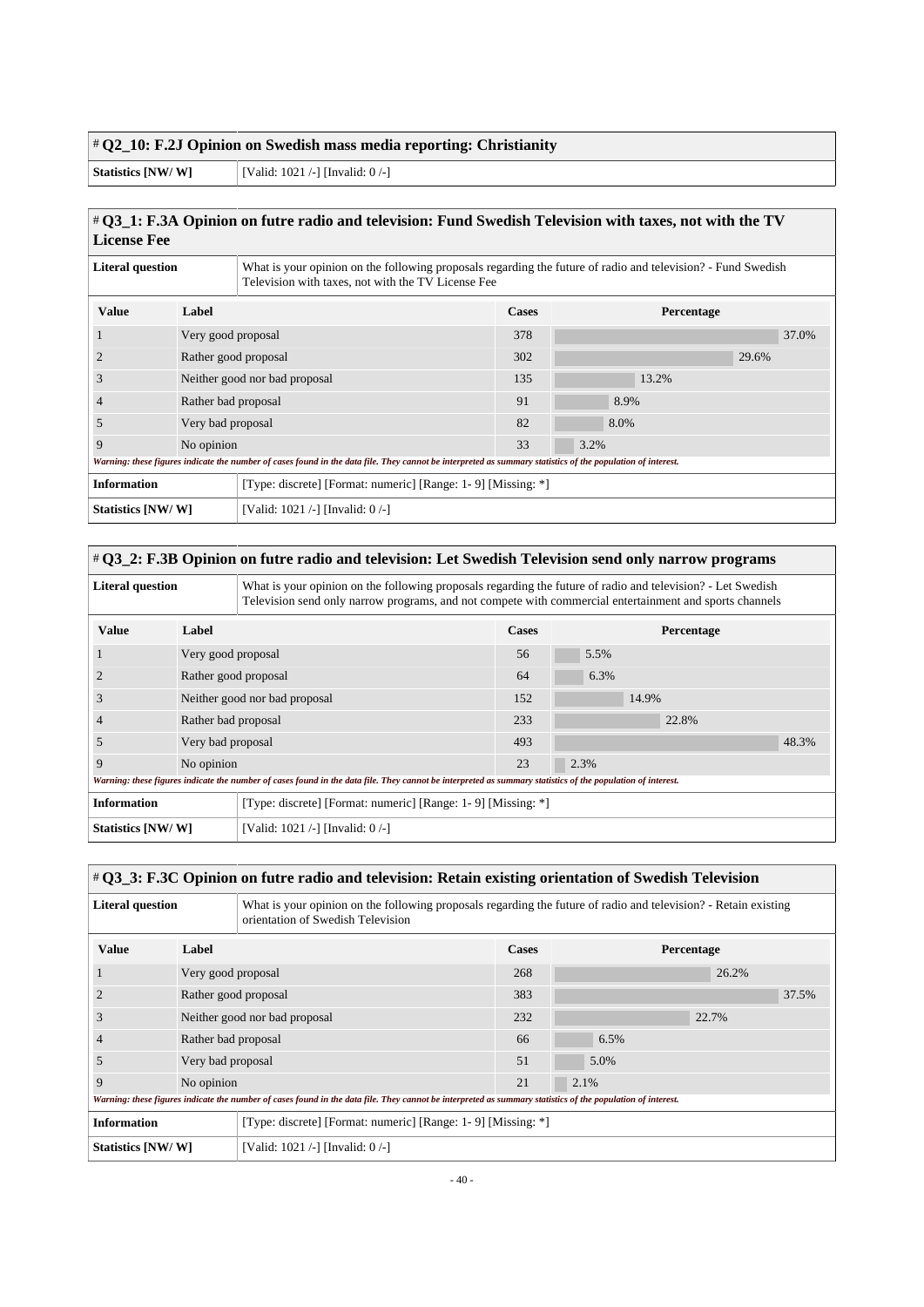#### # **Q3\_3: F.3C Opinion on futre radio and television: Retain existing orientation of Swedish Television**

| # Q5A: F.4A Political party sympathy                                                                                                                        |                            |                                     |                                                               |            |  |  |  |
|-------------------------------------------------------------------------------------------------------------------------------------------------------------|----------------------------|-------------------------------------|---------------------------------------------------------------|------------|--|--|--|
| <b>Literal question</b>                                                                                                                                     |                            | Which party do you like best today? |                                                               |            |  |  |  |
| <b>Value</b>                                                                                                                                                | Label                      |                                     | <b>Cases</b>                                                  | Percentage |  |  |  |
| 1                                                                                                                                                           | <b>Social Democrats</b>    |                                     | 169                                                           | 16.6%      |  |  |  |
| $\overline{2}$                                                                                                                                              | Moderate Party             |                                     | 331                                                           | 32.4%      |  |  |  |
| 3                                                                                                                                                           | <b>Center Party</b>        |                                     | 38                                                            | 3.7%       |  |  |  |
| $\overline{4}$                                                                                                                                              | <b>Liberal Party</b>       |                                     | 62                                                            | 6.1%       |  |  |  |
| 5                                                                                                                                                           | <b>Christian Democrats</b> |                                     | 21                                                            | 2.1%       |  |  |  |
| 6                                                                                                                                                           | Left Party                 |                                     | 67                                                            | 6.6%       |  |  |  |
| 7                                                                                                                                                           | <b>Green Party</b>         |                                     | 129                                                           | 12.6%      |  |  |  |
| 8                                                                                                                                                           | <b>Sweden Democrats</b>    |                                     | 56                                                            | 5.5%       |  |  |  |
| 9                                                                                                                                                           | Other party                |                                     | 7                                                             | 0.7%       |  |  |  |
| 10                                                                                                                                                          | None of the above          |                                     | 131                                                           | 12.8%      |  |  |  |
| Pirate Party<br>11                                                                                                                                          |                            | 10                                  | 1.0%                                                          |            |  |  |  |
| Warning: these figures indicate the number of cases found in the data file. They cannot be interpreted as summary statistics of the population of interest. |                            |                                     |                                                               |            |  |  |  |
| <b>Information</b>                                                                                                                                          |                            |                                     | [Type: discrete] [Format: numeric] [Range: 1-11] [Missing: *] |            |  |  |  |
| Statistics [NW/W]                                                                                                                                           |                            | [Valid: 1021 /-] [Invalid: 0 /-]    |                                                               |            |  |  |  |

| # Q5B: F.4B Closest political party                                                                                                                         |                            |                                   |                                                               |            |       |  |  |
|-------------------------------------------------------------------------------------------------------------------------------------------------------------|----------------------------|-----------------------------------|---------------------------------------------------------------|------------|-------|--|--|
| <b>Literal question</b><br>Which political party do you lean towards?                                                                                       |                            |                                   |                                                               |            |       |  |  |
| <b>Value</b>                                                                                                                                                | Label                      |                                   | <b>Cases</b>                                                  | Percentage |       |  |  |
| 1                                                                                                                                                           | <b>Social Democrats</b>    |                                   | 21                                                            | 16.0%      |       |  |  |
| $\overline{c}$                                                                                                                                              | Moderate Party             |                                   | 8                                                             | 6.1%       |       |  |  |
| 3                                                                                                                                                           | <b>Center Party</b>        |                                   | $\overline{2}$                                                | 1.5%       |       |  |  |
| 4                                                                                                                                                           | <b>Liberal Party</b>       |                                   | 1                                                             | 0.8%       |       |  |  |
| 5                                                                                                                                                           | <b>Christian Democrats</b> |                                   | 3                                                             | 2.3%       |       |  |  |
| 6                                                                                                                                                           | Left Party                 |                                   | 11                                                            | 8.4%       |       |  |  |
| 7                                                                                                                                                           | <b>Green Party</b>         |                                   | 7                                                             | 5.3%       |       |  |  |
| 8                                                                                                                                                           | <b>Sweden Democrats</b>    |                                   | 5                                                             | 3.8%       |       |  |  |
| 9                                                                                                                                                           | Other party                |                                   | $\overline{2}$                                                | 1.5%       |       |  |  |
| 10                                                                                                                                                          | None of the above          |                                   | 69                                                            |            | 52.7% |  |  |
| 11                                                                                                                                                          | Pirate Party               |                                   | $\overline{2}$                                                | 1.5%       |       |  |  |
| Sysmiss                                                                                                                                                     |                            | 890                               |                                                               |            |       |  |  |
| Warning: these figures indicate the number of cases found in the data file. They cannot be interpreted as summary statistics of the population of interest. |                            |                                   |                                                               |            |       |  |  |
| <b>Information</b>                                                                                                                                          |                            |                                   | [Type: discrete] [Format: numeric] [Range: 1-11] [Missing: *] |            |       |  |  |
| Statistics [NW/W]                                                                                                                                           |                            | [Valid: 131 /-] [Invalid: 890 /-] |                                                               |            |       |  |  |

| $\#Q6$ : F.5 Current family category                                                                                                |                      |  |     |            |  |  |
|-------------------------------------------------------------------------------------------------------------------------------------|----------------------|--|-----|------------|--|--|
| If you had to describe your current family, which of the following categories do you think best applies?<br><b>Literal question</b> |                      |  |     |            |  |  |
| <b>Value</b>                                                                                                                        | Label                |  |     | Percentage |  |  |
|                                                                                                                                     | Working-class family |  | 359 | 35.2%      |  |  |
|                                                                                                                                     | Agricultural family  |  | 20  | 2.0%       |  |  |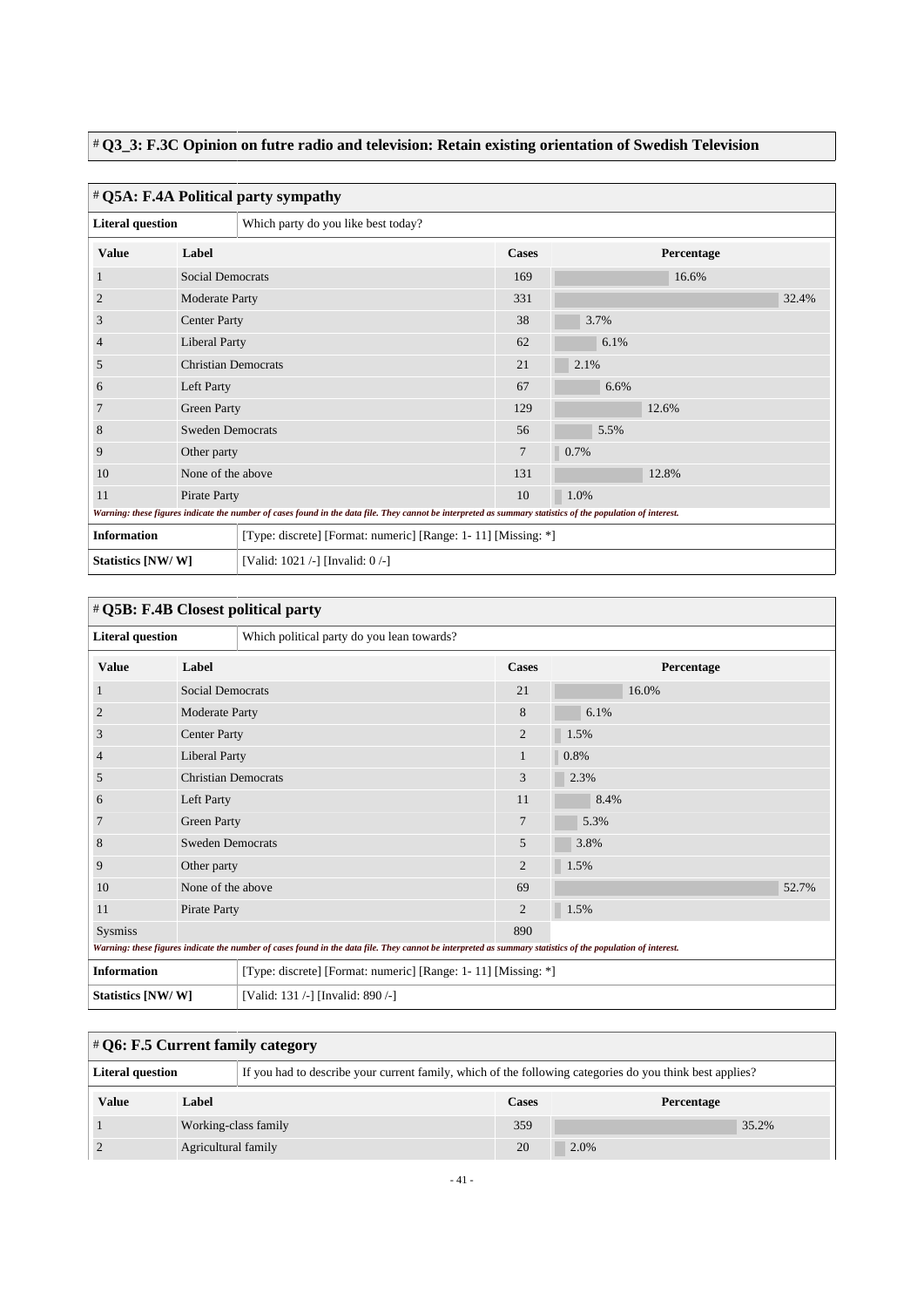| $\#$ Q6: F.5 Current family category |                        |                                                                                                                                                             |              |            |       |  |
|--------------------------------------|------------------------|-------------------------------------------------------------------------------------------------------------------------------------------------------------|--------------|------------|-------|--|
| <b>Value</b>                         | Label                  |                                                                                                                                                             | <b>Cases</b> | Percentage |       |  |
|                                      | Civil servant's family |                                                                                                                                                             | 441          |            | 43.2% |  |
|                                      |                        | Higher civil servant's family                                                                                                                               | 113          | 11.1%      |       |  |
|                                      |                        | Industrialist family                                                                                                                                        |              | 8.6%       |       |  |
|                                      |                        | Warning: these figures indicate the number of cases found in the data file. They cannot be interpreted as summary statistics of the population of interest. |              |            |       |  |
| <b>Information</b>                   |                        | [Type: discrete] [Format: numeric] [Range: 1- 5] [Missing: *]                                                                                               |              |            |       |  |
| Statistics [NW/W]                    |                        | [Valid: 1021 /-] [Invalid: 0 /-]                                                                                                                            |              |            |       |  |

| # PNR: F.6 ZIP code                                                                 |                |                                                                                                                                                             |                            |  |        |  |
|-------------------------------------------------------------------------------------|----------------|-------------------------------------------------------------------------------------------------------------------------------------------------------------|----------------------------|--|--------|--|
| Respondentens svarsalternativ anges ej på grund av risk för bakvägsidentifikation.  |                |                                                                                                                                                             |                            |  |        |  |
| <b>Literal question</b>                                                             |                | What is your ZIP code?                                                                                                                                      |                            |  |        |  |
| <b>Value</b>                                                                        | Label          |                                                                                                                                                             | <b>Cases</b><br>Percentage |  |        |  |
|                                                                                     | No information |                                                                                                                                                             | 1021                       |  | 100.0% |  |
|                                                                                     |                | Warning: these figures indicate the number of cases found in the data file. They cannot be interpreted as summary statistics of the population of interest. |                            |  |        |  |
| <b>Information</b><br>[Type: discrete] [Format: numeric] [Range: 0- 0] [Missing: *] |                |                                                                                                                                                             |                            |  |        |  |
| Statistics [NW/W]                                                                   |                | [Valid: 1021 /-] [Invalid: $0$ /-]                                                                                                                          |                            |  |        |  |

 $\overline{a}$ 

| # UTB: F.7 Education level                                                                                                                                  |           |                                                                             |                |            |       |  |  |
|-------------------------------------------------------------------------------------------------------------------------------------------------------------|-----------|-----------------------------------------------------------------------------|----------------|------------|-------|--|--|
| <b>Literal question</b>                                                                                                                                     |           | What is your highest level of completed education?                          |                |            |       |  |  |
| <b>Value</b>                                                                                                                                                | Label     |                                                                             | <b>Cases</b>   | Percentage |       |  |  |
|                                                                                                                                                             |           | Primary/Elementary school                                                   |                | 7.0%       |       |  |  |
|                                                                                                                                                             |           | Primary/Elementary school - training                                        |                | 5.2%       |       |  |  |
| 3                                                                                                                                                           |           | Junior secondary school/Girls' school                                       |                | 0.6%       |       |  |  |
| $\overline{4}$                                                                                                                                              |           | Junior secondary school/Girls' school - aiming at upper<br>secondary school |                | 2.3%       |       |  |  |
| 5                                                                                                                                                           |           | 2 year upper secondary school education/High school degree                  |                | 12.0%      |       |  |  |
| 6                                                                                                                                                           | degree    | 3-4 year upper secondary school education/High school                       | 262            | 25.7%      |       |  |  |
|                                                                                                                                                             |           | Post-secondary education/university/college                                 |                |            | 47.1% |  |  |
| 8                                                                                                                                                           |           | No education                                                                |                | 0.2%       |       |  |  |
| 9                                                                                                                                                           | No answer |                                                                             | $\overline{0}$ |            |       |  |  |
| Warning: these figures indicate the number of cases found in the data file. They cannot be interpreted as summary statistics of the population of interest. |           |                                                                             |                |            |       |  |  |
| <b>Information</b>                                                                                                                                          |           | [Type: discrete] [Format: numeric] [Range: 1-8] [Missing: *]                |                |            |       |  |  |
| Statistics [NW/W]                                                                                                                                           |           | [Valid: 1021 /-] [Invalid: 0 /-]                                            |                |            |       |  |  |

| # PERSINKOMST: F.8 Income |       |                                         |              |            |       |  |
|---------------------------|-------|-----------------------------------------|--------------|------------|-------|--|
| <b>Literal question</b>   |       | What is your personal income per month? |              |            |       |  |
| <b>Value</b>              | Label |                                         | <b>Cases</b> | Percentage |       |  |
|                           |       | up to 10000 SEK per month               | 114          |            | 11.2% |  |
|                           |       | 10001-15000 SEK per month               | 90           | 8.8%       |       |  |
| J.                        |       | 15001-20000 SEK per month               | 95           | 9.3%       |       |  |
|                           |       | 20001-25000 SEK per month               | 167          |            | 16.4% |  |
| 5                         |       | 25001-30000 SEK per month               | 162          |            | 15.9% |  |
| O                         |       | 30001-35000 SEK per month               | 130          |            | 12.7% |  |